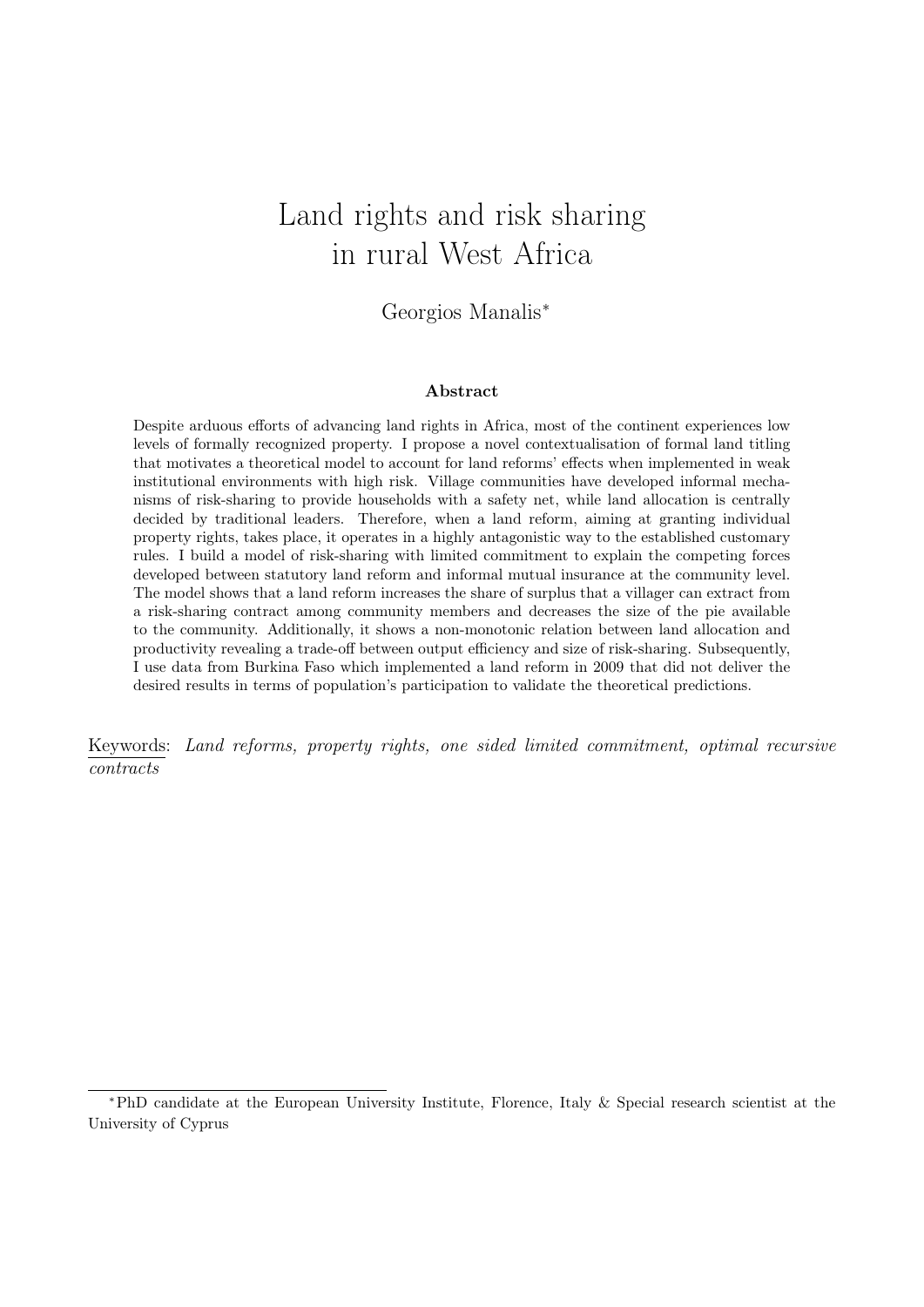## 1 Introduction

Despite harsh climatic conditions of the West African Sahelian zone, agriculture in Burkina Faso constitutes one of the major economic activities. It contributes almost one third of the Buriknabé GDP while it employs more than 90% of the country's labour force [\(FAO.,](#page-26-0) [2012\)](#page-26-0). The agricultural sector in Burkina Faso is predominantly small-scale and organized towards subsistence farming. As such, harvest fluctuates due to weather conditions, pests but also various idiosyncratic risks. Village communities in rural West Africa adapting to this high risk environment, have devised mechanisms of mutual insurance. Those informal arrangements are mostly comprised of borrowing and lending and gift-giving in consumption units as to provide a safety net around the community members [\(Platteau,](#page-26-1) [1991\)](#page-26-1).

At the same time, land tenure in Burkina Faso is mostly governed by ethnic, cultural and customary rules. Traditional leaders' influence over land is deeply rooted in pre-colonial institutions of Burkina Faso and those figures maintain extensive power despite multiple governmental interventions. Traditional norms of land management depart from the notion of private property. Land is largely considered to be inherited from tribal ancestors and every member of the tribe, clan, lineage is entitled to use it. Land management is coordinated by a land chief, a religious figure who ensures righteous land allocation. Thus, access to land is reassured in the context of the community, but not formally.<sup>[1](#page-1-0)</sup> Household farms perceive their land as their own even without an official certificate of land ownership issued by a state authority. Since agricultural activity in rural West Africa is usually confined within the boarders of the village with production aimed mostly for own consumption, land ownership is adequately recognised at the community level.

Economic literature has long emphasized the critical role of strong property rights in economic growth. The main benefits from individual ownership can be summarized into three broad categories [\(Bambio and Agha,](#page-25-0) [2018;](#page-25-0) [Brasselle et al.,](#page-25-1) [2002\)](#page-25-1). The "assurance" effect would provide the necessary incentives to productively invest to land, since land as well as investments' returns are secured by the rights' holder. The "transferability" effect would allow more efficient land allocation through rentals and purchases [\(Alchian and Demsetz,](#page-25-2) [1973;](#page-25-2) [Bambio and Agha,](#page-25-0) [2018\)](#page-25-0).[2](#page-1-1) The "collateralization" effect would allow the owner to pledge the plot as collateral and thus gain access to credit [\(Feder and Nishio,](#page-26-2) [1998\)](#page-26-2). However, existing theory overlooks potential interactions with traditional land management remotely linked to the western canon of individual ownership. Pre-colonial institutions at an ethnic level strongly live up until today in rural Africa, creating a conflict between institutional, statutory interventions and customary norms.

In this paper I argue that land reforms introduced by governmental authorities constitute an antagonistic mechanism to traditional land arrangements in rural communities. I build on the premise that reforms attempting to render land as privately owned, interact with local mutual insurance networks developed among neighbours, relatives and extended families. Those networks utilise land not only as the main (and often the sole) production factor but also

<span id="page-1-1"></span><span id="page-1-0"></span><sup>&</sup>lt;sup>1</sup>This is also mirrored in the the vast absence of official ownership documents in Burkina Faso (figure  $A.1$ )

<sup>&</sup>lt;sup>2</sup>A subtly different but linked to the "transferability" effect is the "realisability" effect of property rights [Brasselle et al.](#page-25-1) [\(2002\)](#page-25-1). This refers to the ease with which property can be converted into liquid assets through sales.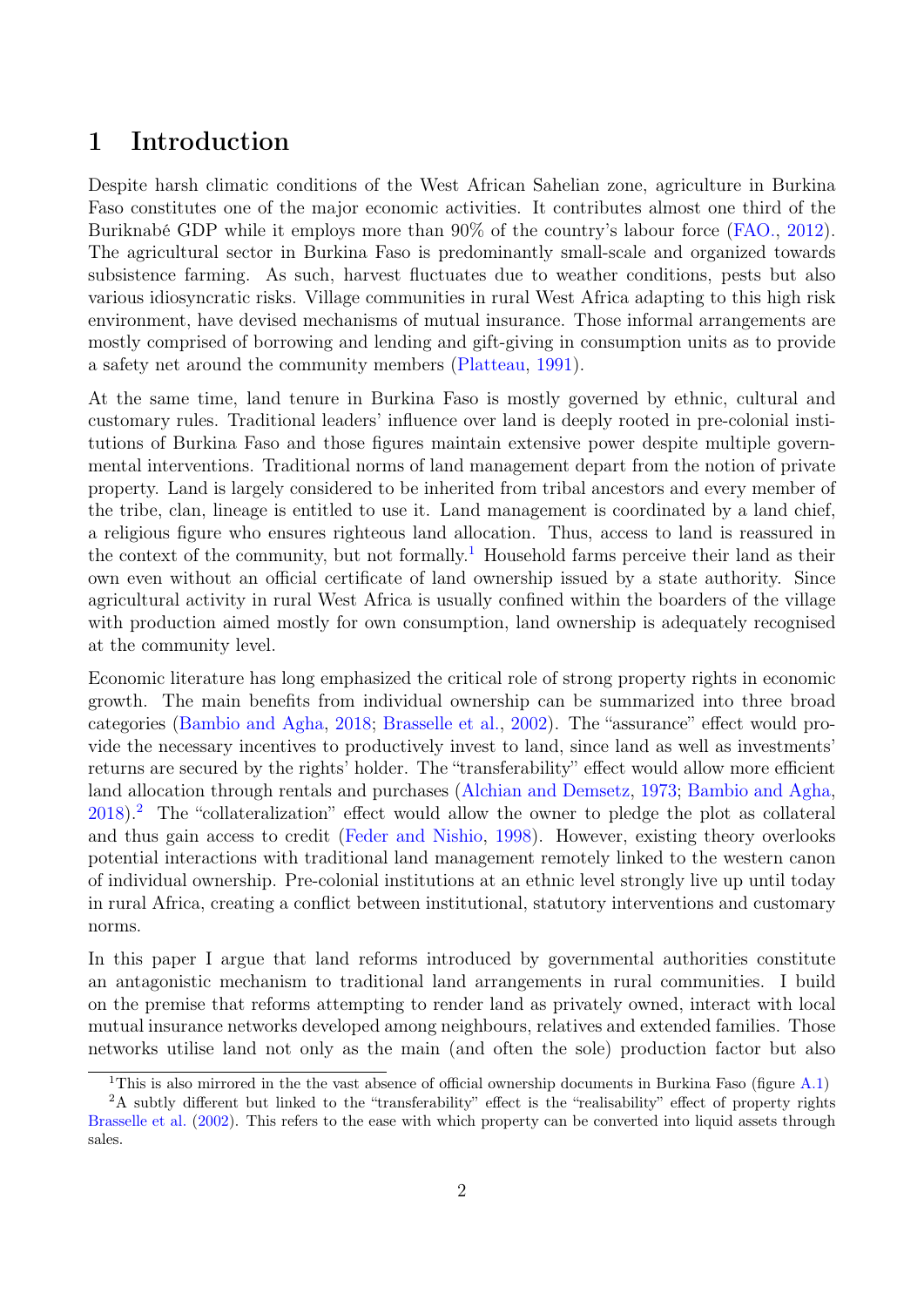as a major mean of risk-sharing. As a result, when reforms solely focus on the "assurance" effect without granting access to land and/or credit markets, while their application locus is village economies with low level of mechanisation and scarce investment opportunities, state interventions severely disrupt their functioning.

To theoretically account for mutual insurance and land reform as competing forces, I employ a model of constrained optimal risk-sharing under limited commitment. A principal, head of the community and an agent, a farming household, engage into reciprocal state contingent transfers of consumption and land allocation. While the principal is fully committed, the agent can renege the contractual agreement at any point in time. Within this framework, I model the agent as a small agricultural household, which uses land as a production factor. In order to accurately trace the practices of African communities, I allow the fraction of land allocated to the household to be decided by the principal. This feature is consistent with the practice of periodic land redistribution observed in rural Burkinabé villages and renders land as an additional insurance mechanism co-existing with consumption transfers inside the contract.

Agent's outside option is the interaction channel between government's land intervention and community's risk-sharing. In the presence of a land reform and voluntary participation, the outside option of the household is to register the fraction of land that was lastly allocated within the contract. This distorts the incentives of the principal to allocate land according to idiosyncratic productivity in order to sustain the contract. The antagonistic force stemming from the existence of a land reform entails efficiency costs on the functioning of the informal risk-sharing mechanism.

The case of Burkina Faso constitutes an illustrative example of a state that implemented a land reform to establish individual property. The reform was introduced with the enactment of a truly innovative and inclusive rural land law (034/2009), allowing individuals to register their plots and obtain a certificate of ownership. The legislation was followed by an extended effort to disseminate information about the formal procedure to be followed. Government's plan to reform land management was closely assisted by the Millennium Challenge Corporation, which was actively engaged in all stages of implementation. Regarding the evaluation of the success of the Burkinabé plan, the results were not as expected. The number of approved land registrations and the number of agricultural households receiving certificates of ownership recognition were far below the set targets. Indeed, according to the United States Agency for International Development [\(USAID,](#page-27-0) [2017\)](#page-27-0), land management almost a decade after the enactment of the law keeps on being under customary norms and community control.

To empirically validate the theoretical analysis, I employ survey panel data which were collected and used by the Millennium Challenge Corporation to assess the progress of the rural land law in 2009. The dataset gives a complete picture of agricultural activities in rural Burkina Faso at the plot, individual and household level and provides detailed information on land use. I am able to track plots across time and test the land allocation mechanism with respect to farmers' productivity. Indeed, in treated villages, where the Millenium Challenge Corporation effectively informed rural population about the upcoming legal initiative, land is inefficiently allocated compared to control villages where information dissemmination did not take place.

I extend the analysis by studying what would happen if the land reform could expand to provide the so-called "collateralization effect", by allowing land to act as a guarantee to take up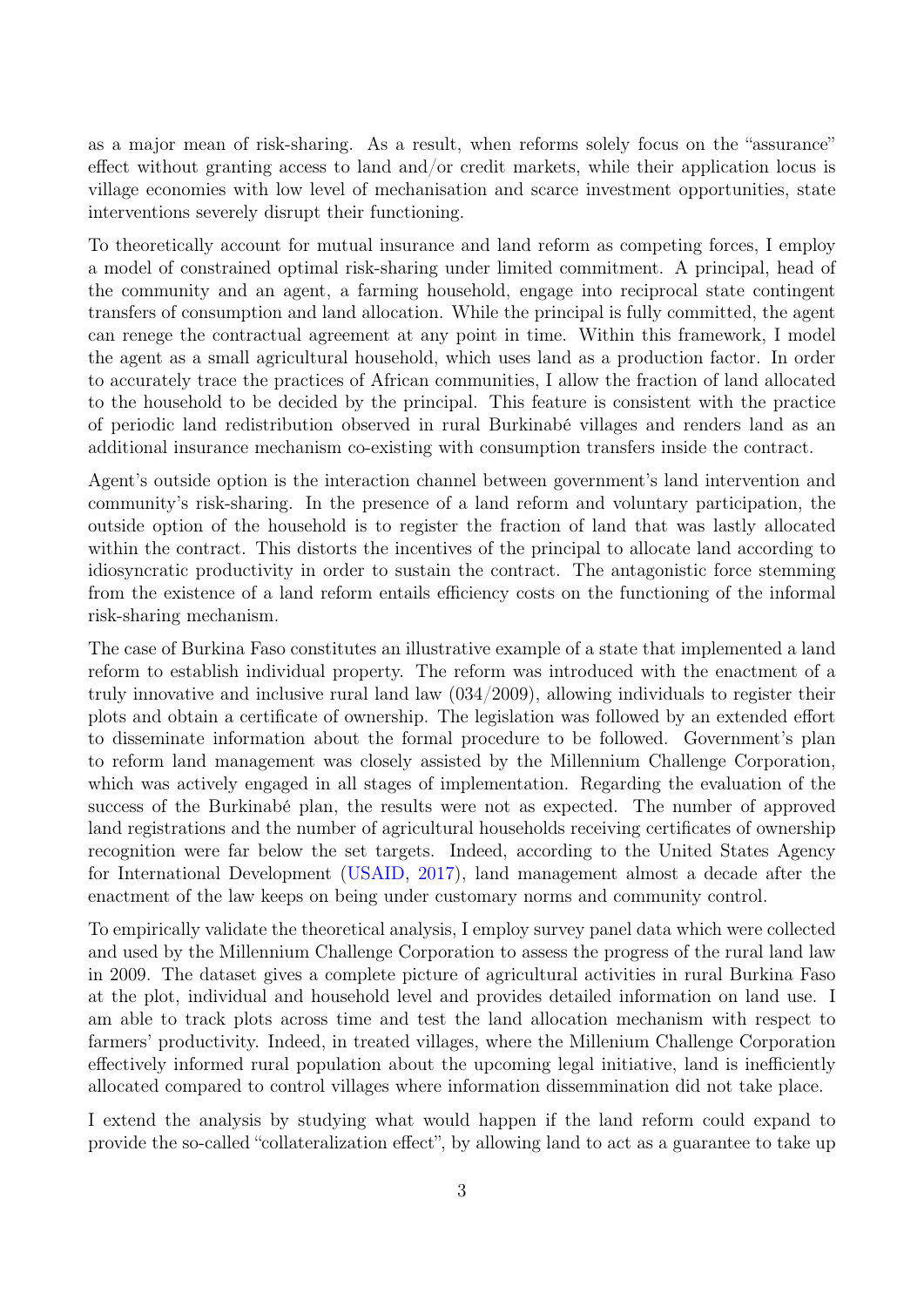a loan, thus granting access to the credit market. In this case, a race between mutual insurance and self-insurance through the credit markets would emerge. The corresponding theoretical result suggests that for certain levels of issued debt the self-insurance option is superior to the mutual insurance. The community insures against risk by allocating consumption units from productive to less productive agents in a recursive manner, however, borrowing against future income is not possible. Thus the self-insurance option can potentially substitute and crowd out mutual insurance.

The paper unfolds as follows. In section [2,](#page-4-0) the related literature is presented. In section [3,](#page-5-0) the background of the 2009 land reform in Burkina Faso motivates the study. In section [4,](#page-8-0) the theoretical model of a second generation optimal contract with limited commitment is presented, formalising the main mechanism. Section [5](#page-14-0) presents empirical regularities related to the main pillars of the theoretical model and overviews the dataset in hand, while section [6](#page-17-0) performs the empirical analysis to test the theoretical predictions. Section [7](#page-21-0) extends the analysis to the "collateralization" effect illustrating the change in the model's dynamics and lastly section [8](#page-24-0) concludes.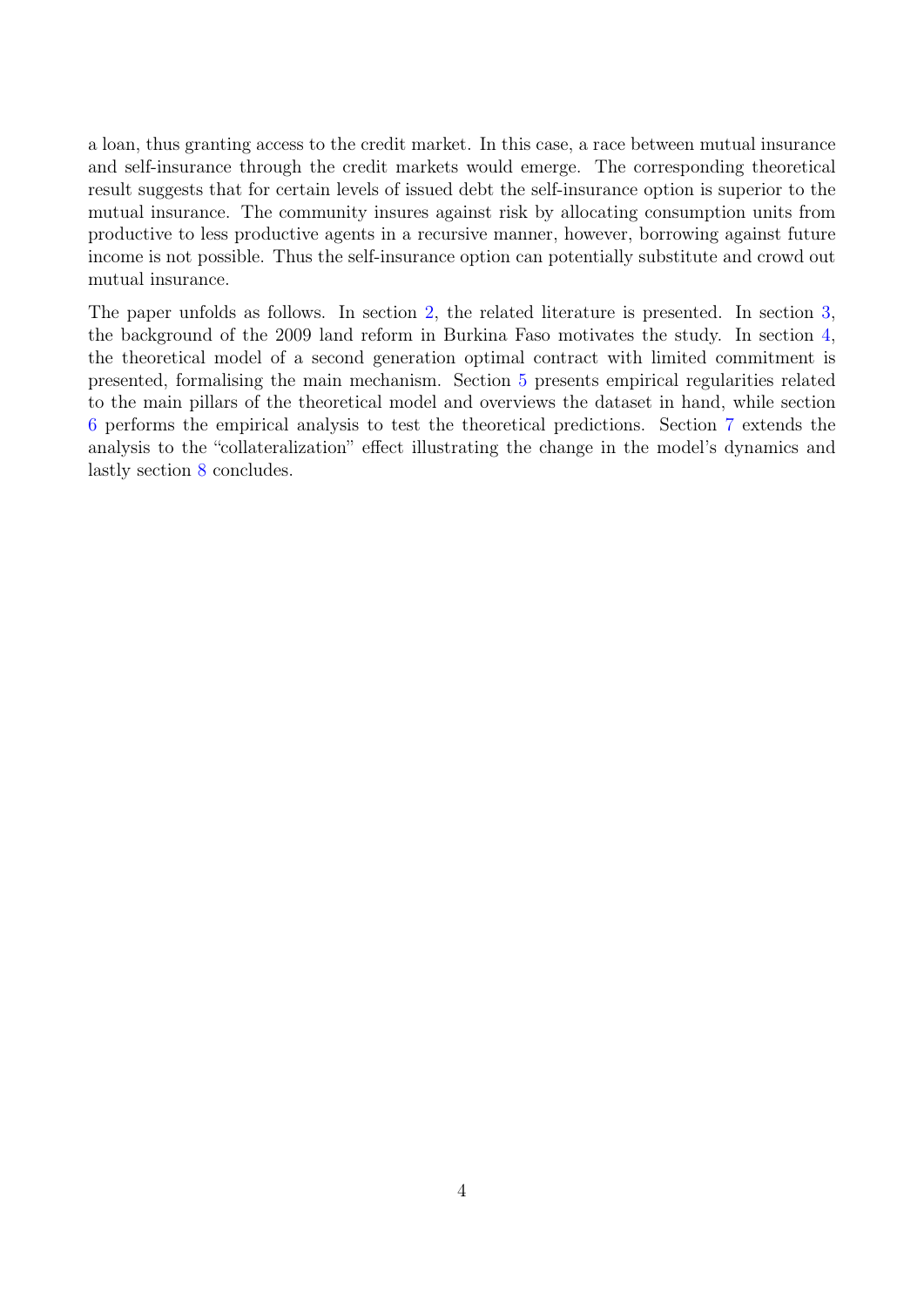## <span id="page-4-0"></span>2 Literature Review

A large strand of literature advocates the importance of property rights in economic development. [De Soto](#page-25-3) [\(2001\)](#page-25-3) explicitly stresses the importance of property rights in alleviating poverty. He considers secured property rights as the means to higher investment, easier access to credit and higher surplus value creation. [Deininger et al.](#page-25-4) [\(2003\)](#page-25-4) highlights the key role of land policies for the developing world where large population increases and thus scarcity of land demands for higher land security. [Besley and Ghatak](#page-25-5) [\(2010\)](#page-25-5) build a sound theory of the multiple channels through which property rights affect economic activity.

However, the clear positive stance towards property rights comes into question in the case of developing countries. Two characteristics inhibit formal individual property from unfolding its benefits. First is the weak institutional framework. Weak institutions regarding the enforcement of property rights [\(Bellemare,](#page-25-6) [2010\)](#page-25-6) or the marekts' functioning [\(Besley et al.,](#page-25-7) [2012\)](#page-25-7) can render formal land titling moot.<sup>[3](#page-4-1)</sup> The second reason is customary arrangements that can effectively substitute for the lack of formal ownership [\(Chari et al.,](#page-25-8) [2017;](#page-25-8) [Gollin and Udry,](#page-26-3) [2019;](#page-26-3) [Besley,](#page-25-9) [1995\)](#page-25-9).<sup>[4](#page-4-2)</sup> [Bruce](#page-25-10) [\(2012\)](#page-25-10) argues that within a bundle of customary behavioural codes, land ownership can be fairly well established. At the same time, those customary land tenure regimes exhibit an impressive degree of flexibility and adaptation [\(Bruce et al.,](#page-25-11) [1994;](#page-25-11) [Platteau,](#page-26-4) [1996\)](#page-26-4). On the other hand, ambiguous property rights might disproportionally benefit people high in local hierarchy [\(Goldstein and Udry,](#page-26-5) [2008\)](#page-26-5) or fail to grant tenants and small scale farmers with the appropriate bargaining power [\(Banerjee et al.,](#page-25-12) [2002\)](#page-25-12).

This work contributes to this literature by modelling the interaction between informal risksharing arrangements as those observed in rural areas of developing countries and a state intervention which aims to establish individual property. Thus, it offers a detailed description of the channel in which land reforms can affect customary institutions of land allocation.

The present study is also related to the literature of resource misallocation in the developping world. Institutional pluralism regarding land rights undoubtedly exerts a negative impact on the functioning of land markets. [Restuccia and Santaeulalia-Llopis](#page-27-1) [\(2017\)](#page-27-1) find extensive factor misallocation in Malawi and attribute it to customary institutions governing land allocation. [Adamopoulos and Restuccia](#page-25-13) [\(2019\)](#page-25-13) study a reform of land redistribution in Philippines that prohibited land market transactions causing a significant decrease in agricultural productivity. [Chari et al.](#page-25-8) [\(2017\)](#page-25-8) and [Chen et al.](#page-25-14) [\(2017\)](#page-25-14) document significant gains in land productivity from land reforms allowing land leases in China and Ethiopia respectively. This work presents land misallocation as the response of informal institutions of land management to implemented land reforms. It shows that misallocation can emerge in the transition from communal informal land governance to formal individual land ownership.

<span id="page-4-1"></span><sup>&</sup>lt;sup>3</sup>[Bellemare](#page-25-6) [\(2010\)](#page-25-6) juxtaposes the effects of de jure and de facto property rights on agricultural productivity in Madagascar and finds null results for the former category due to poor enforcing institutions. [Besley et al.](#page-25-7) [\(2012\)](#page-25-7) challenging the magic bullet nature of the de soto arguement assert that the positive effect of property rights of granting access to credit depends largely on competition in this market

<span id="page-4-2"></span><sup>4</sup>This view of de facto ownership emerging through the functioning of informal institutions is consistent with the idea of endogenous property rights, an idea dating back to [Demsetz](#page-26-6) [\(1974\)](#page-26-6). [Feder and Feeny](#page-26-7) [\(1991\)](#page-26-7) present a detailed overview of the evolution of land rights by outlining the emergence of property in parallel with the development stage of the agricultural sector.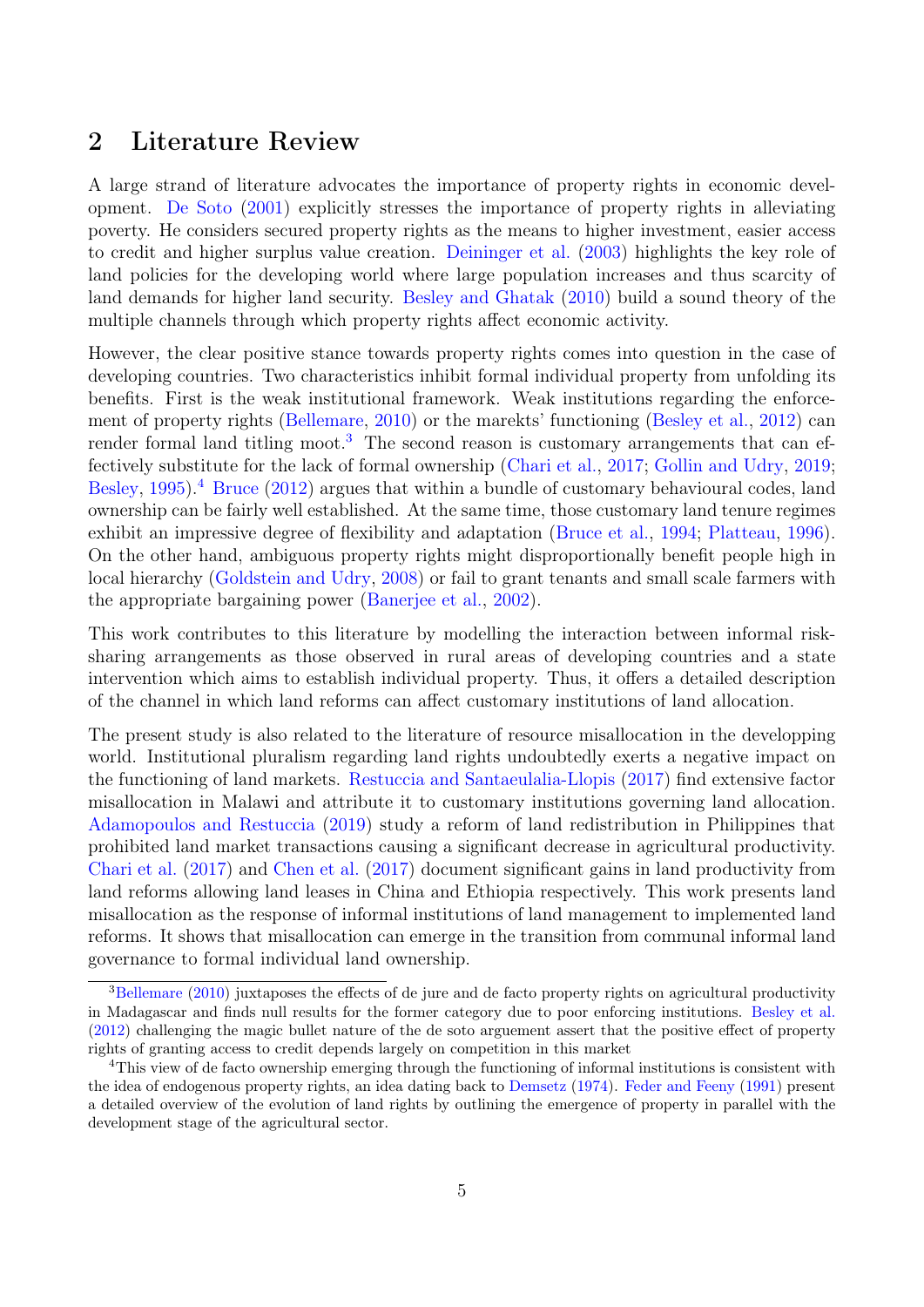The present paper links the concept of property rights to the distinct characteristic of risksharing in rural communities. The pattern of village economies engaging into transfers of consumption units to tackle adverse shocks has been well documented in the literature. [Townsend](#page-27-2) [\(1994\)](#page-27-2) explores the magnitude or risk sharing in Indian villages. He finds a substantial flexibility from the side of community to adapt to adverse shocks, concluding that the assumption of collective insurance in village communities is not absurd. The form of transfers among the members of the community is studied by [Platteau and Abraham](#page-27-3) [\(1987\)](#page-27-3) and [Udry](#page-27-4) [\(1994\)](#page-27-4) who find that loans can actively serve as a risk-insurance mechanism.

The literature has also evolved on the theoretical front by building models of mutual insurance applied in village economies, under different types of frictions. [Ligon et al.](#page-26-8) [\(2002\)](#page-26-8) and [Attanasio](#page-25-15) [and Rıos-Rull](#page-25-15) [\(2000\)](#page-25-15) build on the model of risk-sharing with limited commitment in order to explore the imperfect insurance observed in village economies as well as the effects of voluntary participation on the resulting allocation. Models of collective insurance have been employed to study various social phenomena in the developping world. [Morten](#page-26-9) [\(2019\)](#page-26-9) and [Munshi and](#page-26-10) [Rosenzweig](#page-26-10) [\(2016\)](#page-26-10) study temporary migration of population with respect to risk-sharing in rural villages.

The paper in hand provides a novel contextualisation of property rights and risk insurance mechanisms in small agricultural communities as competing mechanisms. It traces the transmission of land reform's effects on risk-sharing contracts through the increase of the outside option. This results in land reform jeopardising mutual insurance by increasing the bargaining power of the individual within the community. In order to preserve risk-sharing, the community responds by misallocating land as to decrease deviation incentives from the informal contract.

## <span id="page-5-0"></span>3 Background on the land reform in Burkina Faso

A motivating example for the present study is the case of Burkina Faso, a landlocked country in the Western Africa's Sahelian zone. The economy of Burkina Faso is mostly based on agriculture (figure  $A.2$ ), with a recent increase of mining activities due to a gold mining boom in 2009-2010. The vast majority of working population is engaging to rural activities (90%). The predominant form of agricultural production is small-scale farming, managed by members belonging to the same lineage or family [\(USAID,](#page-27-0) [2017\)](#page-27-0).

Land use in Burkina Faso faces considerable problems mainly due to rapid increase of population fuelling competition for available land, high internal migration and climate change. While those threatening factors are in place, land tenure security scores are at a record low relative to other African countries (figure [A.4\)](#page-48-0). After independence in 1960, management of Burkinabé land was following entirely customary norms with the government only managing protected areas [\(Ouédraogo,](#page-26-11) [2002\)](#page-26-11). The concept of private property over land appears in 1984 with the introduction of Réorganisation Agraire Foncière  $(RAF)$ . This legislation granted all land to the state in an attempt to disrupt the control of traditional chiefs over land, and allowed rural population to gain access to land following government's rules [\(Hughes,](#page-26-12) [2014\)](#page-26-12). Amendments of this law (1991, 1996) introduced a type of private ownership through granting user-rights over plots of land.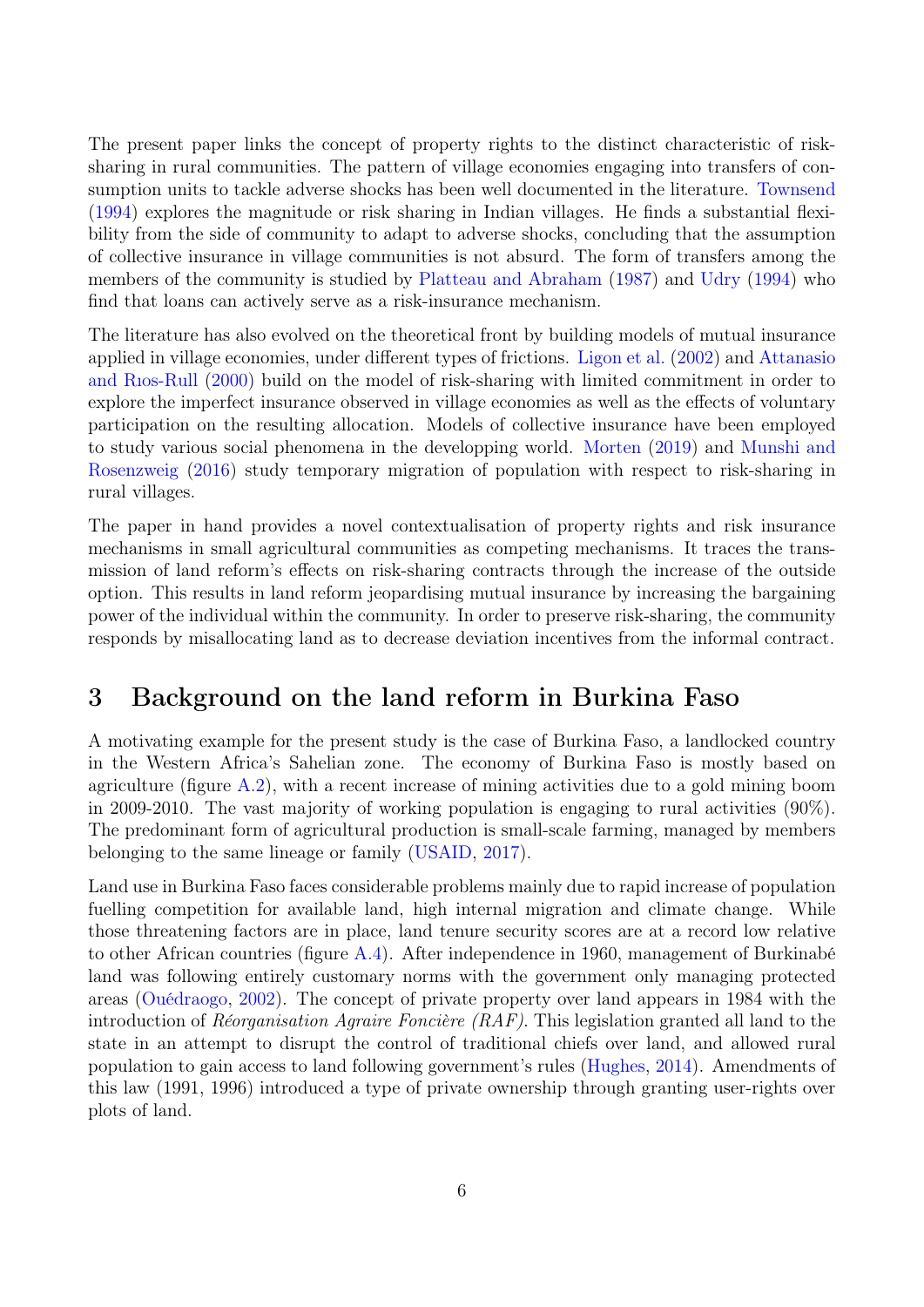## 3.1 Loi 034/2009

Much legislative progress has been achieved since the 1980s regarding land tenure. In 2009 Burkina Faso adopted an inclusive piece of rural land tenure legislation (Loi  $0.034/2009$ ). The law's application locus was rural areas and aimed at equitable access to land, enhancing productivity, sustainable management and social peace (*Article 1 Loi*  $0.34/2009$ ). The legislative procedure was preceded by the establishment of the National Committee for Secure Land Tenure (CNSFMR) under the Ministry of Agriculture aiming to coordinating rural land policy reform. The plan's most striking characteristic was inclusiveness, in terms of reconciliation between statutory land management based on national laws and customary land tenure referring to local norms. Rather than alienating all informal land practices, it integrated them in a formal national legislation.

In the attempt of introducing, implementing and monitoring the new legislation the Burkinabé government was assisted by the Millennium Challenge Corporation (MCC). This partnership led to a 5-year compact plan (2009-2014) of \$58 million under the title Rural Land Governance Project (RLG) (section [5\)](#page-14-0). Three activities took place under the Rural Land Governance plan. The first activity comprised of legal and procedural changes and dissemination of the details on the new legislation to rural communities. Activity 2 focused on developing the necessary institutional changes and capacity building, while activity 3 performed site-specific land tenure interventions [\(IMPAQ,](#page-26-13) [2015\)](#page-26-13).

## 3.2 Rural Land Certificate of Possession (APFR)

The aforementioned inclusive character of the 2009's land reform was reflected in the capacity provided to individual farmers of issuing the so called Rural Land Certificate of Possession (Attestation de Possession Foncière Rurale, APFR). Articles 36-50 of the 039/2009 law outlines the procedures to be followed for the issuance of the APFR. The predominant characteristic of the APFR is that the community in which the individual, requesting the certificate, belongs to is strongly engaged in the procedure and has the capacity to veto it.

The APFR can be issued to either individuals or collective associations. The issuing period is 75 days conditional on no objections being raised by the community. Essentially, the community has to approve the request of the certificate before it is granted. The cross checking that the referred parcel does not belong to another individual is made with the direct involvement of the customary and traditional authorities [\(Hughes,](#page-26-12) [2014\)](#page-26-12).

The APFR differs from full land title on the capacity that grants to the holder regarding sale of the allocated parcel. Productive use of land which can lead to profiting out of it is allowed, however, sale of the parcel to a third party is forbidden. Transfer of the certificate to members of the same family is allowed with no additional cost (Article 47, Loi 034/2009). Moreover, APFRs may be used to obtain bank loans depending on the bank's requirements [\(Hughes,](#page-26-12) [2014\)](#page-26-12).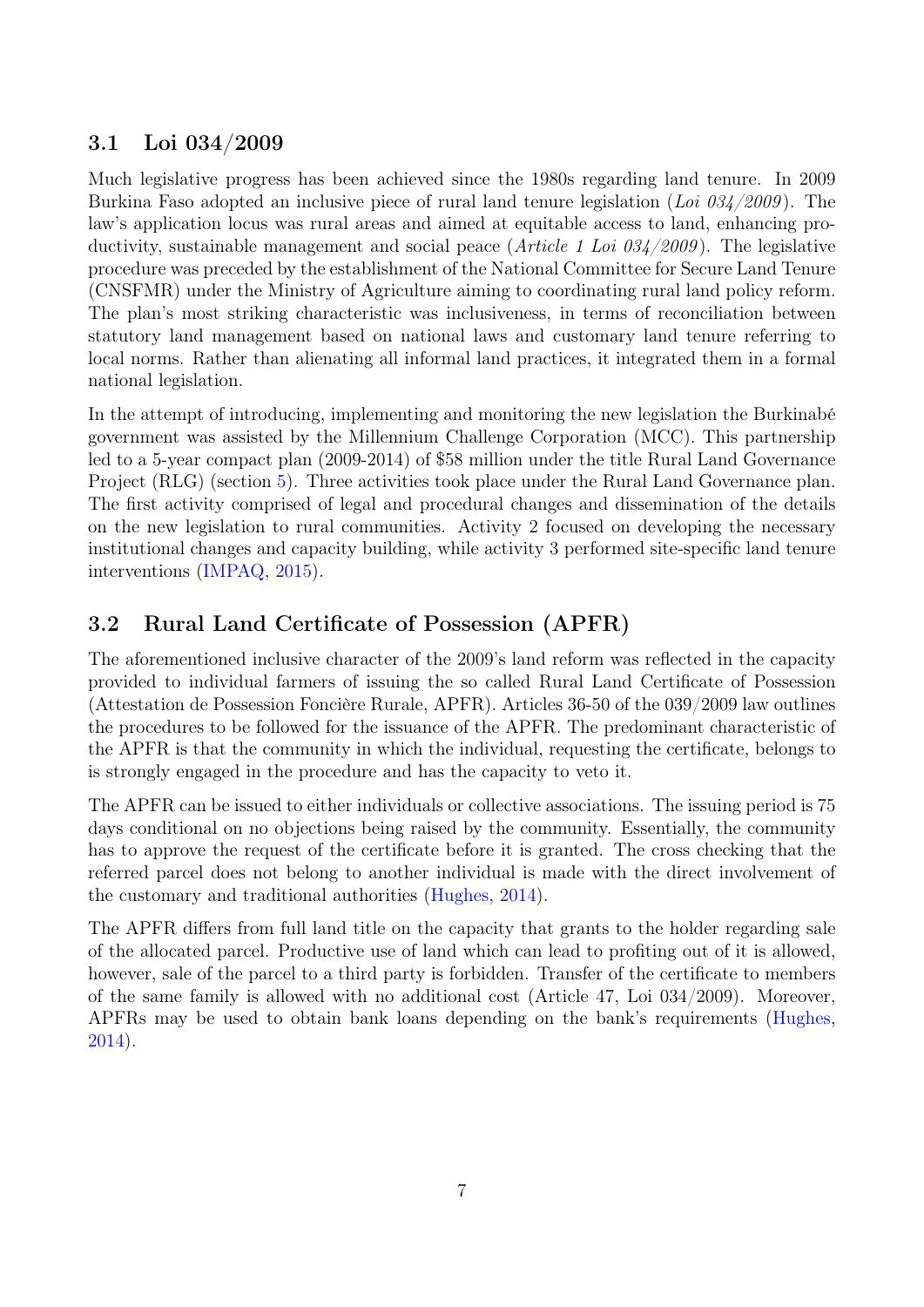### 3.3 Assessment of the results of the RLG

<span id="page-7-1"></span>However inclusive and innovative the land tenure legislation was, its results concerning grant of private ownership were not as expected. The Millennium Challenge Corporation (MCC), the organisation responsible also for the monitoring and the implementation of the new legislation in close collaboration with the Burkinabé government, issued reports on the progress of the programme. \*[0](#page-7-0)

| Indicators       | <b>Actually achieved</b><br>$(\mathrm{July\ 2014})$ | Target $(\%)$ |          |
|------------------|-----------------------------------------------------|---------------|----------|
| Number of APFRs  |                                                     |               |          |
| approved by the  | 2167                                                | 6000          | $36.1\%$ |
| local government |                                                     |               |          |
| Number of HHs    | 403                                                 | 3000          | 13.4\%   |
| receiving APFRs  |                                                     |               |          |

Table 1: Results from Land Reform in Burkina Faso. Source: Millenium Challenge Corporation - Measuring Results of Rural Governance Programme [\(Millenium-Challenge-Corporation,](#page-26-14) [2016\)](#page-26-14)

In table [1](#page-7-1) the results after the end of the 5-year plan are presented regarding the issuances of the APFRs. The difference between the actually achieved numbers and the targets set by the MCC is substantial. A little more than one third of the set target of APFRs were approved by the local government, while the number of households actually receiving APFRs is a little more than one tenth of the target. Along these lines, the United States Agency for International Development (USAID) in its report on Burkina Faso in 2017, explicitly states:

Although the 2009 Rural Land Law and the 2012 RAF provide the mandate and mechanisms to formalize and secure a variety of tenure types in rural Burkina Faso, most rural land continues to be governed according to customary, informal rules. [\(USAID,](#page-27-0) [2017\)](#page-27-0)

In order to examine further the result of the land tenure reform in the region, I use survey data from the World Bank and in particular the Burkina Faso Enquête Multisectorielle Continue  $2014$  which belongs to the collection Living Standards Measurement Surveys (LSMS).<sup>[5](#page-7-2)</sup> The study was conducted between 2014 - 2015 (5 years after the introduction of the reform) and it is nationally representative. Among many survey units there is the module referring to parcels which includes questions on the cultivating land each household holds. In figure [1,](#page-8-1) the responses to the method of land security are presented. It is striking that the option "Land Title" which would correspond to an APFR is only answered by 177 respondents. From figure [1,](#page-8-1) it is apparent that the predominant land tenure regime is the "Possesseur Terrien", which represents all native people that have inherited land from their family [\(Ouédraogo,](#page-26-11) [2002\)](#page-26-11). The

<span id="page-7-0"></span><sup>&</sup>lt;sup>0</sup>Even though by the end of the compact the target of 6000 APFRs approved by local authorities was not met, the MCC asserts that the project resulted to 13,447 filed applications for APFRs

<span id="page-7-2"></span><sup>5</sup> Institut National de la Statistique et de la Démographie. Enquête Multisectorielle Continue (EMC) 2014. Ref. BFA-2014-EMC-v01-M. Downloaded from [https://microdata.worldbank.org/index.php/catalog/](https://microdata.worldbank.org/index.php/catalog/2538/get-microdata) [2538/get-microdata](https://microdata.worldbank.org/index.php/catalog/2538/get-microdata)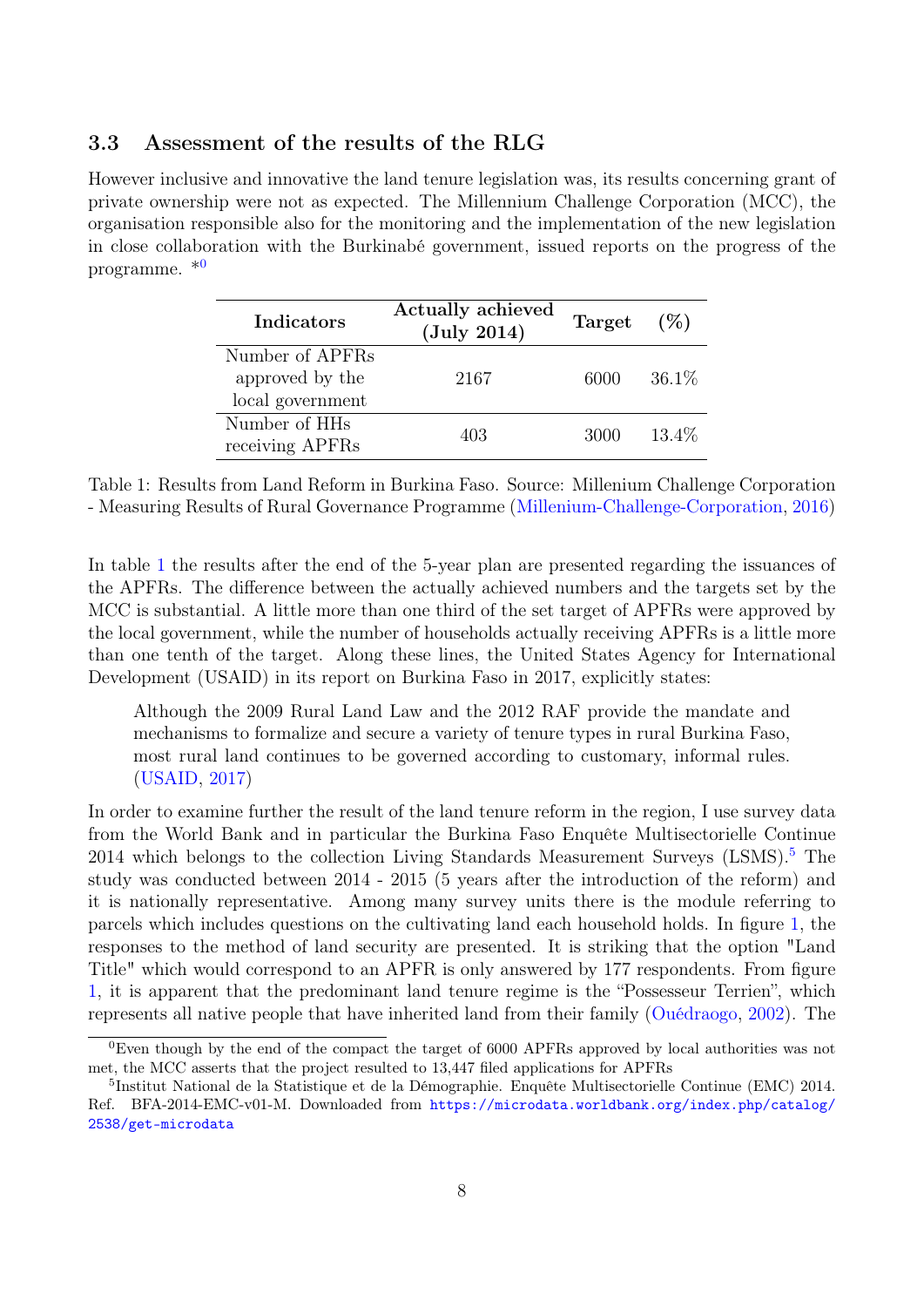<span id="page-8-1"></span>second most answered option is "None" indicating a complete absence of any official document certifying ownership.



What is the method of land security of this parcel?

Figure 1: Burkina Faso Enquête Multisectorielle Continue 2014 - LSMS - World Bank

Economic theory has long advocated the benefits from establishing strong individual property rights. However, in the case of Burkina Faso, a puzzling phenomenon is observed. People are offered the opportunity to officially register their land plots, however they choose not to or they are prevented by local authorities. The reasoning behind this observation lies on the core of the present study. The premise which the theory builds upon is that land reforms introduced by the state act as a competing mechanism to the risk-sharing network developed in a community level.

## <span id="page-8-0"></span>4 One-Sided Limited Commitment with land re-allocation

The theoretical part of the present study models the functioning of risk-sharing informal contracts among members of rural communities and their interaction with land reforms when customary land re-allocation is in place. To motivate the assumptions of the model I need to define certain customary aspects of the social structure in rural communities of Western Africa.

Customary land management in Burkina Faso is generally considered homogeneous. A pre-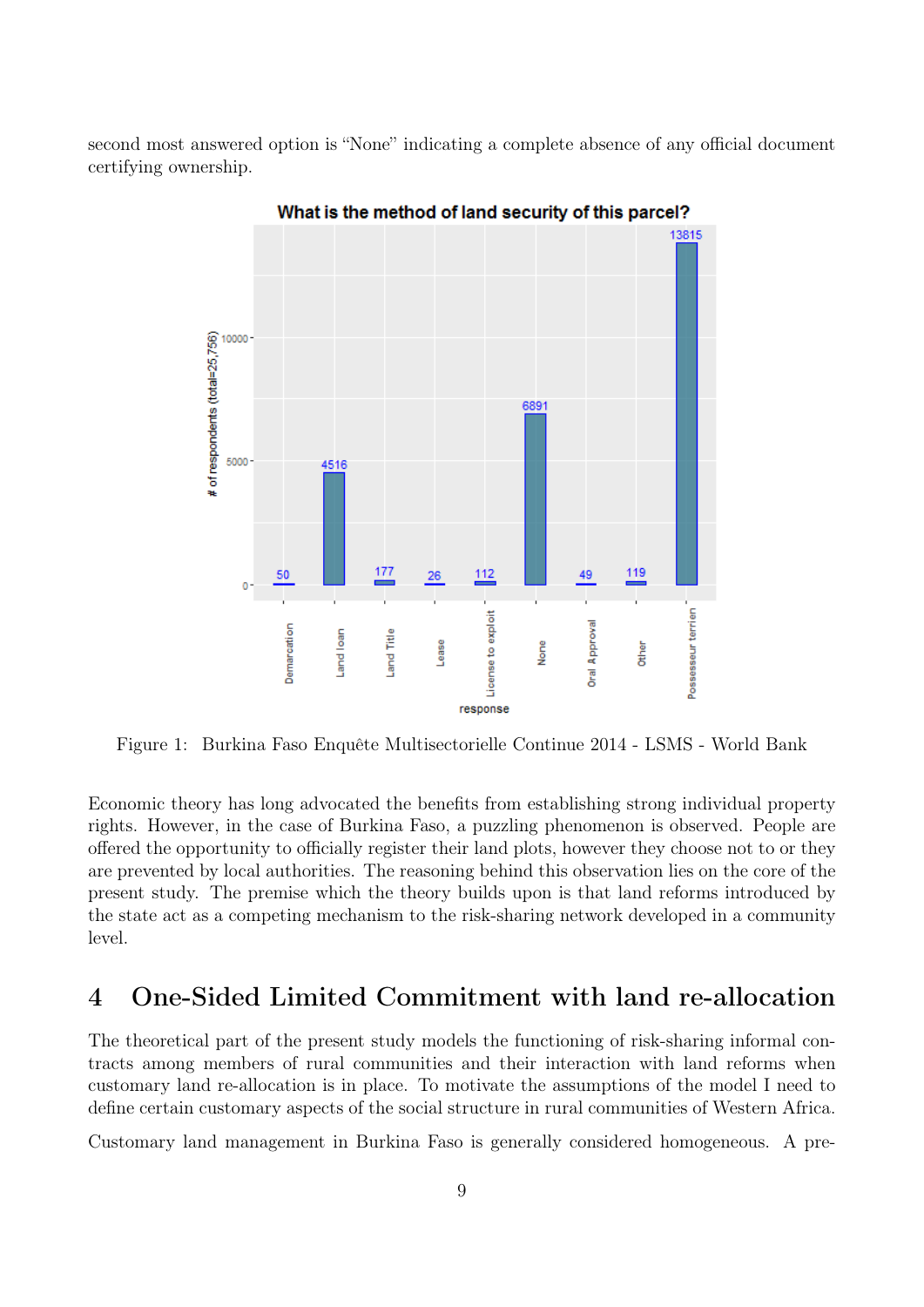dominant social figure at a community level is that of the *land chief* (chef de terre).<sup>[6](#page-9-0)</sup> The land chief is a religious figure with legal power and has the complete control over land on behalf of the community [\(Ouédraogo,](#page-26-11) [2002\)](#page-26-11).<sup>[7](#page-9-1)</sup> One of the main duties of the land chief is the *periodic* redistribution of land. This land re-allocation takes place among the members of the same community/village but also to foreigners in case they arrive. This practice aims at preventing the creation of monopolies in land-use or underuse of land plots. The periodic redistribution of land is decided upon the needs of the members of the community.

In the theoretical model presented in this section, the land chief is the principal of the risksharing contract. The informal arrangement not only prescribes consumption units allocation among community members but also allocates land among the members. The ultimate target of the model is to trace the interaction between those two components and its welfare implications.

The theoretical framework presented here attempts to shed light on the diverse views expressed regarding the land regime policy that should be followed in the African continent. Illustrative of the diversity of the land policy in Africa is the position that the World Bank has held. During the mid-1970s the World Bank was advocating a firm regime of strong individual property rights in Africa. It was persuaded by most of the literature's theoretical arguments relating land tenure security and agricultural productivity [\(Udry,](#page-27-5) [2011\)](#page-27-5). However, this stance evolved over time, resulting to the adoption of a more favourable view towards customary land tenure systems. The flexibility and efficient adaptation of indigenous land sysytems were appreciated [\(Migot-Adholla et al.,](#page-26-15) [1991\)](#page-26-15).

The contract prescribes the pooling of all households' resources in the hands of the principal who allocates consumption back to them. The principal after allocating consumption, invests the remainder outside the village at a risk free rate  $R = \frac{1}{6}$  $\frac{1}{\beta}$ , where  $\beta$  is the common to all discount factor. The principal is the only one that can borrow and lend resources outside the community, the households rely only on the risk-sharing mechanism. The environment builds on [Ljungqvist and Sargent](#page-26-16) [\(2000\)](#page-26-16).

The community is consisting of a large number of villagers with the preferences over consumption.

$$
E_{-1} \sum_{t=0}^{\infty} \beta^t u(c_t)
$$

where  $u(c)$  is increasing and strictly concave and  $\beta$  is the common discount factor  $(\beta \in (0,1))$ . Each villager receives a stochastic idiosyncratic productivity each period  $(\{z_t\}_{t=0}^{\infty})$ . Idiosyncratic productivity is iid with  $Prob(z_t = z_s) = \Pi_s$ , with  $s \in \{1, 2, ..., S\}$  satisfying the property,  $z_s < z_{s+1}.$ 

The villager is considered as a small agricultural household which produces output using a fraction of land as the primary production function. The technology is modeled as follows:

$$
y_s = z_s f(\kappa_s \bar{l})
$$

<span id="page-9-0"></span><sup>&</sup>lt;sup>6</sup>The predominance of the land chief can be seen in figure  $A.3$ 

<span id="page-9-1"></span><sup>7</sup>The land chief is considered to be descended from lineage of the group of the first occupants of the earth.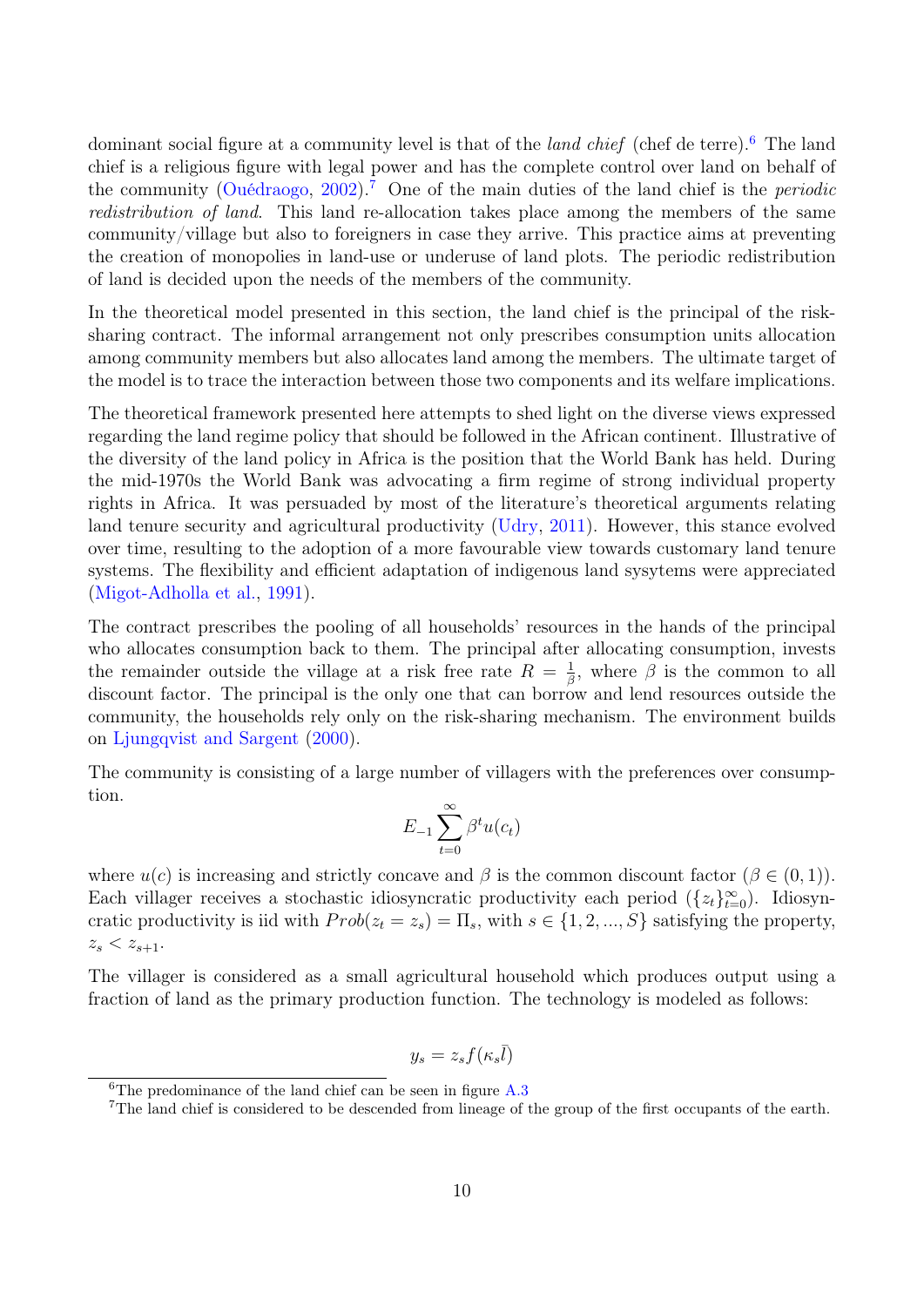where  $z_s$  is the idiosyncratic productivity,  $\overline{l}$  denotes land, which is in fixed supply normalized to 1 and  $\kappa_s$  is the variable of interest. It is the fraction of land that each period the principal decides for the villager to productively use it  $(\kappa_s \in [0,1])$ .  $\kappa_s$  effectively captures land reallocation as a mechanism of risk sharing. Technology  $f(.)$  is increasing in the fraction of land,  $\kappa_s$   $(f'(\cdot) > 0)$ , strictly concave  $(f''(\cdot) < 0)$  and I assume that with no land there is no produced output  $f(0) = 0$ .

Participation of the household to the community risk sharing mechanism entails transfers towards and from the community. The budget constraint of each individual household is:

$$
c_s = y_s + \tau_s, \quad \forall i \in N
$$

If  $\tau_s > 0$  then the household is receiving transfer from the community which adds up to the produced output, while if  $\tau_s < 0$ , the household is rendering part of its output to be granted as transfers to other members of the community.

The land chief (principal) maximizes her stream of profits, which consists of the contemporaneous difference between the pooled output and the consumption allocation, and the discounted future profits stream. In a recursive form, the objective function is

$$
P(v) = \max_{\{c_s, \kappa_s, w_s\}} \sum_{s=1}^{S} \Pi_s \left[ (y_s - c_s) + \beta P(w_s) \right]
$$

or equivalently substituting the villager's budget constraint :

$$
P(v) = \max_{\{\tau_s, \kappa_s, w_s\}} \sum_{s=1}^{S} \Pi_s \left[ (-\tau_s) + \beta P(w_s) \right]
$$

where v is the expected discounted future utility previously promised to the villager and  $w_s$  is the promised value with which the agent will enter next period, given that  $z_t = z_s$ .

In the absence of commitment frictions the economy reaches its first best.

<span id="page-10-1"></span>Proposition 1: Given a promised utility v, the first best allocation satisfies the following properties. Consumption and promised utility are constant and equal to the levels  $c^{fb}(v)$  and  $w^{fb}(v)$ , while  $\kappa^{fb}$  is increasing in the relative idiosyncratic productivity

#### Proof: See [Appendix](#page-28-0)

In the case of a commitment friction, while the head of the community is committed to the agreement, the villager is not. However, what fundamentally changes is the outside option of the villager. The primary channel of interaction between the land reform that aims to establishing strong individual property rights and the contractual agreement among community members emerges through the workings of the outside option. Assumption 1 defines the rationale behind its formulation.

<span id="page-10-0"></span>Assumption 1: The land reform allows the agent-villager to register the fraction of land she was last allocated with, inside the contract.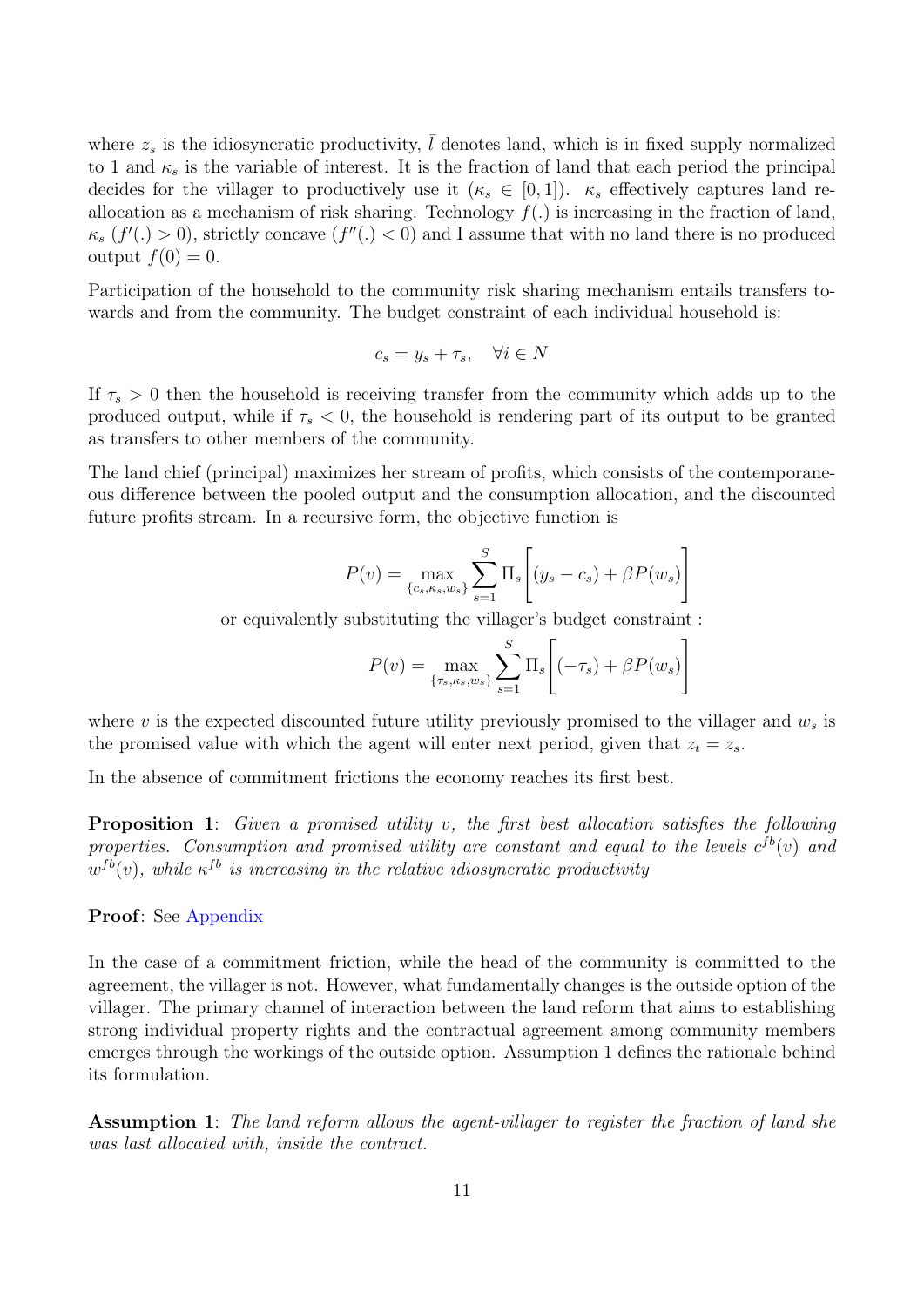[Assumption 1](#page-10-0) determines the form of the outside option of the agent-villager.

$$
u(z_s f(\kappa_s)) + \beta v^{\text{aut}}(\kappa_s)
$$

First, notice that the fraction of land allocated to productive use is endogenous and it is determined within the contract. Second, due to the limited commitment friction, the agentvillager can leave the contract at any state. If she does so, due to the existence of a land reform, she can register the last allocated fraction of land (from within the contract) as individual property.

The continuation value of autarky takes the following form:

$$
v^{\text{aut}}(\kappa_s) = \sum_{t=0}^{\infty} \beta^t \sum_{r=1}^{S} \Pi_r u(z_r f(\kappa_s))
$$

Notice that the level of fraction of land is constant and equal to what was last decided within the contract.

The participation constraint of the contract takes the form:

$$
u(c_s) + \beta w_s \ge u(z_s f(\kappa_s)) + \beta v^{\text{aut}}(\kappa_s) \qquad [\text{PC}]
$$

The head of the community is choosing consumption allocated to the agent-villager, fraction of land and promised utility, in order to maximize her stream of profits.

$$
P(v) = \max_{\{c_s, \kappa_s, w_s\}} \sum_{s \in S} \Pi_s \Big[ (z_s f(\kappa_s) - c_s) + \beta P(w_s) \Big]
$$

where  $v$  is the promised utility that agent-villager enters the current period with and carries all past histories, in order to recursify the problem.

The maximization problem of the principal takes the following form:

$$
P(v) = \max_{\{c_s, \kappa_s, w_s\}} \sum_{s=1}^{S} \Pi_s \Big[ (z_s f(\kappa_s) - c_s) + \beta P(w_s) \Big]
$$
  

$$
\sum_{s=1}^{S} \Pi_s \{ u(c_s) + \beta w_s \} \ge v \qquad [\textbf{PKC}]
$$
  

$$
u(c_s) + \beta w_s \ge u(z_s f(\kappa_s)) + \beta v^{\text{aut}}(\kappa_s) \qquad [\textbf{PC}] \quad \forall s
$$
  

$$
\kappa_s \in [0, 1] = \begin{cases} \kappa_s \ge 0 \\ 1 - \kappa_s \ge 0 \end{cases}
$$
  

$$
\sum_{s=1}^{S} \Pi_s \kappa_s \le 1
$$
  

$$
w_s \in [v^{\text{aut}}, \bar{v}]
$$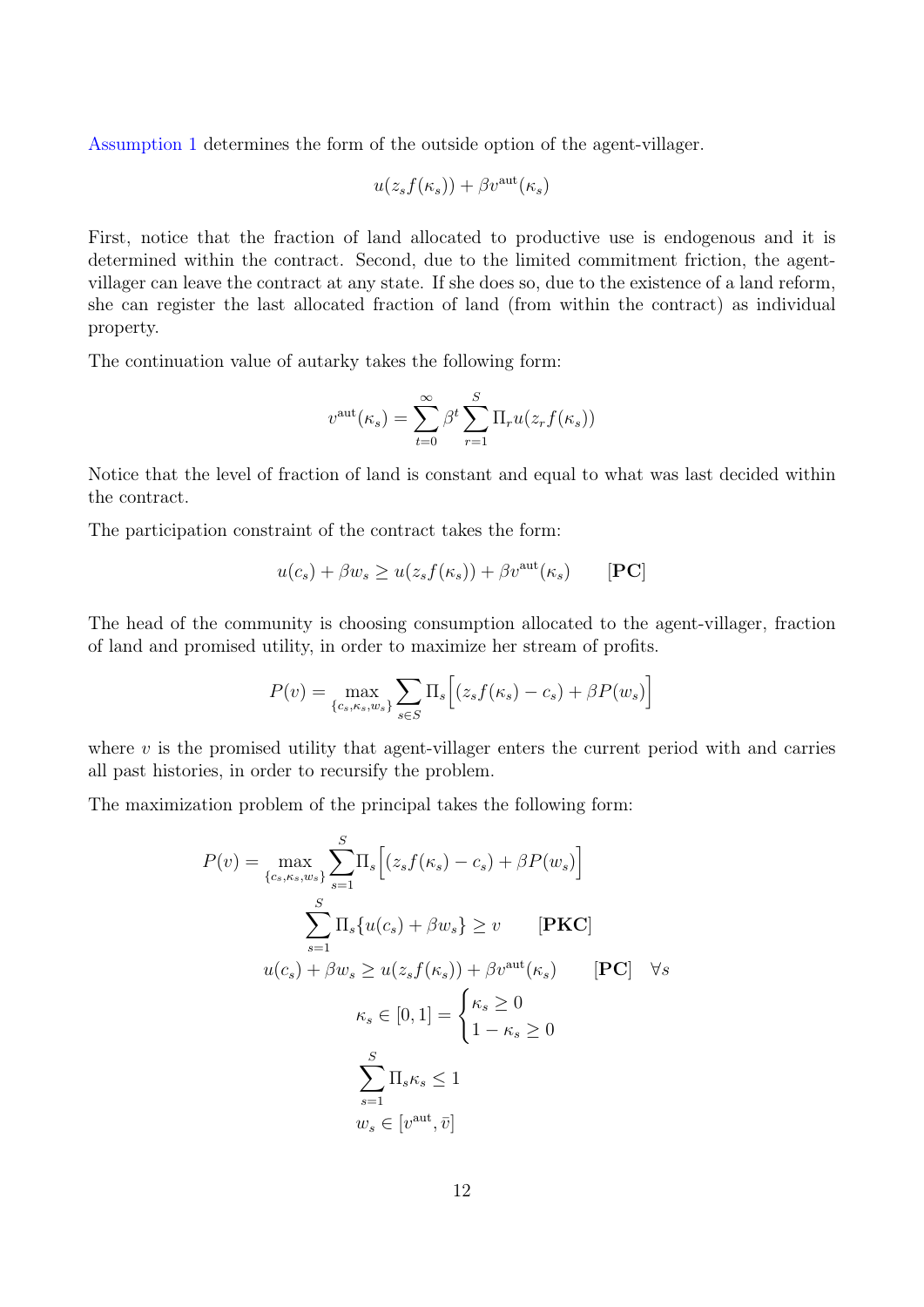<span id="page-12-3"></span>**Proposition 2:** For a given promised utility v, when the participation constraint is non-binding, the consumption and promised utility allocations are constant and equal to  $c_s = g_1(v)$  and  $w_s = v$ , while the fraction of land reaches the first best  $(\kappa_s = \kappa_{max})$ . When the participation constraint binds then consumption, promised utility and fraction of land satisfy equations [1,](#page-12-0) [2](#page-12-1) and [3.](#page-12-2)

<span id="page-12-0"></span>
$$
u'(c_s)[\theta + \phi_s] = 1 \tag{1}
$$

<span id="page-12-1"></span>
$$
P'(w_s) = -(\theta + \phi_s) \tag{2}
$$

<span id="page-12-2"></span>
$$
u'(z_s f(\kappa_s)) = \frac{1}{\phi_s} \frac{v_3 + z_s f'(\kappa_s)}{z_s f'(\kappa_s)} - \frac{1}{z_s} \frac{\beta}{1 - \beta} E_r u'(z_r f(\kappa_s)) z_r \tag{3}
$$

#### Proof: See [Appendix](#page-29-0)

From relations [\(1\)](#page-12-0) and [\(2\)](#page-12-1) the following is derived:

$$
u'(c_s) = \frac{1}{P'(w_s)}
$$

which states that the villager's marginal rate of substitution between current consumption and promised utility should be equal to the land chief's marginal rate of transformation.

The effects of the land reform can be seen in relation [\(3\)](#page-12-2). With certain manipulations, equation [\(3\)](#page-12-2) reads:

$$
\underbrace{v_3 + z_s f'(\kappa_s)}_{\text{Marginal Increase in}} = \underbrace{u'(z_s f(\kappa_s))z_s f'(\kappa_s)\phi_s}_{\text{Agent's Marginal Benefit}} + \underbrace{\phi_s \beta \frac{\partial v_{aut}(\kappa_s)}{\partial \kappa_s}}_{\text{Land Cheirm'sIntertemporal effect}}
$$

Which shows that the principal when optimally choosing the fraction of land to be allocated to the agent, she equates her marginal benefit to the villager's marginal benefit. The principal's marginal benefit constitutes the marginal increase in her revenues. On the right hand side of the equation the marginal benefit of the villager appears as the sum of the intratemporal marginal benefit from deviating at the current period plus the intertemporal effect of the land reform due to the assurance effect. In particular, the derivative of the continuation autarky value that the farmer attains if she deviates from the contract with fraction of land lastly allocated to her  $(\kappa_s)$  takes the following form:

$$
\frac{\partial v^{\text{aut}}}{\partial \kappa_s} = \frac{1}{1-\beta} f'(\kappa_s) \underbrace{E_r u'(z_r f(\kappa_s)) z_r}_{\omega > 0}
$$

It is worth noticing that in the expression of the continuation value in the outside option, idiosyncratic productivity  $(z_r)$  and fraction of land  $(\kappa_s)$  have different subscripts denoting that once reneging the contract, land ceases adjusting to produtivity shocks, turning the  $\omega$  term dependent only on the probability distribution of idiosyncratic productivity. This stems directly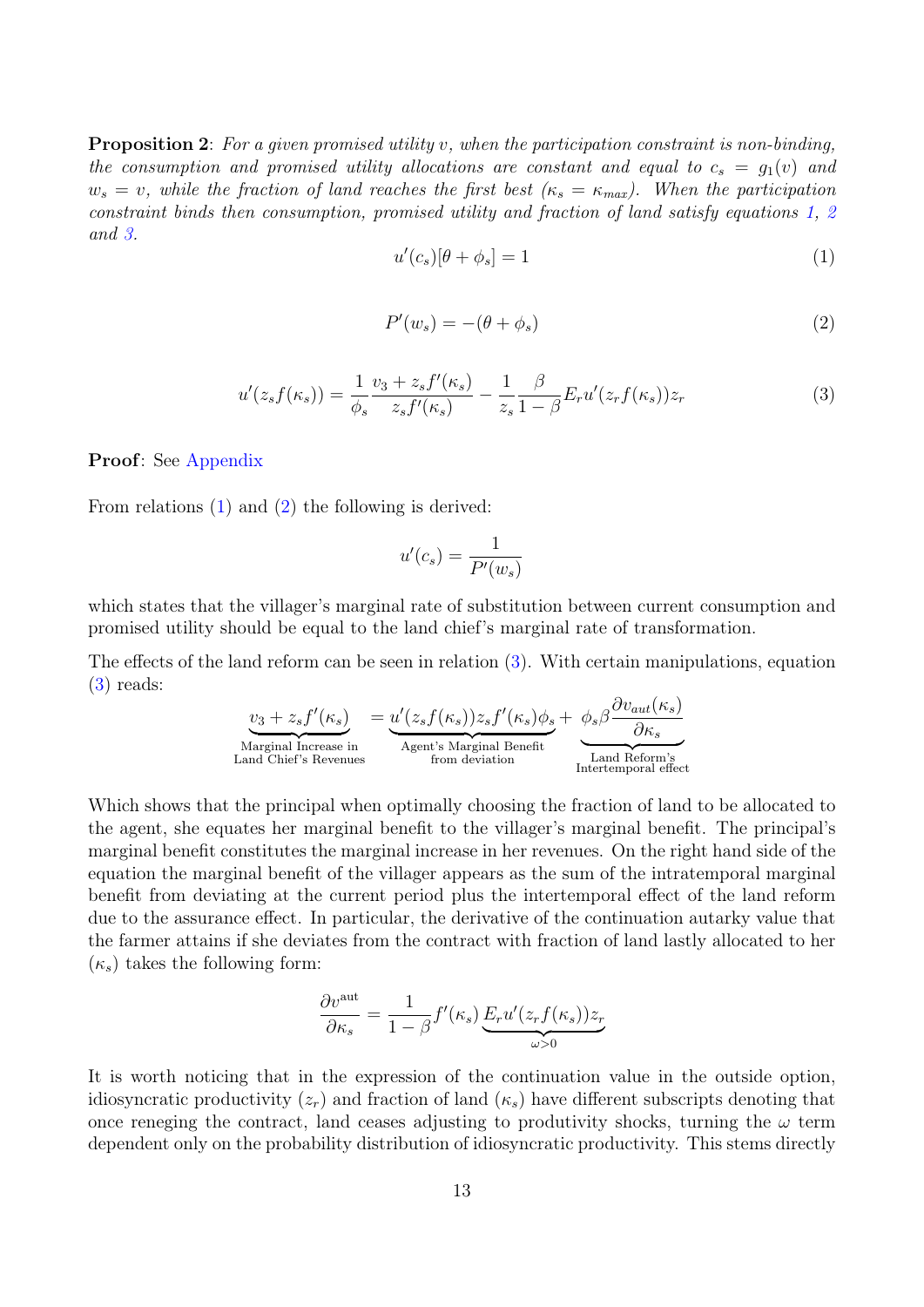from the functioning of the assurance effect. The land reform ensures ownership of land but nothing more.

The model as delineated above presents an interesting trade-off which encompasses the core interaction between land rights and risk sharing when seen as competing mechanisms. Notice that the level of fraction of land  $(\kappa_s)$  has two opposing effects on the model. First it raises the revenues of the community. This can be seen from the objective function of the principal-head of the community. A higher level of  $\kappa_s$  will increase the produced output for a given realisation of  $z<sub>s</sub>$  and consequently the size of the pie to be allocated among consumption to households and profits for the principal. At the same time,  $\kappa_s$  is on the right hand side of the participation constraint. A higher fraction of land allocated to the villager makes the outside option more attractive, increasing deviation incentives.

In order to characterize the nature of the land tenure system under the contract in the presence of a land reform as an outside option, I define the following possible land regimes:

**Definition:** A land regime is **productive** if it adjusts fraction of land positively to idiosyncratic productivity  $\left(\frac{\partial \kappa_s}{\partial z}\right)$  $\frac{\partial \kappa_s}{\partial z_s}>0).$  It is **rigid** if it does not adjust fraction of land to changes in idiosyncratic productivity  $\left(\frac{\partial \kappa_s}{\partial z}\right)$  $\frac{\partial \kappa_s}{\partial z_s}=0)$  and it is **counter productive** when it adjusts fraction of land opposite to idiosyncratic productivity  $(\frac{\partial \kappa_s}{\partial z_s} < 0)$ .

By manipulating the optimality condition with respect to fraction of land, I can obtain an optimal response of the  $\kappa_s$  to realisations of idiosyncratic productivity.

$$
\mathcal{H}(\kappa_s, z_s) = \frac{v_3 + z_s f'(\kappa_s)}{f'(\kappa_s)} - \phi_s \Big[ z_s^{1-\alpha} \kappa_s^{-\alpha(1-\gamma)} + \frac{\beta}{1-\beta} \kappa_s^{-\alpha(1-\gamma)} \xi \Big] = 0
$$

Applying the implicit function theorem on function  $\mathcal{H}(z_s, \kappa_s)$ , I can derive a relation between fraction of land and idiosyncratic productivity which leads to proposition 3.

$$
\frac{\partial \kappa_s}{\partial z_s} = -\frac{\frac{\partial \mathcal{H}(z_s, \kappa_s)}{\partial z_s}}{\frac{\partial \mathcal{H}(z_s, \kappa_s)}{\partial \kappa_s}}
$$

<span id="page-13-0"></span>**Proposition 3:** For a given v and for each  $s \in S$  that leads to a binding participation constraint, there exists threshold  $z_s^*$  which determines the nature of the land regime under the contract.

| <b>Land Regime</b>        |                                       | $\omega_{S}$  |
|---------------------------|---------------------------------------|---------------|
| Productive                |                                       |               |
| Rigid                     |                                       | $\varphi_s u$ |
| <b>Counter Productive</b> | $\partial \kappa_s$<br>$\partial z_s$ |               |

Using the following functional forms for utility and technology that satisfy the conditions on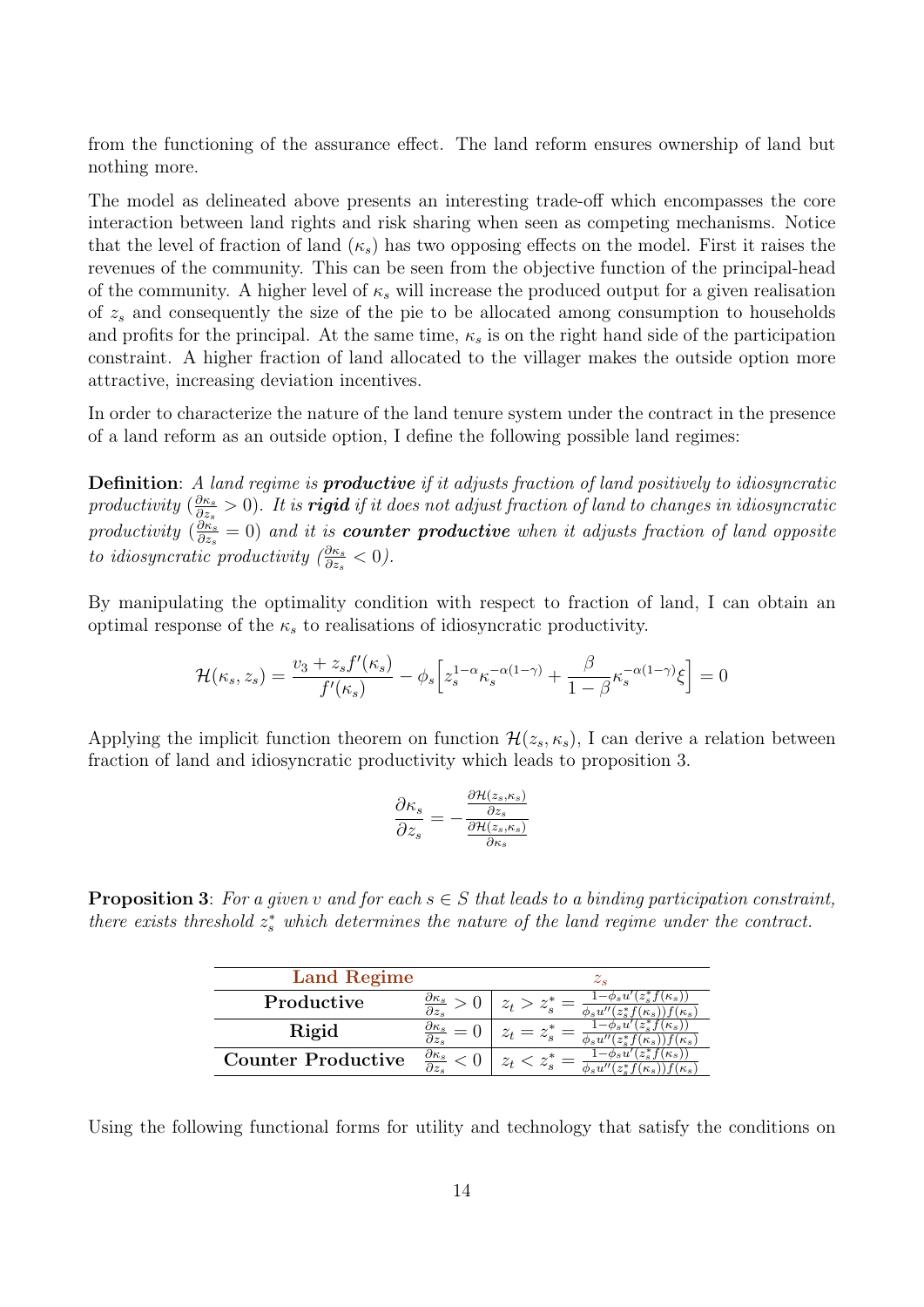monotonicity and concavity,

$$
u(c_s) = \frac{c_s^{(1-\alpha)}}{1-\alpha}
$$
  

$$
y_s = z_s f(\kappa_s) = z_s \kappa_s^{1-\gamma}
$$

| <b>Land Regime</b>        |                                 | $\omega$ e                                                                       |
|---------------------------|---------------------------------|----------------------------------------------------------------------------------|
| Productive                |                                 | $z_t < z_s^* = [(1-\alpha)\phi_s]^{\frac{1}{\alpha}} \kappa_s^{-(1-\gamma)}$     |
| Rigid                     |                                 | $z_t = z_s^* = [(1 - \alpha)\phi_s]^{\frac{1}{\alpha}} \kappa_s^{-(1 - \gamma)}$ |
| <b>Counter Productive</b> | $\underline{\partial \kappa_s}$ | $z_t > z_s^* = [(1-\alpha)\phi_s]^{\frac{1}{\alpha}} \kappa_s^{-(1-\gamma)}$     |

the above proposition takes the following form:

#### Proof: See [Appendix](#page-31-0)

The result from [proposition 3](#page-13-0) illustrates the variability of the customary land tenure regime. In the presence of a land reform as an outside option, the principal responds strategically to the allocation of land to the agent such that to keep the contract sustainable at all times. This means that given an allocation of consumption, promised utility and a realisation of idiosyncratic productivity, the contract might optimally adjust fraction of land downwards, upwards or not at all. This is due to the strategic way of the principal to enforce contract participation. The land chief when proceeding to redistribution of land weighs those two opposing effects. How much allocated land, increases the size of the pie (her revenues) and how much the incentives of the villager to deviate. This essentially depends on how close to a realisation of productivity that would lead to a binding participation constraint the current idiosyncratic productivity is. This is when the threat of reneging the contract from the side of the villager becomes credible.

This strategic behavior regarding allocation of land, entails efficiency costs. In the absence of the limited commitment friction, the incentives of the principal would be in line with a flexible land tenure regime. A flexible land tenure regime would increase principals revenues and would increase the size of the pie to be distributed among the members of the community. A land reform distorts those incentives, and induces a strategic allocation of land, which might lead to productive villagers being allocated smaller fraction of land, due to the threat of deviating from the contract.

## <span id="page-14-0"></span>5 Data from Burkina Faso

### 5.1 Rural Land Governance Project

The empirical analysis is employing the Millennium Challenge Corporation (MCC) compact with the government of Burkina Faso. The ultimate aim of this project was alleviation of poverty by boosting economic growth. This 5-year plan, agreed in July 2008, consisted of four distinct projects aiming at different targets. The rural land governance (RLG) project, the agricultural development project, the roads project and the Burkinabé response improvement of girls' chances to succeed to schools projects (BRIGHT II).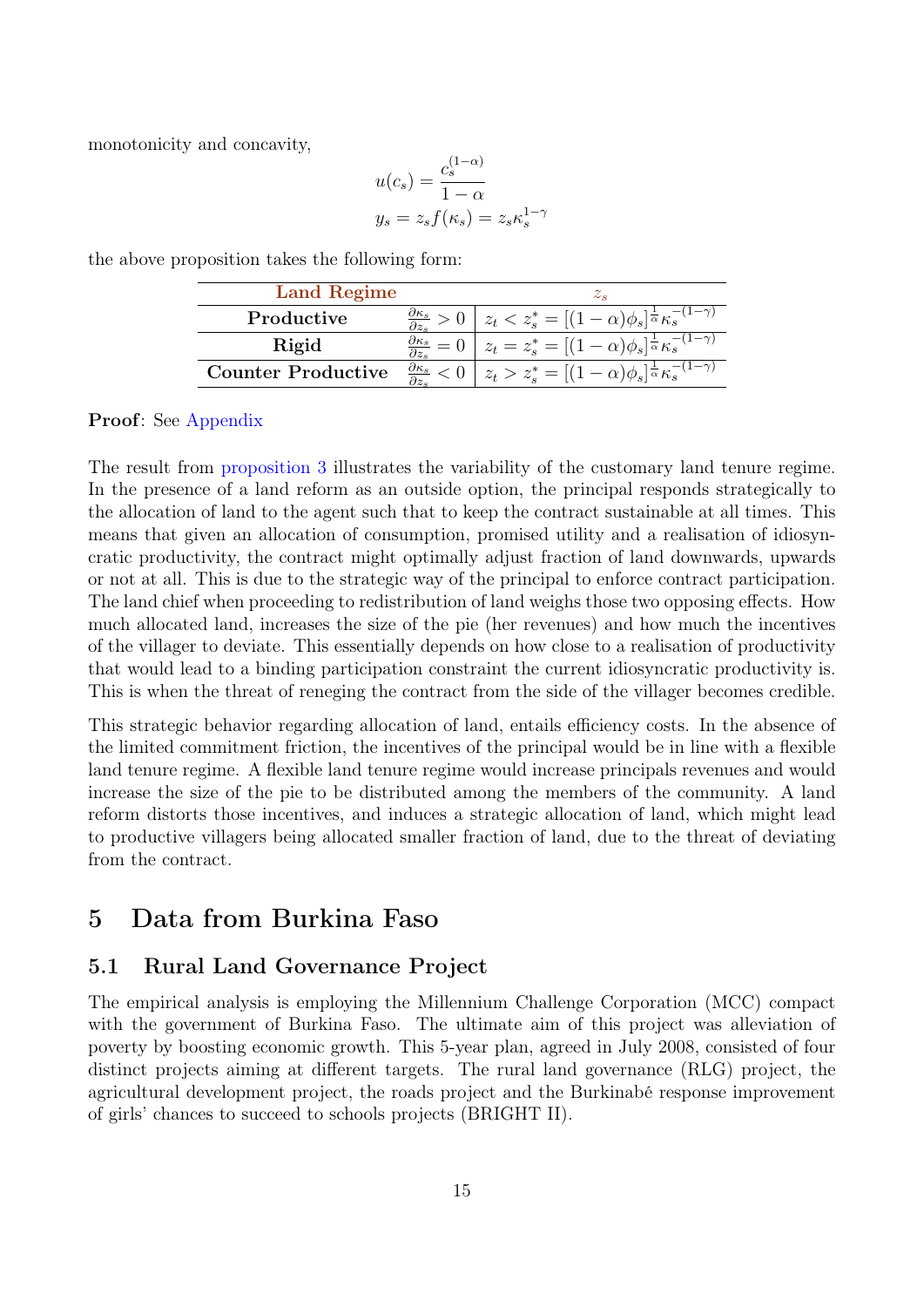The present work focuses on the first project, the rural land governance. The motivation of the project was the pervasiveness of land conflicts due to scarcity of land resources and tension between statutory laws and customary norms regarding land tenure. Its primary target was to establish a legal framework through which rural population could gain easier access to local land governance and administration.

The RLG consisted of three main activities implemented in a sequential manner. The first activity focused on the legal and procedural change and communication. The second addresses the institutional development and capacity building and the third attempted site-specific land tenure interventions (table [11\)](#page-56-0).

The time span of the compact was 5 years, from 2009 to 2014. The project was divided in two phases in which the prescribed activities took place sequentially. Phase I of the programme lasted from 2009-2012. This phase focused on 17 pilot communes, where it implemented activity 1's plan and started implementing the actions described in activity 2 and 3. In Phase II the implementation of the plan was extended to 30 additional communes, reaching a total of 47 communes for which the MCC implemented the RLG project.

### 5.2 Monitoring the progress of RLG project

The MCC assigned the evaluation of the project to an independent organization, IMPAQ. The evaluation consists of collection of survey data from the 34 communes, 17 of which participated as treated or ans 17 as control areas during phase I (figure [A.5\)](#page-49-0). The survey is divided in baseline and interim, which refer to pre-reform and post-reform time periods respectively. However, the interim survey is conducted at the end year of phase I, so it does not capture the effects of phase II activities. As a result, only the legal initiation of the reform, the dissemination of information regarding this legal option to rural population and some early option of APFR (ownership) issuance is evaluated.

The baseline and interim survey consist of four questionnaires focusing on different levels. Household, individual, parcel and production are the topics covered in the questionnaires. The size of the sample is 3,352 households from all 34 communes, accounting for more than 10,000 individuals and more than 6,000 land plots used for cultivation.

### 5.3 Empirical Regularities in Burkina Faso

### • Role of traditional leaders

Burkina Faso is characterised by a pluralistic ethnic and religious environment. Apart from Mossi who constitute the major ethnicity of over 50% of the population, there are numerous others (Touaregs, Peuls, Lobi, Gourmantché etc). The existence of strong ethnic and religious norms exerts great influence on land rights and grants traditional leaders with extensive power over them.

Despite the ethnic and religious heterogeneity, customary land management in Burkina Faso is generally considered to be homogeneous. A predominant social figure in rural communities is that of the land chief (chef de terre or "Tengsoaba" in Mossi). The land chief is a religious figure with legal power that has the complete control over land on behalf of the community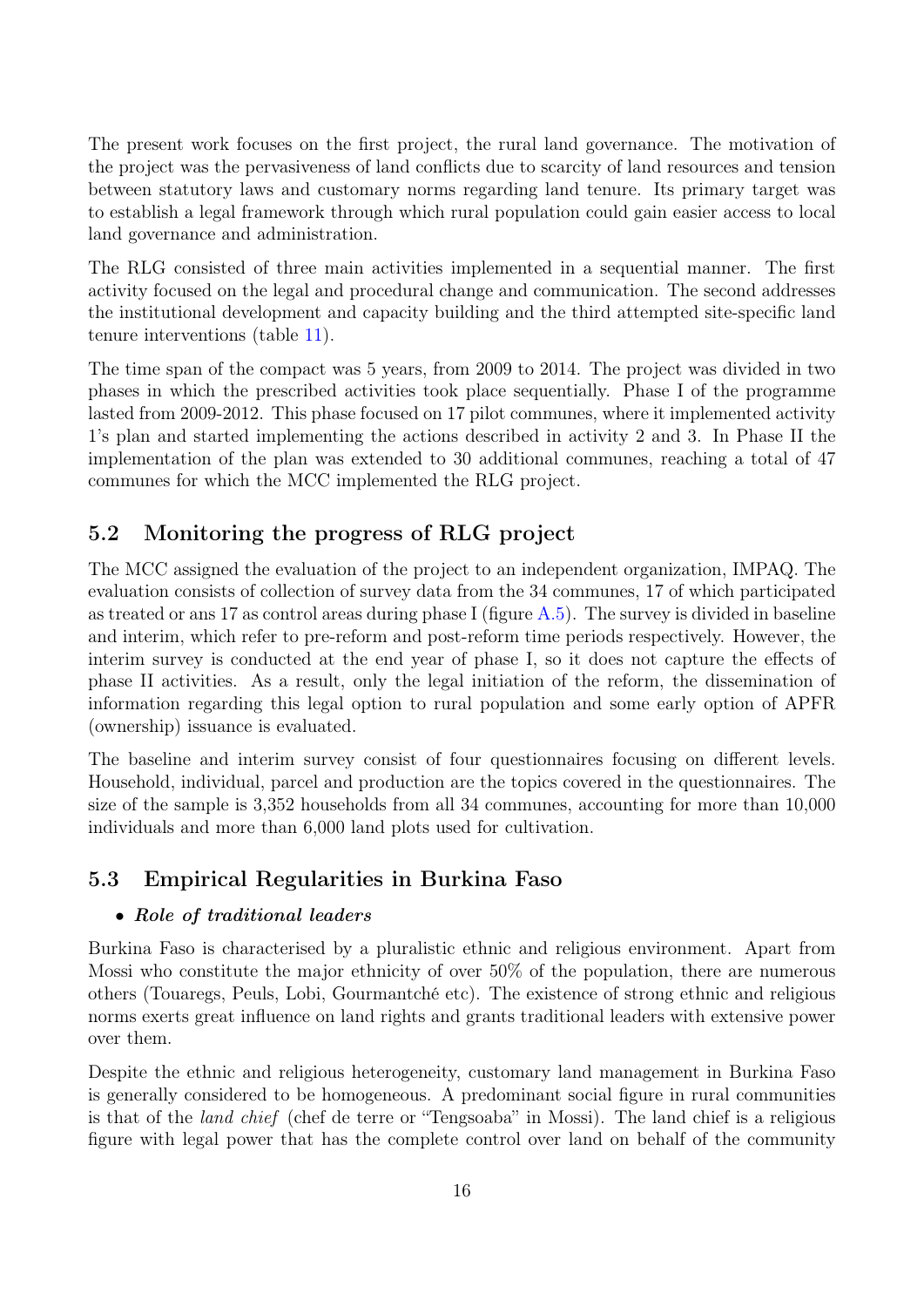[\(Ouédraogo,](#page-26-11)  $2002$ ).<sup>[8](#page-16-0)</sup> The land chief is considered to be the intermediator between the living and their ancestors ensuring righteous land management as land is considered to be owned by the ethnicity, clan, extended family but not individually. One of the main duties of the land chief is the periodic redistribution of land. This land re-allocation takes place among the members of the same community/village but also to foreigners in case they arrive. This practice aims at preventing the creation of monopolies in land-use or underuse of land plots. The periodic redistribution of land is decided upon the needs of the members of the community.

Round 4 of the Afrobarometer, a pan-African survey on economic, social and political attitudes, took place in 2008, coinciding with the introduction of the land legislation under examination. The effect of traditional leaders in rural communities' issues is shown in figure [A.6.](#page-50-0) In 8 out of the 13 administrative regions in Burkina Faso, traditional leaders exert sizeable influence to the community's functioning.

The Afrobarometer provides more details on the issues that the traditional leaders have a word on. In particular, the survey poses the question of who is primarily responsible for allocating land. In almost all regions there is a non-negligible percentage of people who answer that traditional leaders are responsible for land management (in all regions but Centre-Est, Plateau Central an Est, this percentage exceeds 20%). In six out of the thirteen administrative regions, most people answer as the first choice that traditional leaders are the primarily responsible for allocating land (figure [A.7\)](#page-50-1).

### • Land

Agriculture in Burkina Faso is predominantly organized at a small scale. The majority of the individuals engaged in farming operate a parcel of at most 2 hectares (figure [A.9\)](#page-51-0) with the average plot size being of 1.5 hectare (table [7\)](#page-54-0). Even though households are large in terms of household members, the average household operates approximately 2.5 plots (table [8\)](#page-54-1) with the average household's land holdings covering an area of approximately 4 hectares (table [9\)](#page-55-0).

As cultural norms govern the allocation of land within the community, the size of the parcel that an individual cultivates is not written in stone, but changes according to not only the needs of the household but also the needs of the community. This leads to significant land reshuffling among the members of the same community.

The panel dataset allows tracking of specific parcels reported in both waves. As a result, it was possible to compare the reported size of the corresponding parcel between the two waves. Figure [A.11](#page-52-0) exhibits the recorded plot size in the baseline and interim survey. Across all regions of Burkina Faso, very few plots did not experience a change in their size. Most of the plots are either lying closely above or below the 45 degree line signifying a small but non zero size variation.

In addition, land holdings' variation does not cancel out at the household level. Aggregating land size at the household level in figure [A.10](#page-52-1) evinces large changes in households' land holdings. This provides an insight on the nature of land allocation. The size of households land holdings is not fixed and land parcels are re-allocated among household members but rather there is land re-allocation across households.

<span id="page-16-0"></span><sup>&</sup>lt;sup>8</sup>The land chief is considered to be descended from lineage of the group of the first occupants of the earth.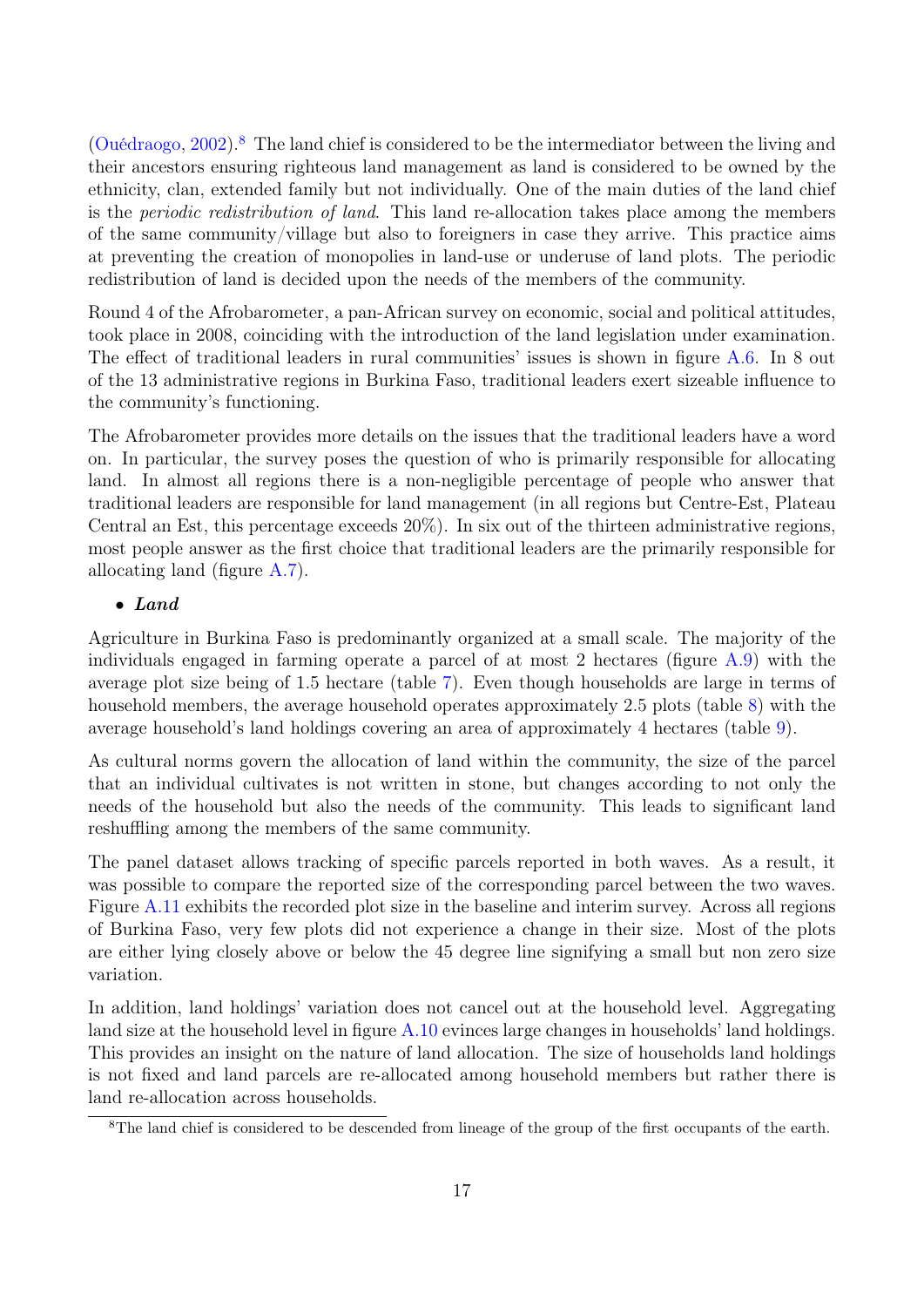As far as the intensive margin of the plot size variation is concerned, a 10% of the plots in the sample experienced no change. 50% of the respondents reported variation lying in the range from a 18% decrease a percentage increase of 10% . It is worth noticing that the distribution of land size variation does not change when plot size is aggregated at the individual and household level (table [10\)](#page-55-1).

## <span id="page-17-0"></span>6 Evidence from the RLG programme in Burkina Faso

The present section attempts to validate the theoretical prediction exploiting the panel data from the RLG project.

The case of Burkina Faso constitutes an ideal application locus for the theory developed in this work. Firstly, the panel dataset allows the comparison between communes that were exposed to the treatment and others that were not (figure  $A.5$ ). Secondly, the time gap between the two survey waves is not large allowing us to accurately capture changes in both land and productivity without omitting important events in between 2009/10 and 2011/12. Lastly, the survey design was built with the aim of assessing the impact of the 2009 land reform in its first stages, therefore allowing to test the implications of the introduction of a land reform.

The central theoretical result refers to the non-monotonic relation between land allocation and productivity levels in the presence of a land reform. In particular, the testing hypothesis reads as follows:

Testing Hypothesis: In treated areas, individuals exhibiting low level of agricultural productivity are increasing their share of land, while high productivity individuals are decreasing their share of land. In control areas, low productivity individuals are decreasing their share of land, while high productivity individuals are increasing their share of land, since the absence of the outside option leads to an efficient allocation

The testing hypothesis addresses the effect of a land reform on the allocation of land. As already shown, agricultural plots both at the individual and the household level experience significant change in their size between the two waves. I exploit this variation for the empirical analysis.

For each household  $h$ , the land holdings are defined as:

$$
hh.land_{h,t} = \sum_{p \in h} \kappa_{p,t}
$$

 $\kappa_p$  is the size of plot p operated by a member of household h in time t and the total land holdings are the sum of all plots operated by members of the household in each wave.

According to the theoretical part, land allocation is determined by the level of productivity. I build a measure of productivity for each household in the sample based on plot productivity. To allow for effective comparison between different crop types, I use the monetary value of sold harvest.

$$
agricultural\ productivity_p = \frac{q_{c,p} * p_{c,i}}{\kappa_p}
$$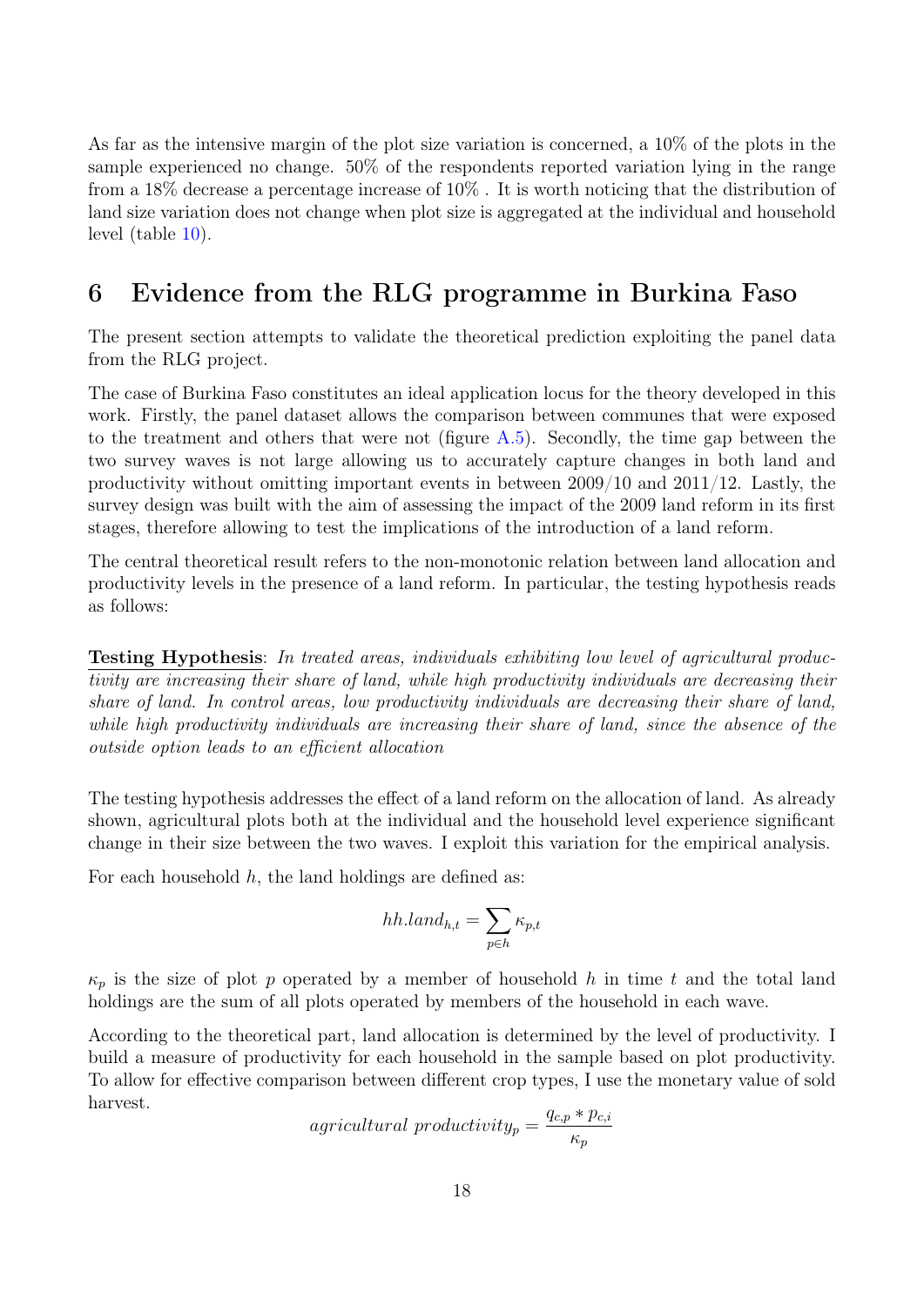where  $q_{c,p}$  is the quantity of crops produced in plot p expressed in the local measurement unit.  $p_{c,i}$  is the price per local measurement unit for the specific crops grown in plot p and  $\kappa_p$  is the size of the plot.

In case the respondent has sold part of the production to the market then the  $p_{c,i}$  is her selling price per local measurement unit. However, the majority of the farmers do not sell their harvest but keep it for household-consumption. In cases, in which I do not have actual realised price data at the individual level,  $p_{c,i} \equiv p_{c,v}$  where  $p_{c,v}$  is the price of the specific crops calculated as the mean price of all other farmers in the village that have sold the same crop. I generalise geographically in case there is no crop-unit specific price data by using community ( $p_{c,i} \equiv p_{c,com}$ ) and country prices  $(p_{c,i} \equiv p_{c,bf})$ . The numerator is expressed in \$ while the denominator is expressed in hectares. Hence agricultural productivity is measured in \$/ha.

<span id="page-18-0"></span>Even with the aforementioned geographical generalizations, imputed prices correspond to a low proportion of plots that reported production data, signifying a very low participation to the goods markets, rendering the corresponding crop-price-unit matching difficult, as shown in table [2.](#page-18-0)

|                                   | Production          | Imputed prices     |        |
|-----------------------------------|---------------------|--------------------|--------|
| Season                            | ( $\#$ parcels with | $(\#$ parcels with |        |
|                                   | available data)     | imputed data)      |        |
| Dry 2008/09                       | 396                 | 160                | 40\%   |
| Rainy 2008/09                     | 9,035               | 1,814              | 20%    |
| Dry 2009/10                       | 161                 | 100                | 62\%   |
| Rainy 2009/10                     | 10,154              | 2,141              | 21\%   |
| Dry 2010/11                       | 629                 | 372                | $59\%$ |
| Rainy $2010/11$                   | 14,748              | 2,878              | 19.5%  |
| $\overline{\mathrm{Dry}}$ 2011/12 | 406                 | 294                | 72.4%  |
| Rainy 2011/12                     | 15,521              | 3,128              | 20%    |

Table 2: On the second column is the number of parcels for which production data are available, in the third is the number of parcels for which prices per local unit of measure are imputed. The low percentages are due to the different local units of measurement used and the low participation to goods market.

I proceed next in deriving the household productivity. This requires the aggregation of plot productivity at the household level, since the average household operates more than one plots. Therefore, I derive the weighted mean of agricultural productivity for all parcels under household's use.

For each household h:

household productivity<sub>h</sub> = 
$$
\sum_{p \in h} (agricultural\ productivity_p * \frac{\kappa_p}{\sum_{p \in i} \kappa_p})
$$

Where the weights used in the specification are determined by the relative size of the particular plot with respect to the total size of household land holdings.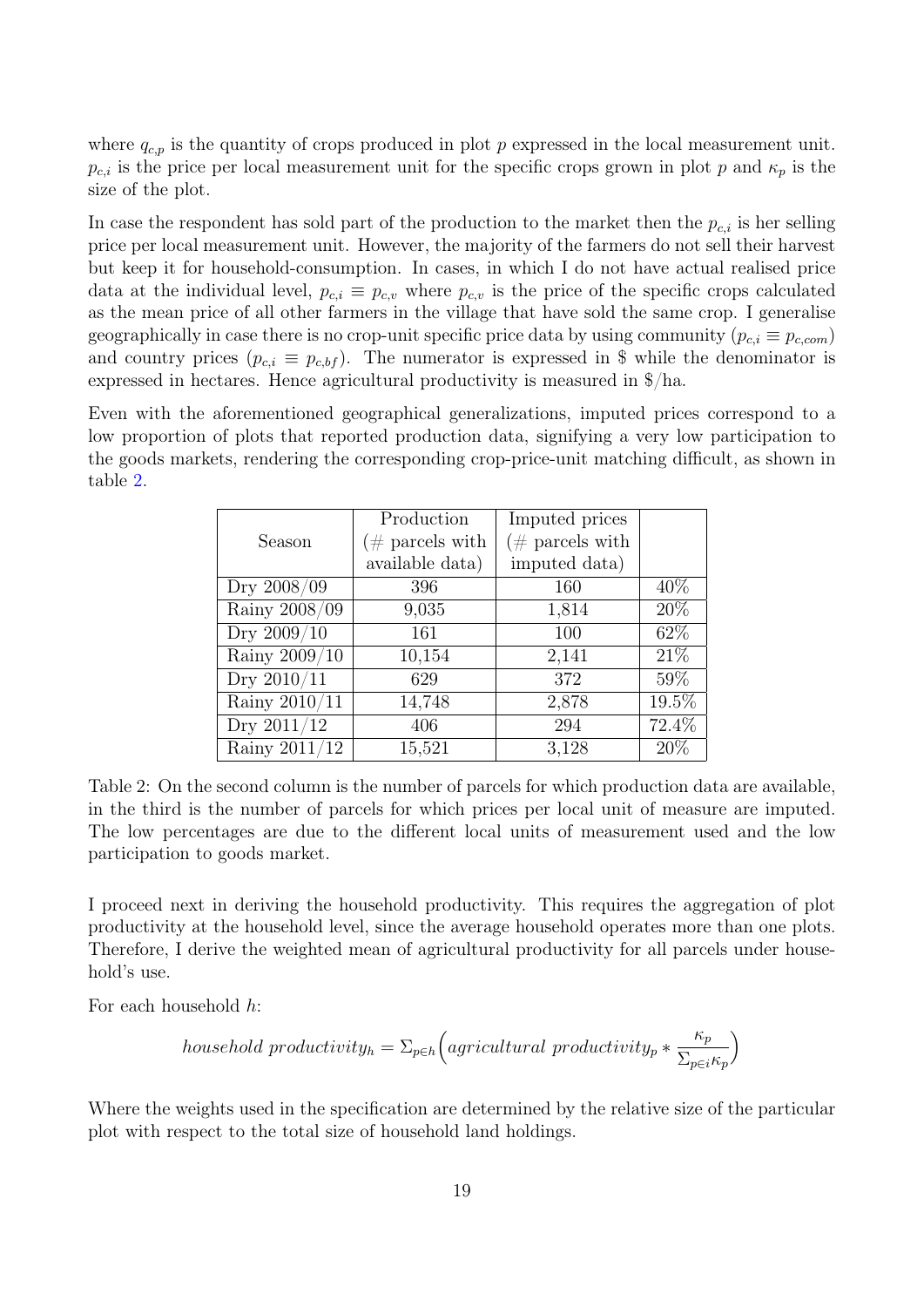In the theoretical result, productivity is not set in absolute terms but rather relative. In fact, the corresponding proposition predicts that in the presence of a land reform, less productive household in the community would be allocated more land, while more productive less. As such, the ranking of high and low productivity takes place in the context of the community. In order to capture this empirically, I compute the median village productivity for all villages in the sample. Subsequently, I record whether *household productivity*<sub>h</sub> is below the median at the village level through the following dummy variable:

below village median $_h =$  $\int 1$  for *household productivity<sub>n</sub>* < median village productivity<sub>*v*</sub> 0 for household productivity<sub>h</sub>  $\geq$  median village productivity<sub>i</sub>  $\forall v, t$ 

The following specification is testing the household land holdings based on household productivity ranking within the community.

<span id="page-19-1"></span>
$$
hh.land_{h,t} = \alpha_{h,t} + \beta_0 * \text{household productivity}_{h,t} + \beta_1 * \text{below-village-median}_{h,t} + \beta_2 * X_{h,t} + \beta_3 * \zeta_h + \beta_4 \zeta_{v,t} + \epsilon_{h,t}
$$
\n(4)

where  $X_{h,t}$  is a vector of household and land controls. In particular,  $X_{h,t}$  controls for households' land regime, rights upon land, years of use, irrigation investments and other.<sup>[9](#page-19-0)</sup> Moreover,  $\zeta_h$  controls for unobserved heterogeneity across households, while  $\zeta_{v,t}$  is a dummy variable controling for village and time fixed effects, controling for unobserved heterogeneity across villages. Lastly, in both specifications, standard errors were clustered at the commune level consistently with the sample design of the survey.

Table [3](#page-20-0) shows a clear difference between households residing in treated areas compared to those residing in control areas. The  $\hat{\beta}_1$  estimated coefficient is positive and statistically significant for the low productivity individuals in treated areas (column 1), signifying that in communes where the option of the land reform was disseminated effectively, low productivity individuals acquired more land relative to the high productivity individuals. In particular for a low level

<span id="page-19-0"></span>9

$$
X_{h,t} = \left[ \begin{array}{c} \text{share of land in which the hh lives in}_{h,t} \\ \text{share of land within the village}_{h,t} \\ \text{share of inherited land}_{h,t} \\ \text{share of land given by the chief}_{h,t} \\ \text{share of land hh has right to plant trees}_{h,t} \\ \text{share of land hh has right to lend}_{h,t} \\ \text{share of in the image of a data with conflict}_{h,t} \\ \text{share of land with conflict}_{h,t} \\ \text{hh's number of plots}_{h,t} \\ \text{hh's average age}_{h,t} \\ \text{hh's size}_{h,t} \end{array} \right]
$$

Note that for all variables that needed to be aggregated from the parcel to the household level, aggregation used the weighted mean of all plots under household's operation, with relative parcel land over total household's land used as weights.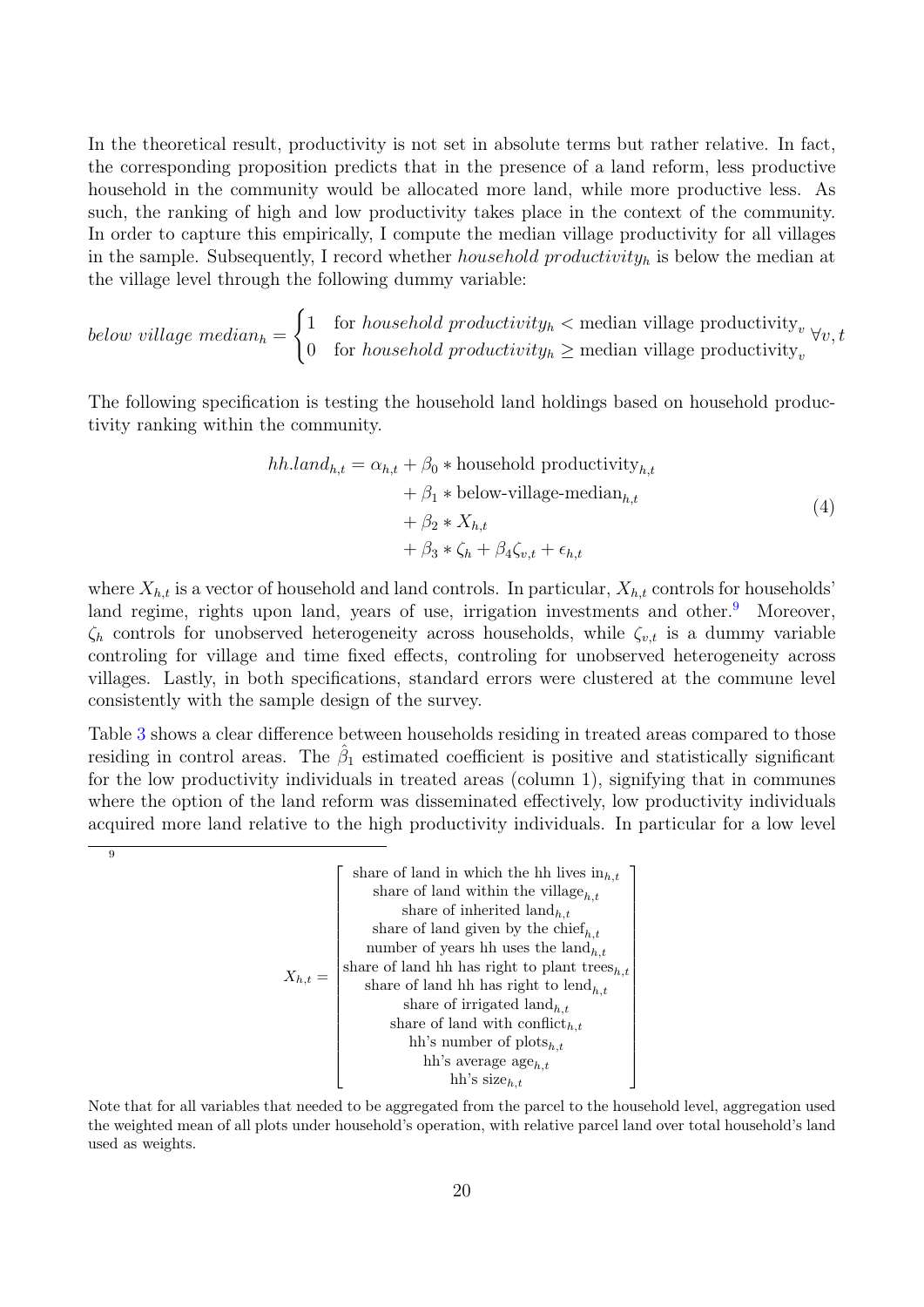<span id="page-20-0"></span>

|                      | Dependent variable:                      | Dependent variable:                      |
|----------------------|------------------------------------------|------------------------------------------|
|                      | Household Land Holdings<br>Treated Areas | Household Land Holdings<br>Control Areas |
|                      | (1)                                      | $\left( 2\right)$                        |
| below.median         | $0.699*$                                 | $-0.394$                                 |
|                      | (0.415)                                  | (0.604)                                  |
| Constant             | 1.224                                    | $-2.890$                                 |
|                      | (5.210)                                  | (5.950)                                  |
| Household Controls   | Yes                                      | Yes                                      |
| Household FE         | Yes                                      | Yes                                      |
| Village+Time FE      | Yes                                      | Yes                                      |
| Commune Clustered SE | Yes                                      | Yes                                      |
| Observations         | 1,318                                    | 959                                      |
| $\mathbf{R}^2$       | 0.976                                    | 0.984                                    |
| Adjusted $R^2$       | 0.381                                    | 0.340                                    |
| Residual Std. Error  | 2.151 (df = 51)                          | $2.801$ (df = 23)                        |
| F Statistic          | $1.640**$ (df = 1266; 51)                | $1.527$ (df = 935; 23)                   |

#### Table 3: Results from LSDV on regression [\(4\)](#page-19-1)

 $Note:$   $*_{p<0.1}$ ;  $*_{p<0.05}$ ;  $*_{p<0.01}$ 

Column (1) corresponds to the 17 treated communes and columns (2) corresponds to the 17 control communes. Household productivity has been winsorized at the 2% level. Household productivity is measured in dollars/sq.m

productivity individual a  $1\frac{2}{g}m$  increase in productivity, corresponds to larger land size by 0.699 hectares compared to the high productivity individuals. On the other hand, in control areas the corresponding  $\beta_1$  coefficient is statistically insignificant, indicating a difference between high and low productivity individuals to be indistinguishable from 0 and if anything has a negative sign.

To further support the empirical results, I estimate a modified specification of equation [\(4\)](#page-19-1). Firstly, I use a fixed effect within estimator and secondly I add the interaction term:

### below village median $h_{h,t} *$  household productivity $h_{h,t}$

in order to examine how the household's relative position affects the correlation between acquired land and household's productivity. Consequently, the specification reads:

<span id="page-20-1"></span>
$$
hh.land_{h,t} = \alpha_{h,t} + \beta_0 * \text{household productivity}_{h,t}
$$
  
+  $\beta_1 * \text{below-village median}_{h,t} * \text{household productivity}_{h,t}$   
+  $\beta_3 * \text{below village median}_{h,t}$   
+  $\beta_2 * X_{h,t} + \epsilon_{h,t}$  (5)

where the control vector remains the same as in specification  $(4)$  and the within estimator takes care of unobserved household and time heterogeneity. To account for aggregate shocks that might have an effect on the relation between land allocation and household's productivity I add a control variable that records the production of the remaining households residing in the village.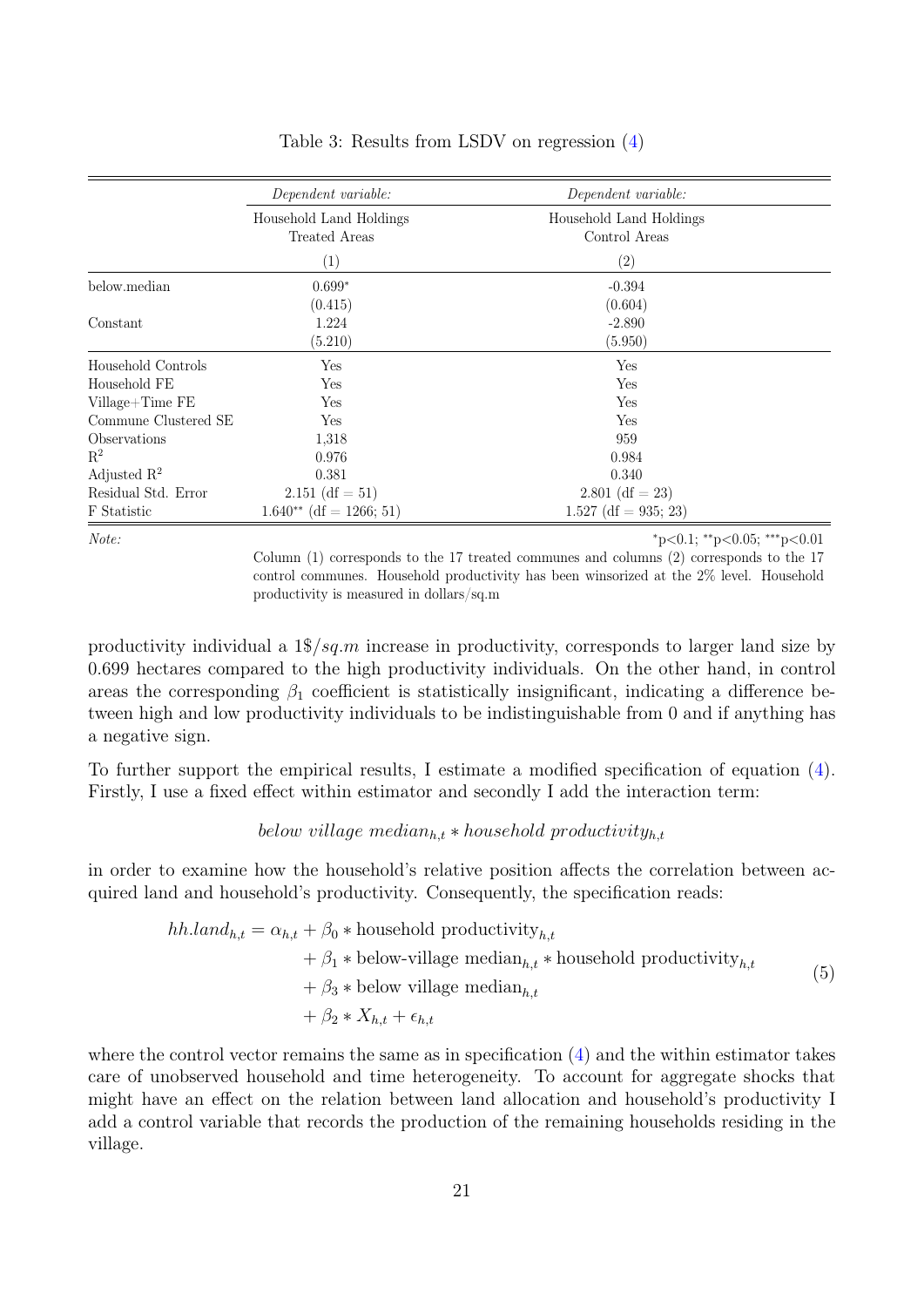Table [4](#page-21-1) presents the results from the estimation of specification [\(5\)](#page-20-1). Consistently with the previous estimates, the low productivity households in treated areas acquire more land than the high productivity ones. Moreover, a household which is below the median productivity at the village level and experiences an unit increase in productivity acquires more land compared to the high productivity household in the same village. On the other hand, the coefficients of interest in control areas are indistinguishable from zero in control areas.

<span id="page-21-1"></span>

|                              | Dependent variable:                             | Dependent variable:                      |  |
|------------------------------|-------------------------------------------------|------------------------------------------|--|
|                              | Household Land Holdings<br><b>Treated Areas</b> | Household Land Holdings<br>Control Areas |  |
|                              | (1)                                             | (2)                                      |  |
| hh.productivity*below.median | 2.793**<br>(1.334)                              | 21.350<br>(14.485)                       |  |
| Household Controls           | Yes                                             | Yes                                      |  |
| Commune Clustered SE         | Yes                                             | Yes                                      |  |
| Observations                 | 1,318                                           | 959                                      |  |
| $R^2$                        | 0.429                                           | 0.344                                    |  |
| Adjusted $\mathbb{R}^2$      | $-4.491$                                        | $-6.669$                                 |  |
| F Statistic                  | $(df = 14; 137)$<br>7.347***                    | $3.066***$ (df = 14; 82)                 |  |

Table 4: Resutls from regression [\(5\)](#page-20-1)

Note: \*\*\*p<0.05; \*\*\*p<0.05; \*\*\*p<0.05}

Column (1) corresponds to the 17 communes that were treated areas and column (2) corresponds to 17 communes that were control areas. Difference in individual land holdings is winsorized at 1% level. Individual productivity is measured in dollars/sq.m

# <span id="page-21-0"></span>7 Collateralization effect

The analysis so far has adopted a positive stance on the study of the interaction between informal risk sharing and statutory land reforms. It examined the response of informal insurance contracts to a land reform that increases the outside option of the household by granting it the simplest and most direct of land rights benefits, the assurance effect.

Already from [assumption 1,](#page-10-0) the effect of the land reform on the contract is that the household is rest assured that the last allocated fraction of land, will remain under its ownership in the future. This effect increased the outside option of the household by giving rise to the limited commitment friction. However, the contract in order to survive responds to this change by misallocating land. In this way, it effectively ensures households' voluntary participation at a production efficiency cost.

In this section, the analysis proceeds to a normative policy prescription that can inform the design of land reform policies. The main advantage of informal risk-sharing is that it provides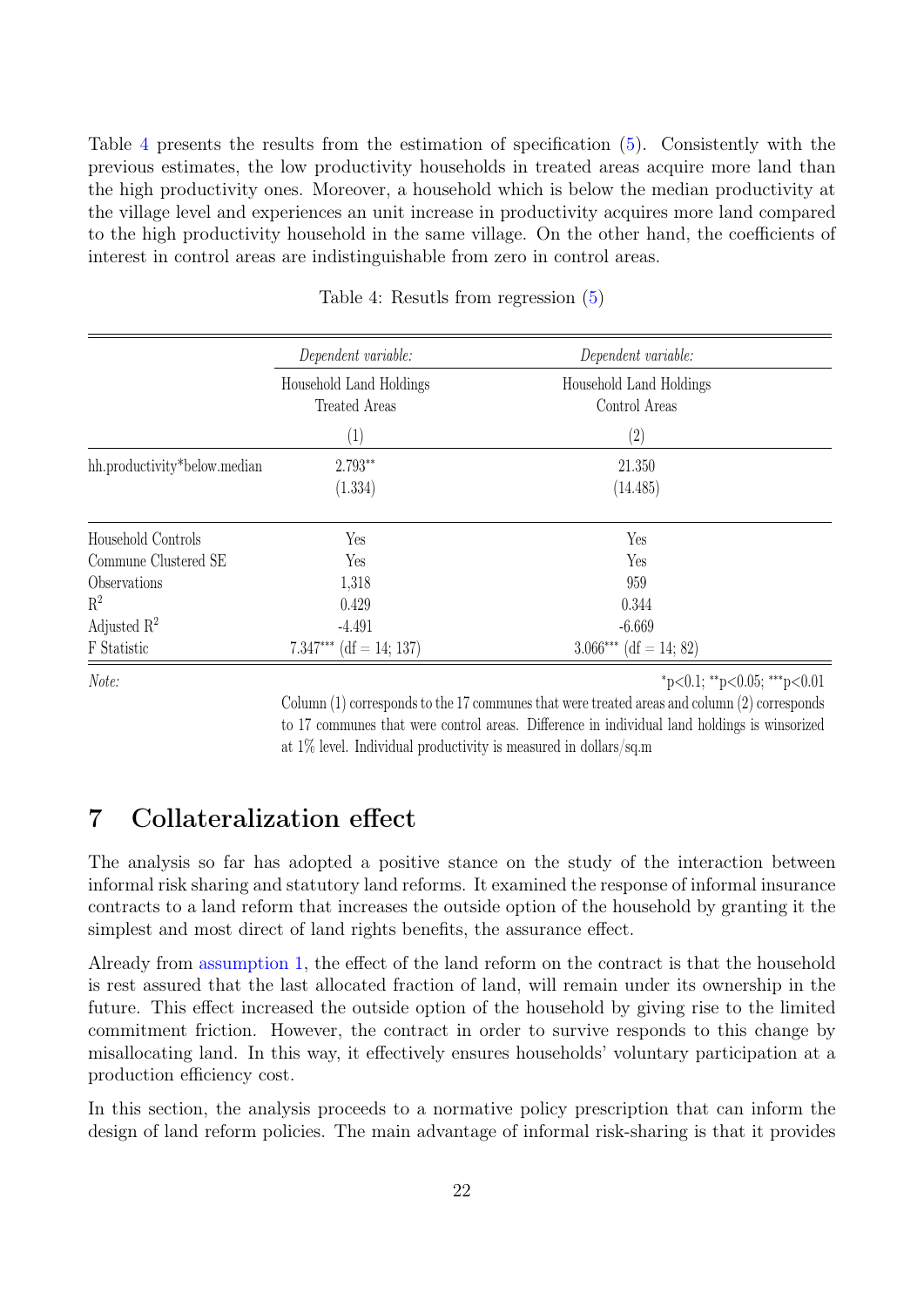partial insurance to its participants. Therefore, the land reform on top of the assurance effect should also guarantee the collateralization effect. The collateralization effect of land rights can grant the affected areas with access to credit, which in turn can provide the formal self-insurance required to substitute for the informal mututal-insurance.

The aforementioned collateralization effect was weakly defined in the 2009 land reform in Burkina Faso, since the APFR could operate as an official document allowing land to be pledged as collateral, but this depended on banks' requirements [\(Hughes,](#page-26-12) [2014\)](#page-26-12).

The reason why the collateralization effect could effectively provide the self-insurance to substitute for the mutual-insurace is based on the functioning of the one-sided limited commitment informal contract. An insightful exposition of the one-sided limited commitment contract's functioning is provided by [Zhang](#page-27-6) [\(2013\)](#page-27-6) and summarized below.

<span id="page-22-0"></span>

Figure 2: Cases of consumption smoothing under one-sided limited commitment. source: [Zhang](#page-27-6) [\(2013\)](#page-27-6)

In figure [2,](#page-22-0) Zhang 2013 exhibits two cases that reveal the limitations of the one-sided limited commitment contact operations. The economy lasts for four periods. Endowment is not stochastic and takes the following values,  $y_3$  in period 1,  $y_1$  in period 2, and  $y_2$  in periods 3 and 4, with  $y_1 \, \langle y_2 \rangle \, \langle y_3 \rangle$ . The first question is whether consumption smoothing can be achieved between period 1 and period 2. The answer is yes, since the principal can transfer wealth from period 1 (when the maximum endowment is realised) to period 2 (when the minimum endowment is realised) in order to smooth consumption. Note that  $\tilde{c}$  could be anywhere between  $y_3$  and  $y_1$  and would still satisfy the participation constraint in period 2 - therefore making consumption smoothing possible. The following question is whether consumption smoothing can be achieved between period 2 and period 3. The answer depends on the level of  $\tilde{c}$  allocated between periods 1 and 2. In case 1 (figure [2a\)](#page-22-0)  $\tilde{c}$  is higher than  $y_2$ , the endowment to be realised in period 3. Therefore there is space for transfer of wealth between period 2 and period 3 that still satisfies the participation constraint in period 3. Note however that if  $\tilde{c}$  between periods 1 and 2 was set below  $y_2$  as shown in figure [2b,](#page-22-0) further consumption smoothing would require transfer of wealth from period 3 to period 2. However, this is not feasible, since the allocated consumption would not satisfy the participation constraint in period 3.

Zhang's analysis reveals a critical characteristic of the one-sided limited commitment contract. Due to the presence of limited commitment, the contract allows for transfers of wealth from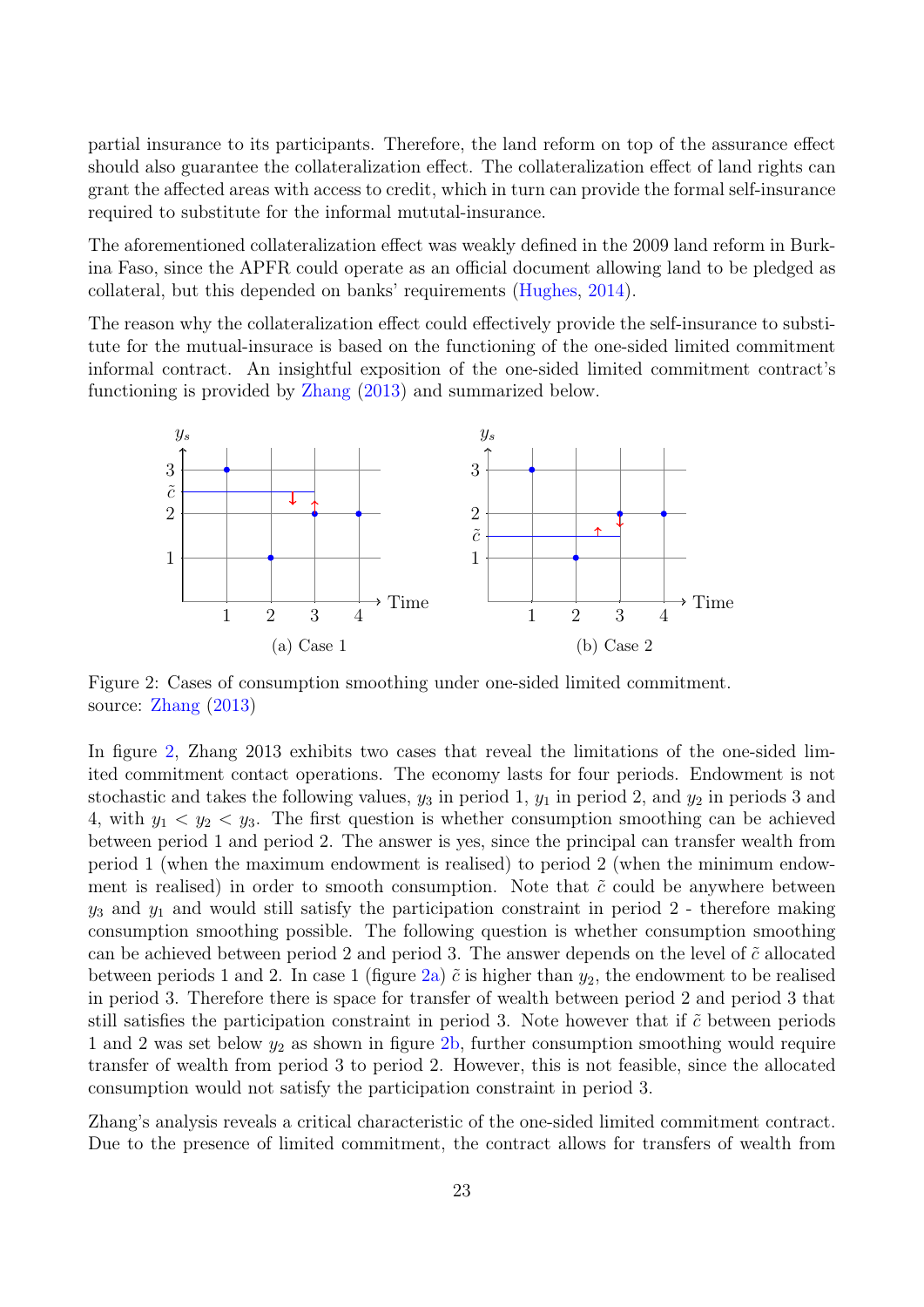present high endowment states to future lower endowment states, but cannot achieve transfers of wealth from future high endowment states to present low endowment states. In other words, the agent cannot borrow against her future high income.

The claim of the present section is that a land reform that grants access to credit markets, promoting the collateralization effect of land rights, constitutes a superior option for the riskaverse household. The reason is twofold. First, compared to the outside option with only the assurance effect (analysed in section [4\)](#page-8-0) it can additionally provide self-insurance options for the household to attain the desired consumption smoothing. Second, with respect to the allocation provided by the contract, issuing debt through access to the credit markets can perform the operation that was not feasible under one-sided limited commitment, namely to allow households to borrow against their future endowments.

To formalize the claim, I depart from the production economy of section [4](#page-8-0) and focus on stochastic endowment economy in favour of tractability. I compare two versions of this economy, one operating under the one-sided limited commitment informal contract and the second allowing the household to issue debt.

In particular, the two economies under examination are the following:  $10$ 

| $OSLC$                                                                                            |                                                   |
|---------------------------------------------------------------------------------------------------|---------------------------------------------------|
| $P(v) = \max_{\{c_s, w_s\}} \sum_{s=1}^{S} \Pi_s \left[ (\bar{y}_s - c_s) + \beta P(w_s) \right]$ | $Debt Economy$                                    |
| $\sum_{s=1}^{S} \Pi_s \left[ u(c_s) + \beta w_s \right] \geq v \quad [\textbf{PKC}]$              | $c_t + (1+r)d_{t-1} = y_t + d_t$                  |
| $u(c_s) + \beta w_s \geq u(\bar{y}_s) + \beta v_{aut} \quad \forall s \quad [\textbf{PC}]$        | $\lim_{j \to \infty} \frac{d_{t+j}}{(1+r)^j} = 0$ |
| $c_s \in [c_{min}, c_{max}] \quad w_s \in [\nu_{aut}, \bar{v}]$                                   |                                                   |

The OSLC economy is the principal-agent dynamic contract analysed in section [4](#page-8-0) but in simpler form with stochastic endowment and not stochastic productivity. The debt economy represents the household maximizing expected utility under its budget constraint where  $(1+r)d_{t-1}$  denotes debt obligations maturing at time t and  $d_t$  denotes the acquisition of debt maturing at time  $t + 1$ . Moreover the household is subjected to a transversality condition, preventing it from dying holding debt. Preferences  $u()$  and endowment  $y_t$  maintain the same properties as under the contract. So the probability distribution of the stochastic component  $y$  is identical under both economies.

**Proposition** 4: For debt levels that satisfy  $d_j \geq \frac{r}{1+r}$  $\frac{r}{1+r} \sum_{\kappa=1}^j [E(y_j) - y_{\kappa}]$   $\forall j \in S$  the debt economy provides a consumption allocation that second order stochastically dominates the consumption allocation provided by the OSLC economy, and therefore is strictly preferred by the risk-averse household.

#### Proof: See [Appendix](#page-29-0)

<span id="page-23-0"></span> $10$ the OSLC economy is expressed in a recursive form to facilitate the implementation of its solution algorithm.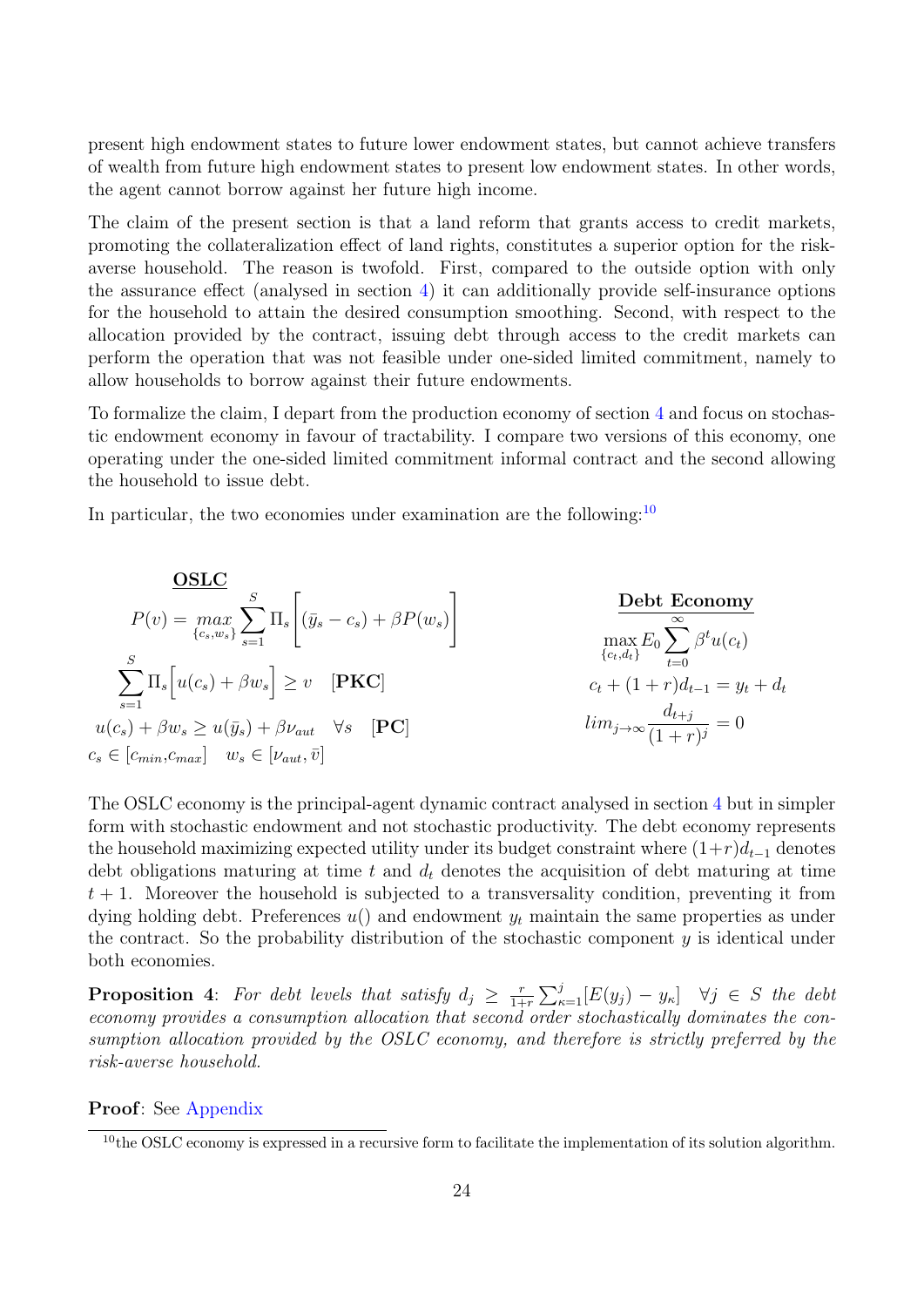Based on proposition 4, land reform policy can be sufficiently informed in order to serve its purpose. The advantages of a land reform can be materialized and supersede those of mutual insurance only by exploiting both the assurance and the collateralization effect. Those two effects combined can provide a superior outside option to the informal contract and achieve the desired results of strong individual property rights.

# <span id="page-24-0"></span>8 Conclusion

The study of the interaction between land reforms and customary risk-sharing mechanisms as illustrated in section [4](#page-8-0) provides valuable lessons regarding policy design of land reforms in weak institutional frameworks.

Attempts for reforming land rights should take into serious consideration the pre-existence of customary safety networks. This is critical in cases of ethnic minorities, or vulnerable groups of people that have to rely solely to the community for tackling risk. Those customary norms prescribe transfers of consumption units and land re-allocation as ways to insure their members against risk. When these two mechanisms constitute the predominant means of risk-sharing in the affected communities, then a land reform can distort the functioning of the customary contract.

As shown in section [4](#page-8-0) the land reform's effect on the outside option can cause efficiency costs. It creates a clear trade-off between the amount of risk-sharing and production efficiency. In order for communities to maintain the existence of their informal contracts they can manipulate land allocation in a counter-productive way. In this case, a land reform can lead to misallocation of land, an inefficiency that would have been avoided, were the community was unaffected by land reforms.

Lastly, the present study provides a potential theoretical justification of the World Bank's stance on land rights in Africa. The international organization, since the early 1990s has adopted a more inclusive and integrating policy stance regarding the functioning of local communities regarding land management. Based on section [4](#page-8-0) it is explicit that the land tenure regime under the informal contract can achieve a certain flexibility of adjustment to productivity leading to a more efficient allocation of land.

To conclude, the implementation of a land reform aiming at granting private property should be preceded by a careful documentation and examination of the way local communities operate. The effect of a reform on the rural population might be beneficial if it strengthens the bargaining position of the villager, but also could bring detrimental effects regarding output efficiency.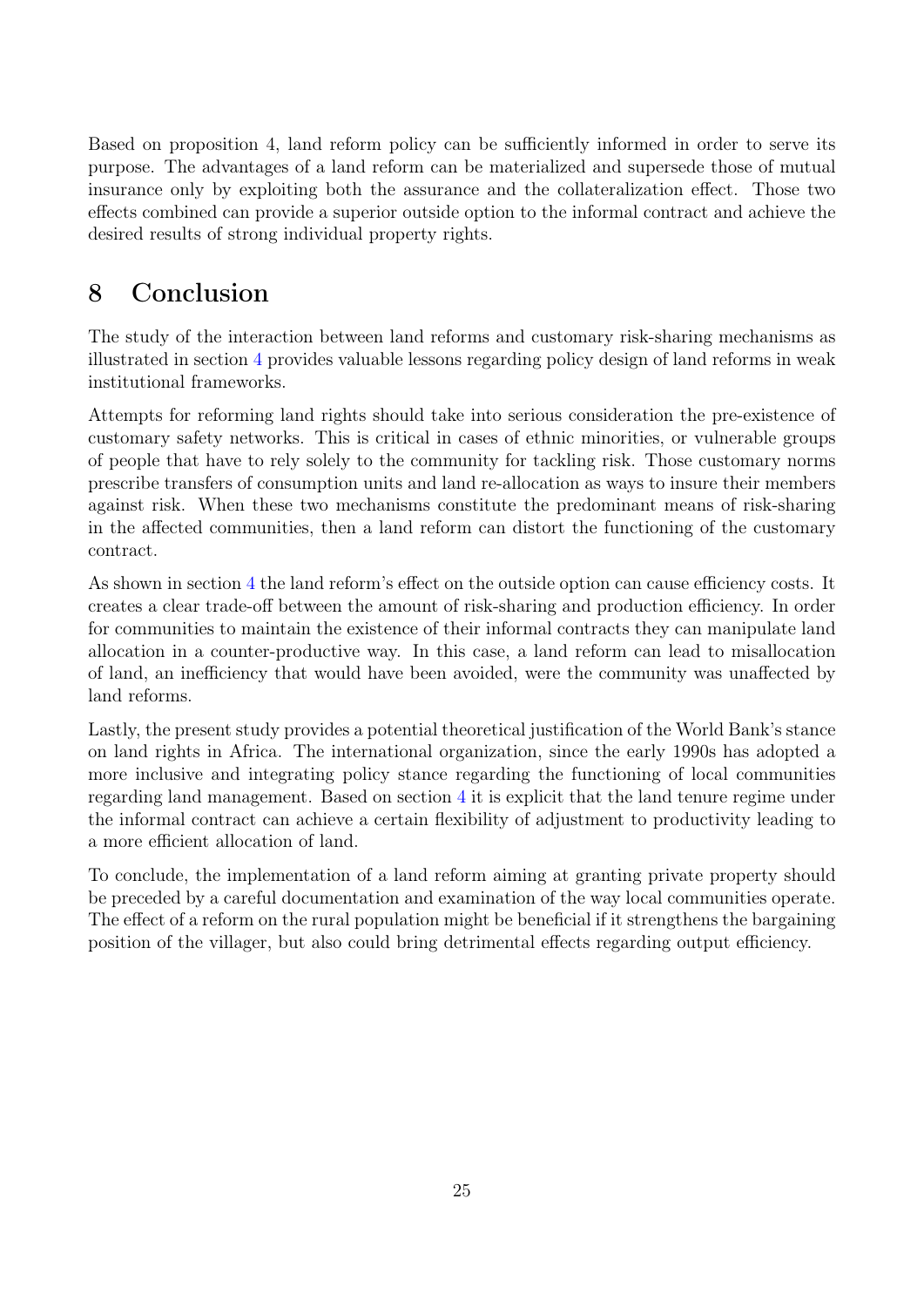## <span id="page-25-16"></span>References

- (2019). Prindex.  $https://www.prinder.net/data.$
- <span id="page-25-13"></span>Adamopoulos, T. and D. Restuccia (2019). Land reform and productivity: A quantitative analysis with micro data. Technical report, National Bureau of Economic Research.
- <span id="page-25-2"></span>Alchian, A. A. and H. Demsetz (1973). The property right paradigm. The journal of economic history  $33(1)$ , 16–27.
- <span id="page-25-15"></span>Attanasio, O. and J.-V. Rıos-Rull (2000). Consumption smoothing in island economies: Can public insurance reduce welfare? European economic review 44 (7), 1225–1258.
- <span id="page-25-0"></span>Bambio, Y. and S. B. Agha (2018). Land tenure security and investment: Does strength of land right really matter in rural burkina faso? World Development 111, 130–147.
- <span id="page-25-12"></span>Banerjee, A. V., P. J. Gertler, and M. Ghatak (2002). Empowerment and efficiency: Tenancy reform in west bengal. Journal of political economy  $110(2)$ , 239–280.
- <span id="page-25-6"></span>Bellemare, M. F. (2010). The productivity impacts of de jure and de facto land rights.
- <span id="page-25-9"></span>Besley, T. (1995). Property rights and investment incentives: Theory and evidence from ghana. Journal of Political Economy 103 (5), 903–937.
- <span id="page-25-7"></span>Besley, T., K. B. Burchardi, and M. Ghatak (2012). Incentives and the de soto effect. The Quarterly Journal of Economics 127 (1), 237–282.
- <span id="page-25-5"></span>Besley, T. and M. Ghatak (2010). Property rights and economic development. In Handbook of development economics, Volume 5, pp. 4525–4595. Elsevier.
- <span id="page-25-1"></span>Brasselle, A.-S., F. Gaspart, and J.-P. Platteau (2002). Land tenure security and investment incentives: puzzling evidence from burkina faso. Journal of Development Economics  $67(2)$ , 373–418.
- <span id="page-25-10"></span>Bruce, J. W. (2012). Simple solutions to complex problems: land formalisation as a "silver bullet". Fair Land Governance: How to Legalise Land Rights in Rural Development; Otto, JM, Hoekema, AJ, Eds, 31–56.
- <span id="page-25-11"></span>Bruce, J. W., S. E. Migot-Adholla, F. Place, M. Roth, P. Hazell, P. Matlon, B. Blarel, G. Benneh, S. Atsu, W. Oluoch-Kosura, et al. (1994). Searching for land tenure security in Africa. Number 28043. The World Bank.
- <span id="page-25-8"></span>Chari, A., E. M. Liu, S.-Y. Wang, and Y. Wang (2017). Property rights, land misallocation and agricultural efficiency in china. Technical report, National Bureau of Economic Research.
- <span id="page-25-14"></span>Chen, C., D. Restuccia, and R. Santaeulàlia-Llopis (2017). The effects of land markets on resource allocation and agricultural productivity. Technical report, National Bureau of Economic Research.
- <span id="page-25-3"></span>De Soto, H. (2001). The mystery of capital. Finance and Development 38 (1), 29–33.
- <span id="page-25-4"></span>Deininger, K. W. et al. (2003). Land policies for growth and poverty reduction. World Bank Publications.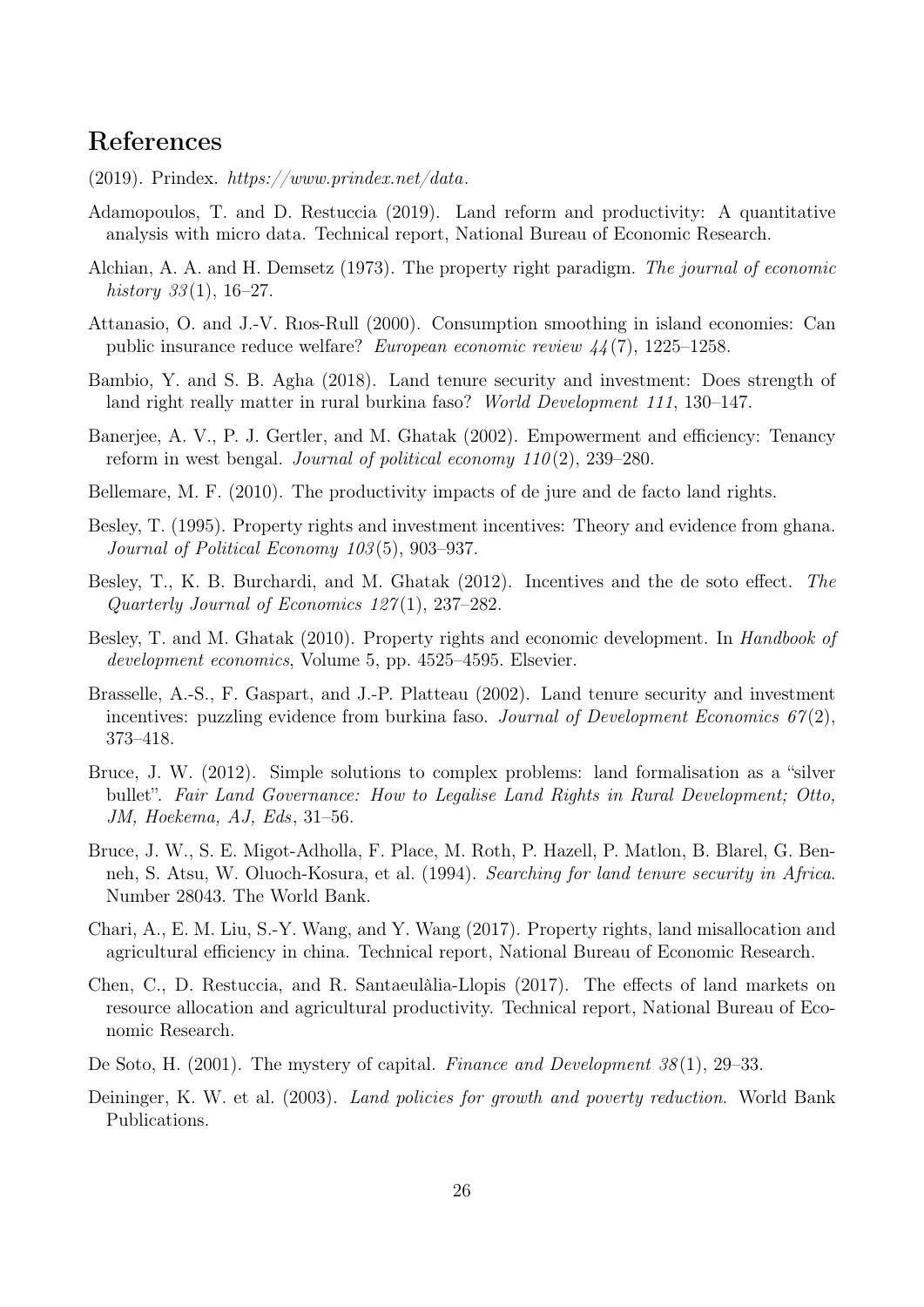- <span id="page-26-6"></span>Demsetz, H. (1974). Toward a theory of property rights. In *Classic papers in natural resource* economics, pp. 163–177. Springer.
- <span id="page-26-0"></span>FAO. (2012). State of Food and Agriculture 2012: Investing in Agriculture for a Better Future. FAO.
- <span id="page-26-7"></span>Feder, G. and D. Feeny (1991). Land tenure and property rights: Theory and implications for development policy. The World Bank Economic Review  $5(1)$ , 135–153.
- <span id="page-26-2"></span>Feder, G. and A. Nishio (1998). The benefits of land registration and titling: economic and social perspectives. Land use policy  $15(1)$ ,  $25-43$ .
- <span id="page-26-5"></span>Goldstein, M. and C. Udry (2008). The profits of power: Land rights and agricultural investment in ghana. Journal of political Economy  $116(6)$ , 981–1022.
- <span id="page-26-3"></span>Gollin, D. and C. Udry (2019). Heterogeneity, measurement error and misallocation: Evidence from african agriculture. NBER Working Paper (w25440).
- <span id="page-26-12"></span>Hughes, O. (2014). Literature review of land tenure in niger, burkina faso, and mali: Context and opportunities. Baltimore, MD, USA: Catholic Relief Services.
- <span id="page-26-13"></span>IMPAQ (2015). Burkina faso rural land governance project impact evaluation.
- <span id="page-26-8"></span>Ligon, E., J. P. Thomas, and T. Worrall (2002). Informal insurance arrangements with limited commitment: Theory and evidence from village economies. The Review of Economic Studies  $69(1)$ , 209-244.
- <span id="page-26-16"></span>Ljungqvist, L. and T. J. Sargent (2000). Recursive macroeconomics.
- <span id="page-26-15"></span>Migot-Adholla, S., P. Hazell, B. Blarel, and F. Place (1991). Indigenous land rights systems in sub-saharan africa: a constraint on productivity? The World Bank Economic Review  $5(1)$ , 155–175.
- <span id="page-26-14"></span>Millenium-Challenge-Corporation (2016). Measuring results of the burkina faso rural land governance project. https://www.mcc.gov/resources/doc-pdf/summary-measuring-results-ofthe-burkina-faso-rural-land-governance-project.
- <span id="page-26-9"></span>Morten, M. (2019). Temporary migration and endogenous risk sharing in village india. Journal of Political Economy  $127(1)$ , 000-000.
- <span id="page-26-10"></span>Munshi, K. and M. Rosenzweig (2016). Networks and misallocation: Insurance, migration, and the rural-urban wage gap. American Economic Review 106 (1), 46–98.
- <span id="page-26-11"></span>Ouédraogo, M. (2002). Land tenure and rural development in burkina faso. Drylands Issue Pap 112, 1–24.
- <span id="page-26-1"></span>Platteau, J.-P. (1991). Traditional systems of social security and hunger insurance: Past achievements and modern challenges.
- <span id="page-26-4"></span>Platteau, J.-P. (1996). The evolutionary theory of land rights as applied to sub-saharan africa: a critical assessment. Development and change  $27(1)$ , 29–86.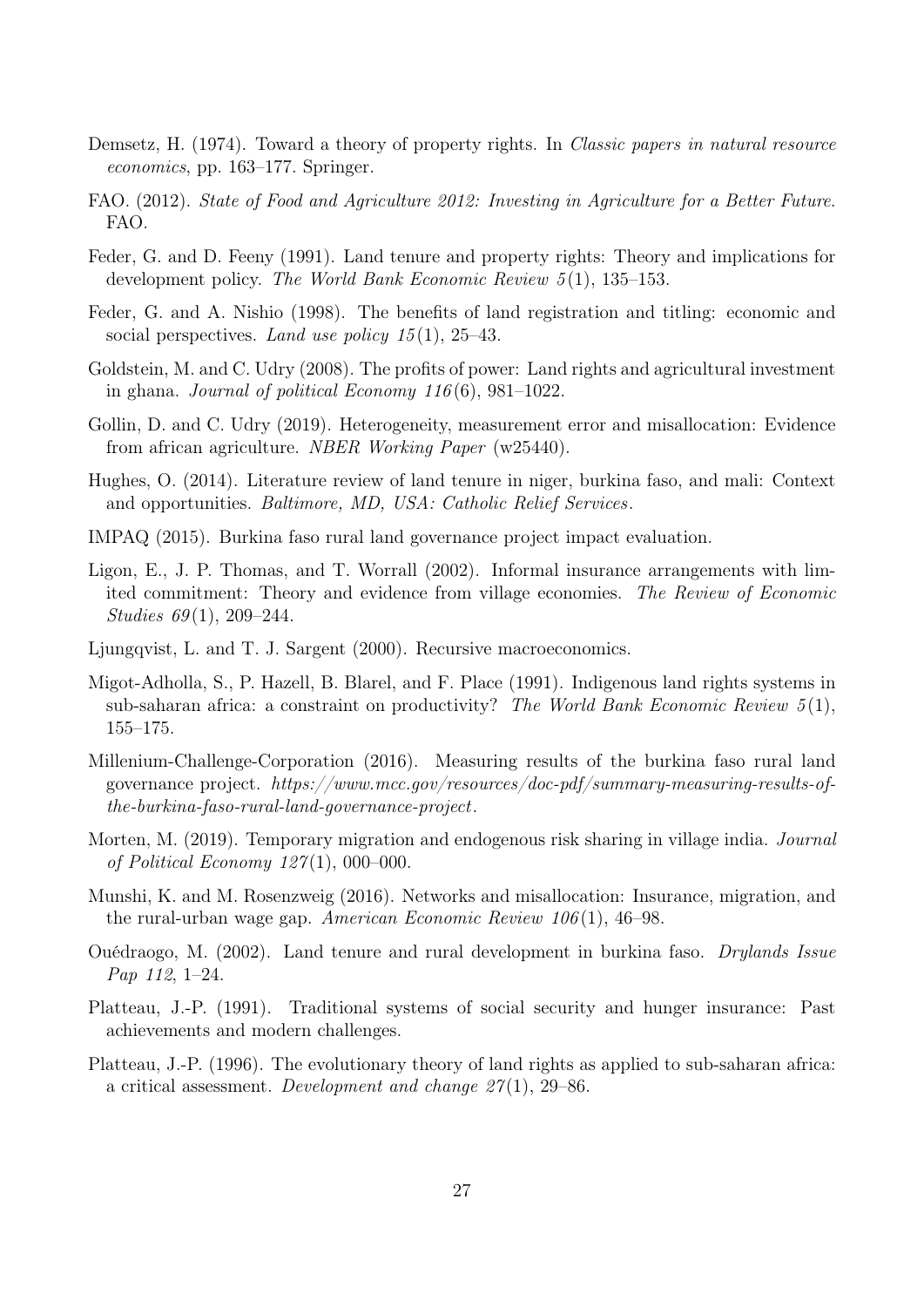- <span id="page-27-3"></span>Platteau, J.-P. and A. Abraham (1987). An inquiry into quasi-credit contracts: The role of reciprocal credit and interlinked deals in small-scale fishing communities. The Journal of Development Studies 23 (4), 461–490.
- <span id="page-27-1"></span>Restuccia, D. and R. Santaeulalia-Llopis (2017). Land misallocation and productivity. Technical report, National Bureau of Economic Research.
- <span id="page-27-2"></span>Townsend, R. M. (1994). Risk and insurance in village india. Econometrica 62, 539–539.
- <span id="page-27-4"></span>Udry, C. (1994). Risk and insurance in a rural credit market: An empirical investigation in northern nigeria. *The Review of Economic Studies 61*(3), 495–526.
- <span id="page-27-5"></span>Udry, C. (2011). Land tenure. The Oxford Companion to the Economics of Africa 1.
- <span id="page-27-0"></span>USAID (2017). Property rights and resource governance. https://www.land-links.org/wp $content-uploads/2010/08/USAID_L and \n<sub>T</sub> enure<sub>B</sub>urkina<sub>F</sub>aso<sub>C</sub>ountry<sub>P</sub> rof ile.pdf.$
- <span id="page-27-6"></span>Zhang, Y. (2013). Characterization of a risk sharing contract with one-sided commitment. Journal of Economic Dynamics and Control 37 (4), 794–809.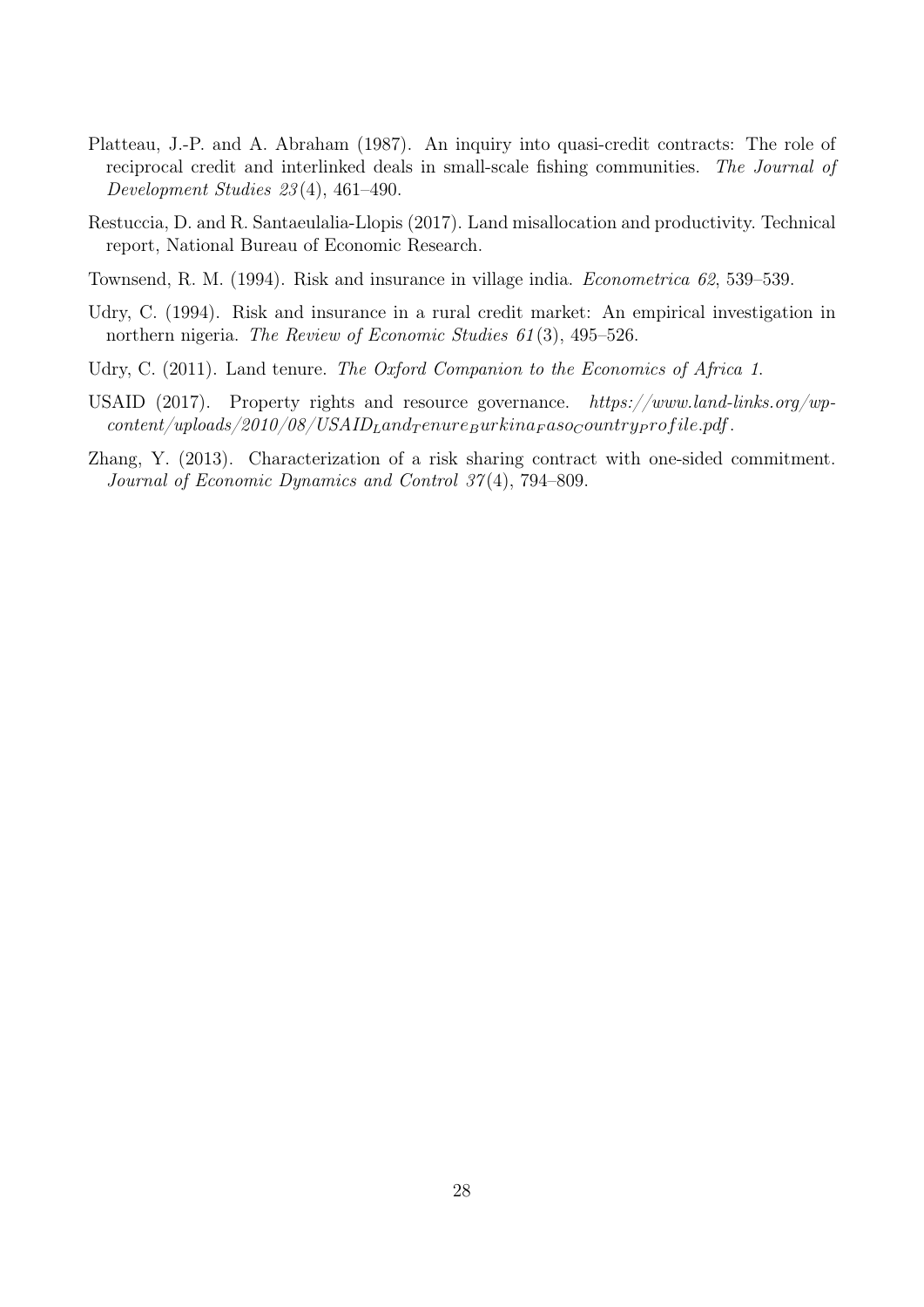# 9 Appendix

### A Proofs

From envelope theorem,  $P'(v) = -\mu$ , which if combined with the optimality condition for  $w_s$ gives:

$$
P'(w_s) = P'(v) - \frac{\lambda_s}{\Pi_s}
$$

### <span id="page-28-0"></span>[Proposition 1](#page-10-1) :

Proof: Under the first best, commitment friction is absent, hence in the optimization problem, the principal-head of the community does not take into account the participation constraint of the agent-villager. Hence the problem becomes:

## 10 First Best

$$
P(v) = \max_{\{c_s, \kappa_s, w_s\}} \sum_{s \in S} \Pi_s \Big[ (z_s f(\kappa_s) - c_s) + \beta P(w_s) \Big]
$$
  

$$
\sum_{s \in S} \Pi_s \{ u(c_s) + \beta w_s \} \ge v \qquad [\textbf{PKC}] \qquad : (\theta)
$$
  

$$
\kappa_s \in [0, 1] = \begin{cases} \kappa_s \ge 0 & : (\Pi_s \nu_{1s}) \\ 1 - \kappa_s \ge 0 & : (\Pi_s \nu_{2s}) \end{cases}
$$
  

$$
w_s \in [v^{\text{aut}}, \bar{v}]
$$
  

$$
\sum_{s=1}^S \Pi_s \kappa_s \le 1 \qquad : (v_3)
$$

Assigning the designated lagrange multipliers above, the lagrangian becomes:

$$
\mathcal{L} = \sum_{s} \Pi_{s} \Big[ (z_{s} f(\kappa_{s}) - c_{s}) + \beta P(w_{s}) \Big] +
$$
  
+ 
$$
\theta \Big[ \sum_{s \in S} \Pi_{s} [u(c_{s}) + \beta w_{s}] - v \Big] + \Pi_{s} \nu_{1s} \kappa_{s} + \Pi_{s} \nu_{2s} (1 - \kappa_{s}) - v_{3}
$$

Deriving optimality conditions with respect to the choice variables:

$$
\frac{\partial \mathcal{L}}{\partial w_s} = 0 \to \beta P'(w_s) + \theta \beta = 0 \to P'(w_s) = -\theta \quad \text{[constant]}
$$

$$
\frac{\partial \mathcal{L}}{\partial c_s} = 0 \Rightarrow -1 + \theta u'(c_s) = 0 \Rightarrow u'(c_s) = \frac{1}{\theta} \quad \text{[constant]}
$$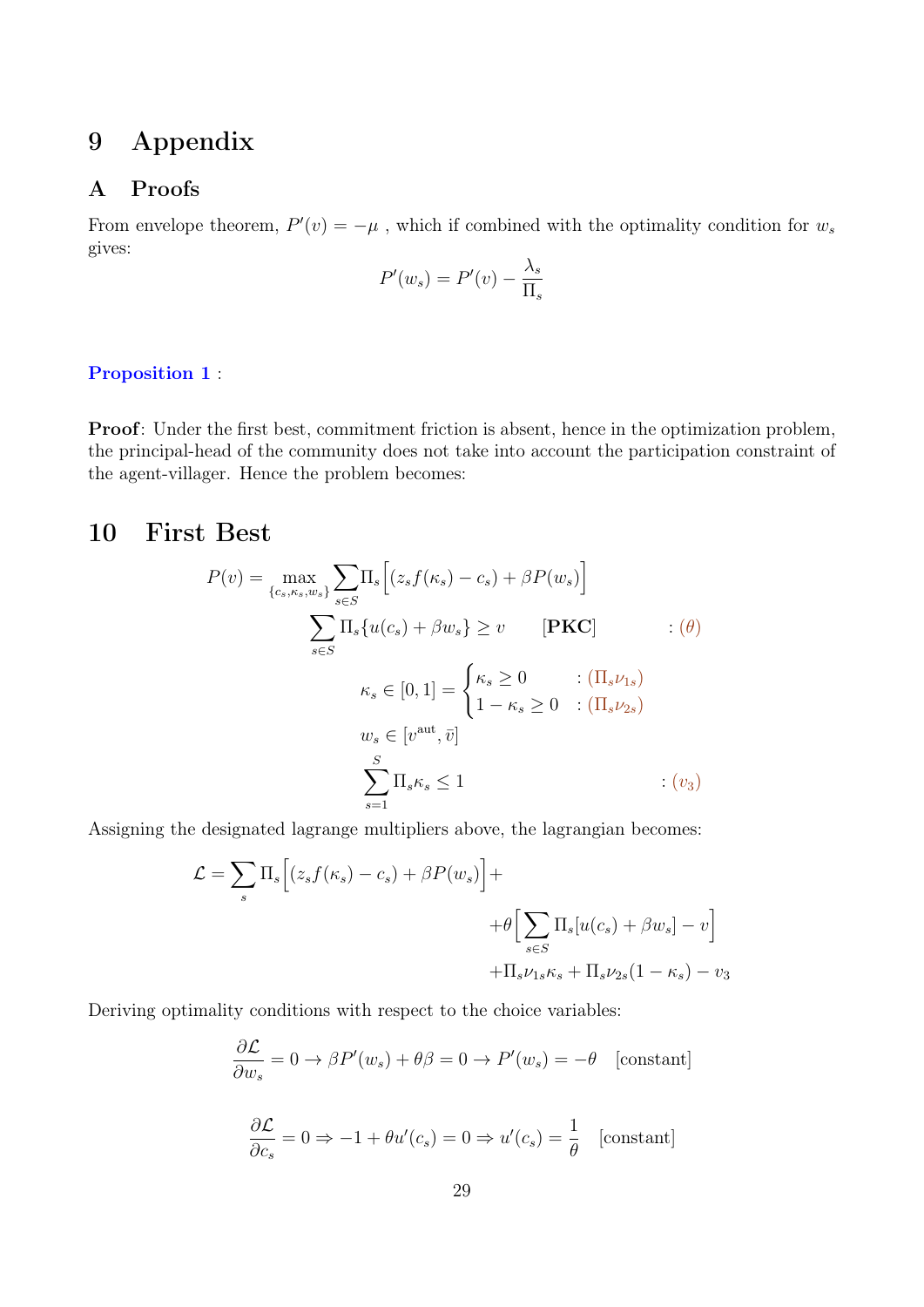Taking the foc wrt  $\kappa_s$  the problem becomes:

$$
\frac{\partial L}{\partial \kappa_s} = 0 \Rightarrow z_s f'(\kappa_s) + v_{1s} - v_{2s} - v_3 = 0 \Rightarrow
$$

$$
z_s f'(\kappa_s) = v_{2s} + v_3 - v_{1s}
$$

Assume that constraints on  $\kappa_s$  are slack, so that corner solutions excluded - and Inada conditions are satisfied,  $\nu_{1s}$ ,  $\nu_{2s} = 0$ 

$$
z_s f'(\kappa_s) = v_3 \Rightarrow \kappa_s = f'^{-1}\left(\frac{v_3}{z_s}\right)
$$

From the constraint that

$$
\sum_{s} \kappa_s = 1
$$

$$
\sum_{s} f'^{-1}(\frac{v_3}{z_s}) = 1
$$

Assuming that  $f(x) = x^{1-\gamma}$  then  $f'(x) = (1-\gamma)x^{-\gamma}$  and  $f'^{-1}(x) = \left(\frac{x}{1-\gamma}\right)^{\frac{1}{\gamma}}$  $\left(\frac{x}{1-\gamma}\right)^{-\frac{1}{\gamma}}$  where now  $x=\frac{v_3}{z_s}$  $\frac{v_3}{z_s}$ . Hence I get an expression for  $\kappa_s$  at the first best which is the following

$$
\kappa_s^{fb} = \left(\frac{v_3}{(1-\gamma)z_s}\right)^{-\frac{1}{\gamma}} \Rightarrow \kappa_s^{fb} = \left(\frac{(1-\gamma)z_s}{v_3}\right)^{\frac{1}{\gamma}}
$$

Optimal allocation of land is increasing in productivity and decreasing in scarcity of land. Now since the constraint  $\sum_{s} \kappa_s = 1$  should always hold with equality,

$$
\sum_{s} \kappa_s^{fb} = 1 \Rightarrow \sum_{s} \left( \frac{(1-\gamma)z_s}{v_3} \right)^{\frac{1}{\gamma}} = 1 \Rightarrow v_3^{\frac{1}{\gamma}} = (1-\gamma)^{\frac{1}{\gamma}} \sum_{s} z_s^{\frac{1}{\gamma}} \Rightarrow v_3 = \left( \gamma^{\frac{1}{\gamma}} \sum_{s} z_s^{\frac{1}{\gamma}} \right)^{\gamma}
$$

$$
\Rightarrow v_3 = \gamma \left( \sum_{s} z_s^{\frac{1}{\gamma}} \right)^{\gamma}
$$

Then plugging this expression to the  $\kappa_s^{fb}$  above I get,

$$
\begin{split} \kappa_s^{fb} &= \left(\frac{(1-\gamma)z_s}{v_3}\right)^{\frac{1}{\gamma}} \Rightarrow \\ \kappa_s^{fb} &= \frac{((1-\gamma)z_s)^{\frac{1}{\gamma}}}{\left(\gamma\left(\sum_s z_s^{\frac{1}{\gamma}}\right)^{\gamma}\right)^{\frac{1}{\gamma}}} \\ \kappa_s^{fb} &= \left(\frac{(1-\gamma)}{\gamma}\right)^{\frac{1}{\gamma}} \frac{z_s^{\frac{1}{\gamma}}}{\sum_s z_s^{\frac{1}{\gamma}}} \end{split}
$$

<span id="page-29-0"></span>[Proposition 2](#page-12-3):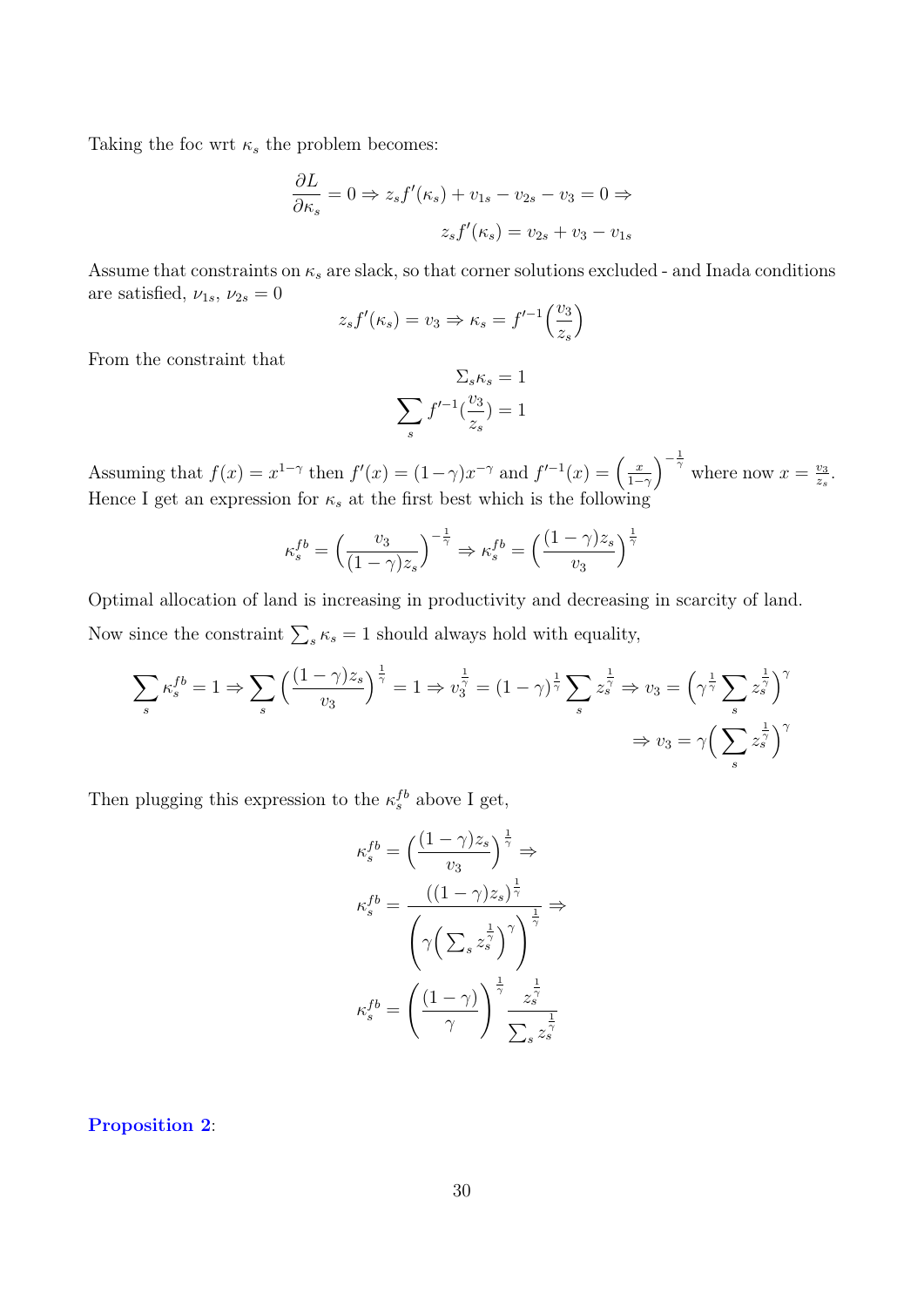Proof: The maximization problem in the presence of the commitment friction takes the following form:

$$
P(v) = \max_{\{c_s, \kappa_s, w_s\}} \sum_{s=1}^{S} \Pi_s \Big[ (z_s f(\kappa_s) - c_s) + \beta P(w_s) \Big]
$$
  

$$
\sum_{s=1}^{S} \Pi_s \{ u(c_s) + \beta w_s \} \ge v \qquad [\textbf{PKC}] \qquad \qquad : (\theta)
$$
  

$$
u(c_s) + \beta w_s \ge u(z_s f(\kappa_s)) + \beta v^{\text{aut}}(\kappa_s) \qquad [\textbf{PC}] \quad \forall s \qquad : (\Pi_s \phi_s)
$$
  

$$
\kappa_s \in [0, 1] = \begin{cases} \kappa_s \ge 0 & : (\Pi_s \nu_{1s}) \\ 1 - \kappa_s \ge 0 & : (\Pi_s \nu_{2s}) \end{cases}
$$
  

$$
\sum_{s=1}^{S} \Pi_s \kappa_s \le 1 \qquad \qquad : (v_3)
$$

The corresponding Lagrangean reads,

$$
\mathcal{L} = \sum_{s \in S} \left[ (z_s f(\kappa_s) - c_s) + \beta P(w_s) \right] +
$$
  
+ 
$$
\theta \left[ \sum_{s \in S} \Pi_s [u(c_s) + \beta w_s] - v \right]
$$
  
+ 
$$
\Pi_s \phi_s \left[ u(c_s) + \beta w_s - u(z_s f(\kappa_s) - \beta v^{\text{aut}})(\kappa_s) \right] +
$$
  
+ 
$$
\Pi_s \nu_{1s} \kappa_s + \Pi_s \nu_{2s} (1 - \kappa_s) - v_3 (\sum_s \Pi_s \kappa_s - 1)
$$

Before deriving the optimality conditions, I derive the following:

$$
\frac{\partial v^{\text{aut}}}{\partial \kappa_s} = \frac{1}{1 - \beta} \sum_r \Pi_r u'(z_r f(\kappa_s)) z_r f'(\kappa_s)
$$

$$
\frac{\partial v^{\text{aut}}}{\partial \kappa_s} = \frac{1}{1 - \beta} f'(\kappa_s) \sum_r \Pi_r u'(z_r f(\kappa_s)) z_r
$$

$$
\frac{\partial v^{\text{aut}}}{\partial \kappa_s} = \frac{1}{1 - \beta} f'(\kappa_s) \underbrace{E_r u'(z_r f(\kappa_s)) z_r}_{\omega > 0}
$$

$$
\frac{\partial v^{\text{aut}}}{\partial \kappa_s} = \frac{1}{1 - \beta} f'(\kappa_s) \omega
$$

Deriving the focs:

$$
\frac{\partial L}{\partial c_s} : \qquad \Pi_s(-1) + \theta \Pi_s u'(c_s) + \phi_s \Pi_s u'(c_s) = 0 \to u'(c_s)[\theta + \phi_s] = 1 \tag{6}
$$

$$
\frac{\partial L}{\partial w_s} : \qquad \Pi_s \beta P'(w_s) + \theta \Pi_s \beta + \phi_s \Pi_s \beta = 0 \to P'(w_s) = -(\theta + \phi_s)
$$
\n<sup>(7)</sup>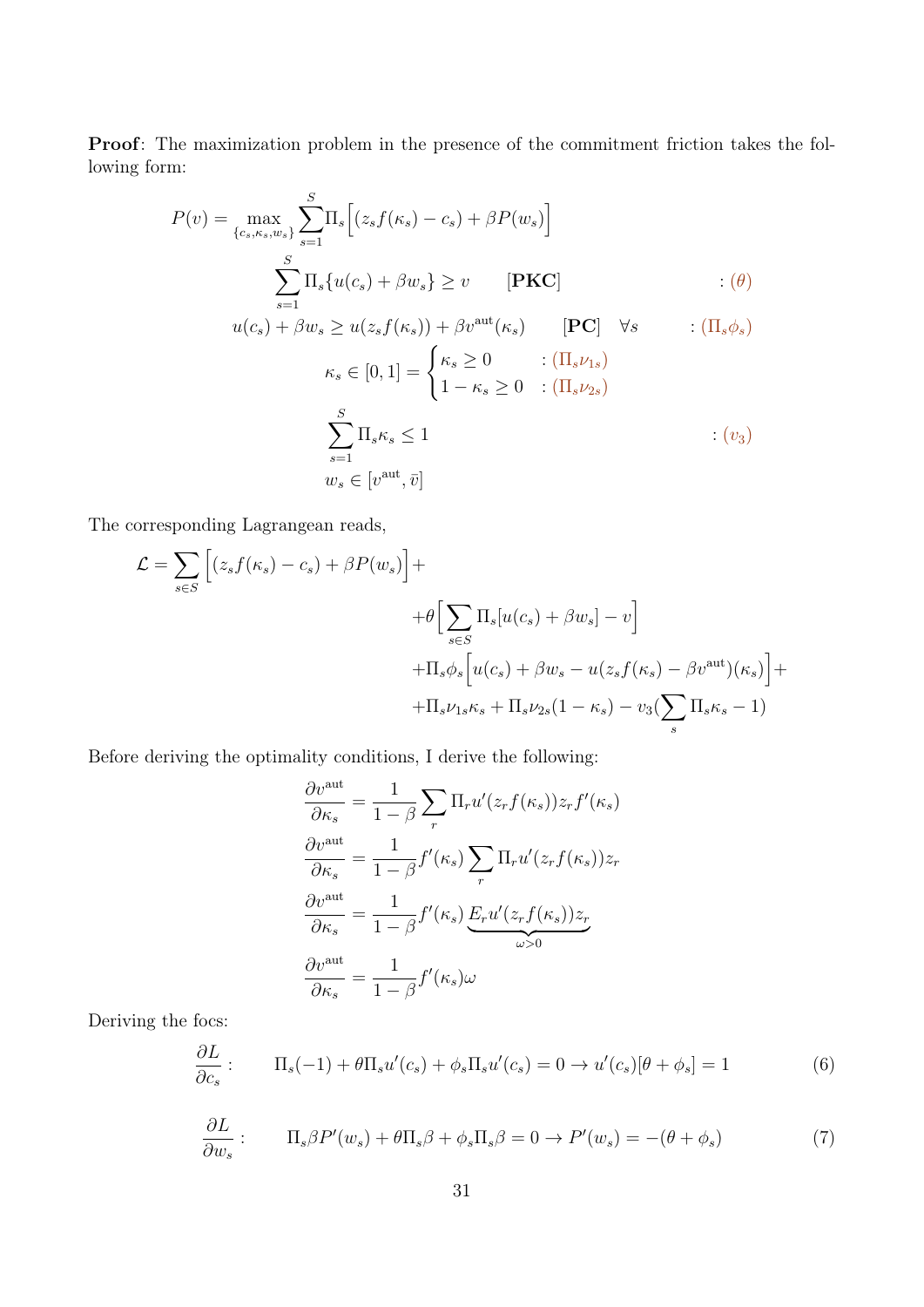$$
\frac{\partial L}{\partial \kappa_s}: \Pi_s z_s f'(\kappa_s) - \Pi_s \phi_s \left[ u'(z_s f(\kappa_s)) z_s f'(\kappa_s) + \beta \frac{\partial v^{\text{aut}}}{\partial \kappa_s} \right] + \Pi_s \nu_{1s} - \Pi_s \nu_{2s} - \nu_3 = 0
$$
\n
$$
\Pi_s z_s f'(\kappa_s) - \Pi_s \phi_s \left[ u'(z_s f(\kappa_s)) z_s f'(\kappa_s) + \beta \frac{1}{1 - \beta} f'(\kappa_s) \sum_r \Pi_r u'(z_r f(\kappa_s)) z_r \right] + \Pi_s \nu_{1s} - \Pi_s \nu_{2s} - \nu_3 = 0
$$
\n
$$
z_s f'(\kappa_s) \left[ 1 - \phi_s u'(z_s f(\kappa_s)) \right] - \phi_s \frac{\beta}{1 - \beta} f'(\kappa_s) \omega + [\nu_{1s} - \nu_{2s}] - \nu_3 = 0
$$

[Assume that constraints on  $\kappa_s$  are slack corner solutions excluded due to Inada conditions  $\nu_{1s},\nu_{2s}=0]$ 

$$
z_s \left[ 1 - \phi_s u'(z_s f(\kappa_s)) \right] = \phi_s \frac{\beta}{1 - \beta} f'(\kappa_s) \omega + v_3
$$
  
\n
$$
\left[ 1 - \phi_s u'(z_s f(\kappa_s)) \right] = \frac{\phi_s}{z_s} \frac{\beta}{1 - \beta} \omega + \frac{v_3}{z_s f'(\kappa_s)}
$$
  
\n
$$
\phi_s u'(z_s f(\kappa_s)) = 1 - \frac{\phi_s}{z_s} \frac{\beta}{1 - \beta} \omega + \frac{v_3}{z_s f'(\kappa_s)}
$$
  
\n
$$
u'(z_s f(\kappa_s)) = \frac{1}{\phi_s} - \frac{1}{z_s} \frac{\beta}{1 - \beta} \omega + \frac{v_3}{\phi_s z_s f'(\kappa_s)}
$$
  
\n
$$
u'(z_s f(\kappa_s)) = \frac{1}{\phi_s} \frac{v_3 + z_s f'(\kappa_s)}{z_s f'(\kappa_s)} - \frac{1}{z_s} \frac{\beta}{1 - \beta} \omega
$$
\n(8)

### <span id="page-31-0"></span>[Proposition 3](#page-13-0):

Proof: Let the following functional forms:

$$
u(c_s) = \frac{c_s^{(1-\alpha)}}{1-\alpha}
$$

and

$$
y = z_s f(\kappa_s) = z_s \kappa_s^{1-\gamma}
$$

1. First I derive the  $\frac{\partial v_{aut}}{\partial \kappa_s}$  under those functional forms.

$$
\frac{\partial v_{aut}}{\partial \kappa_s} = \sum_{t=0}^{\infty} \beta^t \sum_{r=1}^S \Pi_r u'(z_r f(\kappa_s)) z_r f'(\kappa_s)
$$

$$
\frac{\partial v_{aut}}{\partial \kappa_s} = \frac{1}{1-\beta} f'(\kappa_s) \sum_{r=1}^S \Pi_r u'(z_r f(\kappa_s)) z_r
$$

$$
\frac{\partial v_{aut}}{\partial \kappa_s} = \frac{1}{1-\beta} f'(\kappa_s) \sum_{r=1}^S \Pi_r u'(z_r f(\kappa_s)) z_r
$$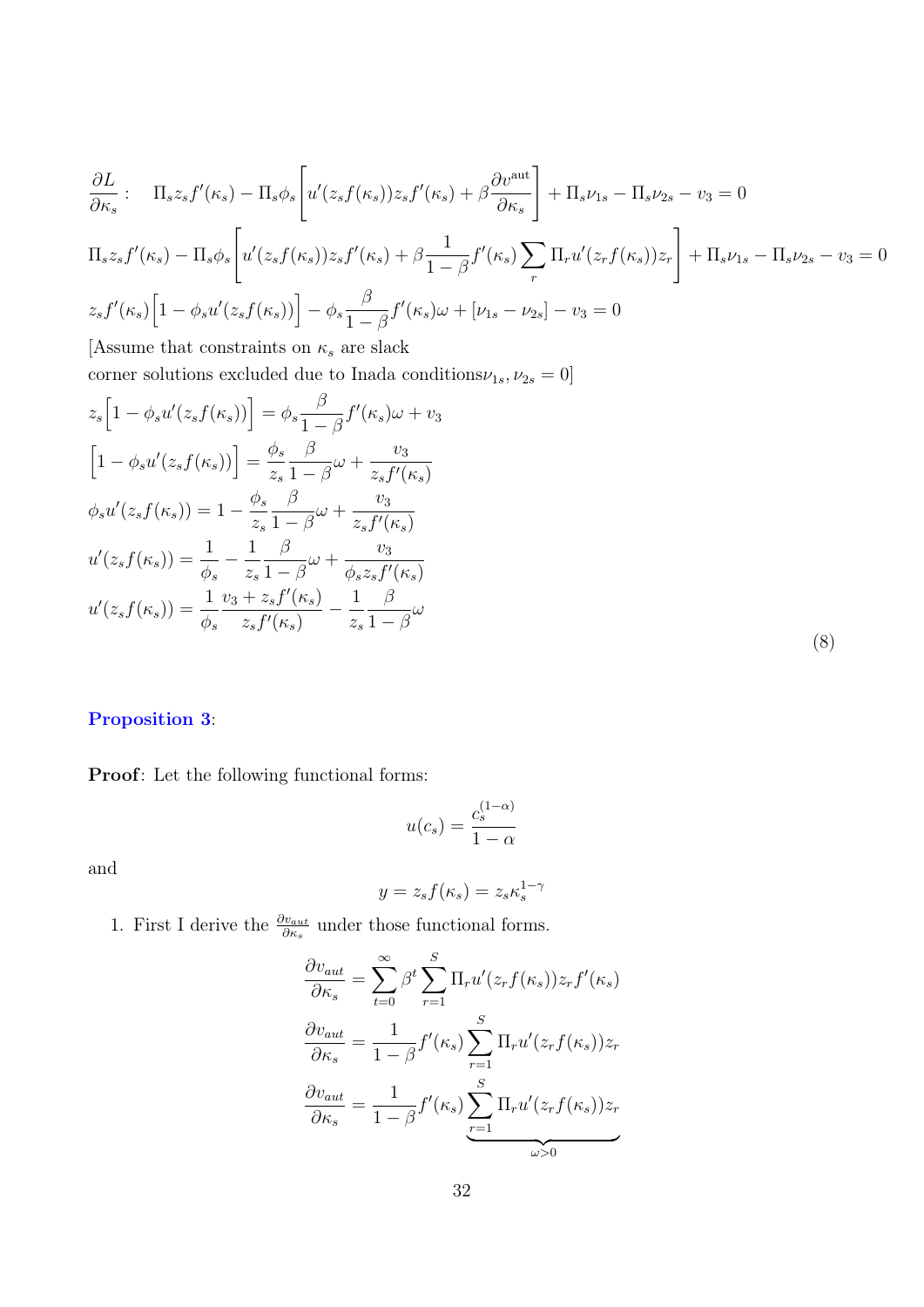Using the functional forms to get  $\omega$ 

$$
\omega = \sum_r \Pi_r u'(z_r f(\kappa_s)) z_r = E_r u_c(z_r f(\kappa_s)) z_r
$$

Plugging the functional forms of  $u, f$ 

$$
\omega = \sum_{r} \Pi_{r} z_{r}^{-\alpha} f(\kappa_{s})^{-\alpha} z_{r}
$$

$$
\omega = \sum_{r} \Pi_{r} z_{r}^{-\alpha} (\kappa_{s}^{1-\gamma})^{-\alpha} z_{r}
$$

$$
\omega = \kappa_{s}^{-\alpha(1-\gamma)} \sum_{r} \Pi_{r} z_{r}^{-\alpha}
$$

$$
\omega = \kappa_{s}^{-\alpha(1-\gamma)} \sum_{r} \Pi_{r} z_{r}^{-\alpha}
$$

$$
= \epsilon > 0: constant
$$

Now plug this expression to the foc wrt  $\kappa_s$ :

$$
u'(z_s f(\kappa_s)) = \frac{1}{\phi_s} \frac{v_3 + z_s f'(\kappa_s)}{z_s f'(\kappa_s)} - \frac{1}{z_s} \frac{\beta}{1 - \beta} \omega
$$
  

$$
\left[z_s f(\kappa_s)\right]^{-\alpha} = \frac{1}{\phi_s} \frac{v_3 + z_s f'(\kappa_s)}{z_s f'(\kappa_s)} - \frac{1}{z_s} \frac{\beta}{1 - \beta} \kappa_s^{-\alpha(1 - \gamma)} \xi
$$
  

$$
z_s^{-\alpha} \left[\kappa_s^{1 - \gamma}\right]^{-\alpha} = \frac{1}{\phi_s} \frac{v_3 + z_s f'(\kappa_s)}{z_s f'(\kappa_s)} - \frac{1}{z_s} \frac{\beta}{1 - \beta} \kappa_s^{-\alpha(1 - \gamma)} \xi
$$
  

$$
z_s^{-\alpha} \kappa_s^{-\alpha(1 - \gamma)} = \frac{1}{\phi_s} \frac{v_3 + z_s f'(\kappa_s)}{z_s f'(\kappa_s)} - \frac{1}{z_s} \frac{\beta}{1 - \beta} \kappa_s^{-\alpha(1 - \gamma)} \xi
$$

Now I want to derive a relationship between  $\kappa_s$  and  $z_s$  from the above relationship which is the optimal rule for setting the fraction of land.

**Step 1** Multiply by  $z_s$ :

$$
z_s^{1-\alpha} \kappa_s^{-\alpha(1-\gamma)} = \frac{1}{\phi_s} \frac{v_3 + z_s f'(\kappa_s)}{f'(\kappa_s)} - \frac{\beta}{1-\beta} \kappa_s^{-\alpha(1-\gamma)} \xi
$$

**Step 2** Multiply by  $\phi_s$ :

$$
\phi_s z_s^{1-\alpha} \kappa_s^{-\alpha(1-\gamma)} = \frac{v_3 + z_s f'(\kappa_s)}{f'(\kappa_s)} - \phi_s \frac{\beta}{1-\beta} \kappa_s^{-\alpha(1-\gamma)} \xi_s
$$

**Step 3** Transfer everything to the RHS and name it  $\mathcal{H}(\kappa_s, z_s)$  on which you apply the IFT

$$
\mathcal{H}(\kappa_s, z_s) = \frac{v_3 + z_s f'(\kappa_s)}{f'(\kappa_s)} - \phi_s z_s^{1-\alpha} \kappa_s^{-\alpha(1-\gamma)} - \phi_s \frac{\beta}{1-\beta} \kappa_s^{-\alpha(1-\gamma)} \xi = 0
$$

From the IFT i know the following:

$$
\frac{\partial \kappa_s}{\partial z_s} = -\frac{\frac{\partial \mathcal{H}(\kappa_s, z_s)}{\partial z_s}}{\frac{\partial \mathcal{H}(\kappa_s, z_s)}{\partial \kappa_s}}
$$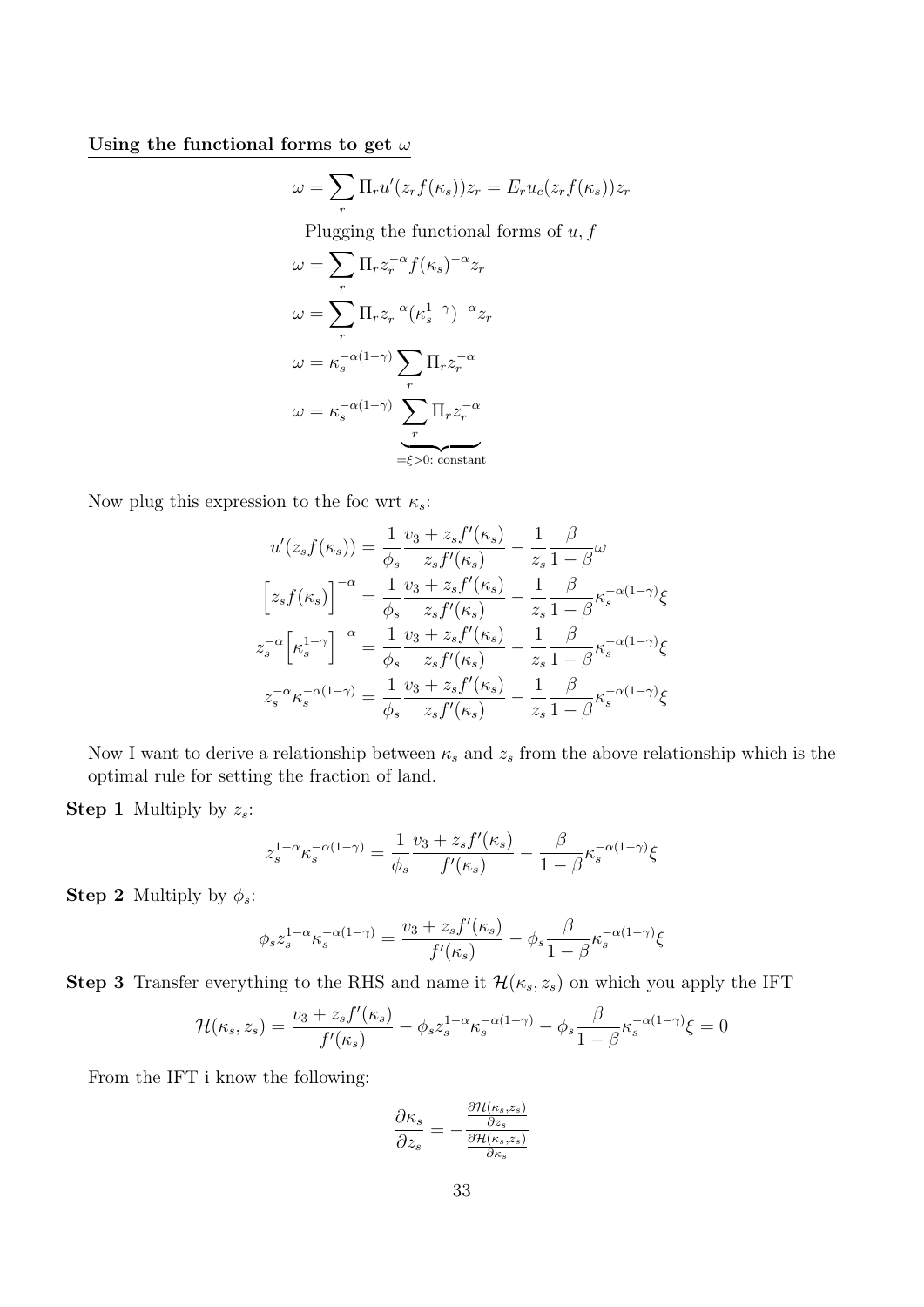where

$$
\frac{\partial \mathcal{H}(\kappa_s, z_s)}{\partial z_s} = \frac{f'(\kappa_s)}{f'(\kappa_s)} - (1 - \alpha)\phi_s \kappa_s^{-\alpha(1 - \gamma)} z_s^{-\alpha} = 1 - (1 - \alpha)\phi_s \kappa_s^{-\alpha(1 - \gamma)} z_s^{-\alpha}
$$

and and

$$
\frac{\partial \mathcal{H}(\kappa_{s}, z_{s})}{\partial \kappa_{s}} = \frac{z_{s} f''(\kappa_{s}) f'(\kappa_{s}) - z_{s} f'(\kappa_{s}) f''(\kappa_{s}) - v_{3} f''(\kappa_{s})}{[f'(\kappa_{s})]^{2}} - (-\alpha (1 - \gamma) \phi_{s} z_{s}^{1-\alpha} \kappa_{s}^{-(1-\gamma)-1}) - (-\alpha (1 - \gamma) \phi_{s} z_{s}^{1-\alpha} \kappa_{s}^{-(1-\gamma)-1} \xi) \Rightarrow
$$
\n
$$
\Rightarrow \frac{\partial \mathcal{H}(\kappa_{s}, z_{s})}{\partial \kappa_{s}} = -\frac{v_{3} f''(\kappa_{s})}{[f'(\kappa_{s})]^{2}} + \alpha (1 - \gamma) \phi_{s} z_{s}^{1-\alpha} \kappa_{s}^{-(1-\gamma)-1} + \alpha (1 - \gamma) \phi_{s} \frac{\beta}{1-\beta} \kappa_{s}^{-(1-\gamma)-1} \xi \Rightarrow
$$
\n
$$
\Rightarrow \frac{\partial \mathcal{H}(\kappa_{s}, z_{s})}{\partial \kappa_{s}} = \alpha (1 - \gamma) \phi_{s} \kappa_{s}^{-(1-\gamma)-1} \left( z_{s}^{1-\alpha} + \frac{\beta}{1-\beta} \xi \right) - \frac{v_{3} f''(\kappa_{s})}{[f'(\kappa_{s})]^{2}} \Rightarrow [\text{Notice } f''(\kappa_{s}) < 0]
$$
\n
$$
\Rightarrow \frac{\partial \mathcal{H}(\kappa_{s}, z_{s})}{\partial \kappa_{s}} = \alpha (1 - \gamma) \phi_{s} \kappa_{s}^{-(1-\gamma)-1} \left( z_{s}^{1-\alpha} + \frac{\beta}{1-\beta} \xi \right) - \frac{v_{3}(-\gamma)(1-\gamma) \kappa_{s}^{(-\gamma-1)}}{(1-\gamma)^{2} \kappa_{s}^{2(-\gamma)}} \Rightarrow
$$
\n
$$
\Rightarrow \frac{\partial \mathcal{H}(\kappa_{s}, z_{s})}{\partial \kappa_{s}} = \alpha (1 - \gamma) \phi_{s} \kappa_{s}^{-(1-\gamma)-1} \left( z_{s}^{1-\alpha} + \frac{\beta}{1-\beta} \xi \right) + v_{3} \frac{(\gamma)}{(1-\gamma)} \kappa_{s}^{(\gamma-1)}
$$

Hence the IFT becomes as follows:

$$
\frac{\partial \kappa_s}{\partial z_s} = -\frac{\frac{\partial \mathcal{H}(\kappa_{s,z_s})}{\partial z_s}}{\frac{\partial \mathcal{H}(\kappa_{s,z_s})}{\partial \kappa_s}} = -\frac{1 - (1 - \alpha)\phi_s \kappa_s^{-\alpha(1 - \gamma)} z_s^{-\alpha}}{\alpha(1 - \gamma)\phi_s \kappa_s^{-\alpha(1 - \gamma) - 1} \left(z_s^{1 - \alpha} + \frac{\beta}{1 - \beta}\xi\right) + v_3 \frac{(\gamma)}{(1 - \gamma)} \kappa_s^{(\gamma - 1)}\right)}
$$

$$
\frac{\partial \kappa_s}{\partial z_s} = \frac{(1 - \alpha)\phi_s \kappa_s^{-\alpha(1 - \gamma)} z_s^{-\alpha} - 1}{\alpha(1 - \gamma)\phi_s \kappa_s^{-\alpha(1 - \gamma) - 1} \left(z_s^{1 - \alpha} + \frac{\beta}{1 - \beta}\xi\right) + v_3 \frac{(\gamma)}{(1 - \gamma)} \kappa_s^{(\gamma - 1)}}
$$

Note that the sign of the relationship between  $\kappa_s$  and  $z_s$  depends on the sign of the nominator:

1. Flexible Land Regime:  $\frac{\partial \kappa_s}{\partial z}$  $\frac{\partial \kappa_s}{\partial z_s}>0$ 

$$
(1 - \alpha)\phi_s \kappa_s^{-\alpha(1-\gamma)} z_s^{-\alpha} - 1 > 0 \to
$$
  
\n
$$
\rightarrow (1 - \alpha)\phi_s \kappa_s^{-\alpha(1-\gamma)} z_s^{-\alpha} > 1 \to
$$
  
\n
$$
\rightarrow (1 - \alpha)\phi_s \kappa_s^{-\alpha(1-\gamma)} > \frac{1}{z_s^{-\alpha}} \to
$$
  
\n
$$
\rightarrow z_s^{\alpha} < (1 - \alpha)\phi_s \kappa_s^{-\alpha(1-\gamma)} \to
$$
  
\n
$$
\rightarrow z_s < [(1 - \alpha)\phi_s]^{\frac{1}{\alpha}} \kappa_s^{-(1-\gamma)}
$$

2. Rigid Land Regime:  $\frac{\partial \kappa_s}{\partial z}$  $\frac{\partial \kappa_s}{\partial z_s}=0$ 

$$
z_s = \left[ (1 - \alpha)\phi_s \right]^\frac{1}{\alpha} \kappa_s^{-(1 - \gamma)}
$$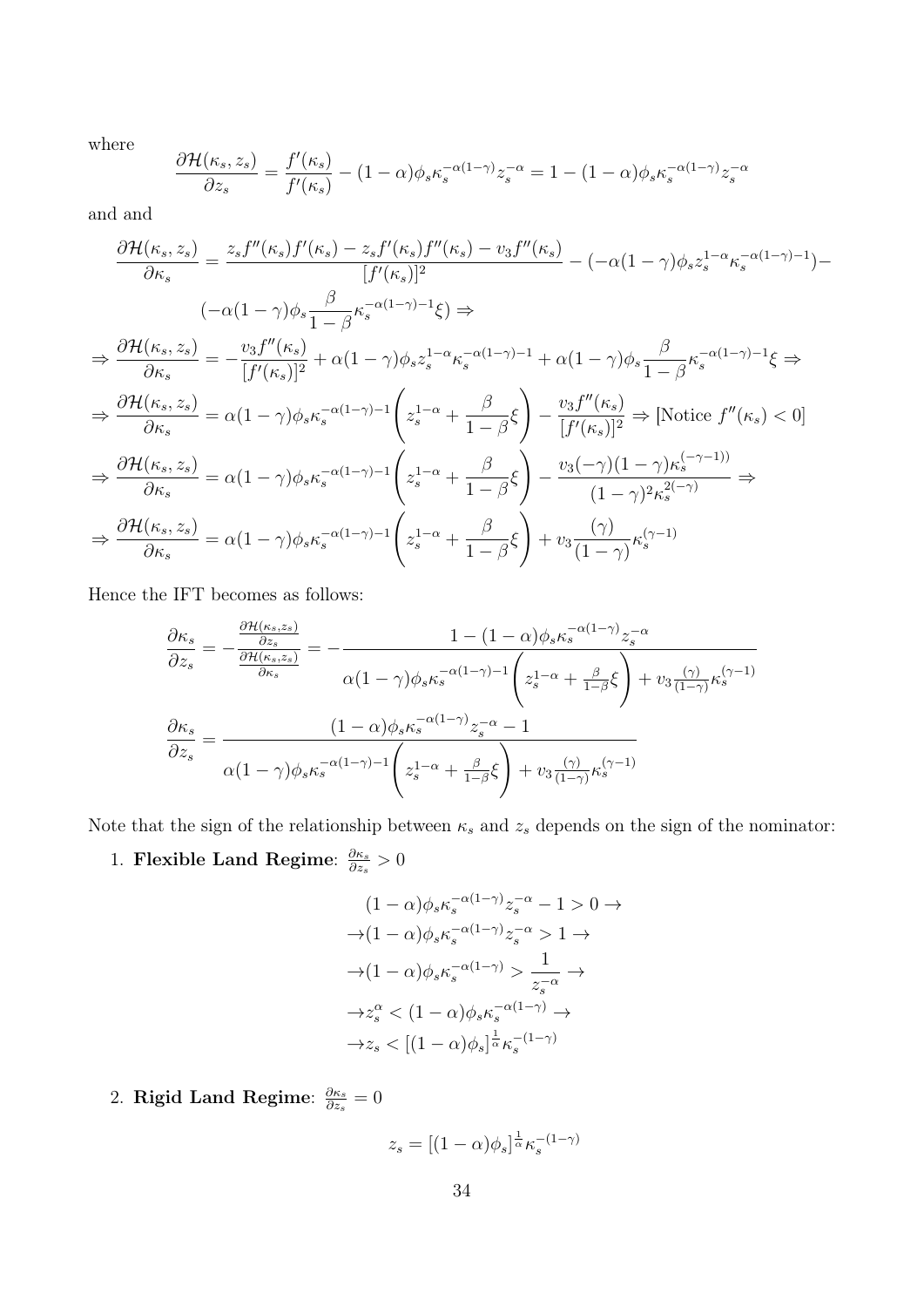#### 3. Counter Productive Land Regime:  $\frac{\partial \kappa_s}{\partial z_s}$  $\frac{\partial \kappa_s}{\partial z_s} < 0$

$$
z_s > \big[(1-\alpha)\phi_s\big]^{\frac{1}{\alpha}}\kappa_s^{-(1-\gamma)}
$$

To summarise the above result, the risk-sharing contract within the community might end up with a land allocation regime that falls within one or more of the following categories, depending on the relation between idiosyncratic productivity and fraction of land allocated to the villager at the time of the land reform implementation.  $\blacksquare$ 

### Notes on Propostions 2 & 3:

The results stemming from the two propositions hold under the case in which corner solutions at the level of  $\kappa_s$  are ruled out. Below I address the case in which corner solutions are included in the analysis. I will only work on the optimality condition with respect to  $\kappa_s$  as the remaining choice variables do not change.

wrt  $\kappa_s$ :

$$
\frac{\partial \mathcal{L}}{\partial \kappa_s} = 0
$$
  

$$
\Pi_s z_s f'(\kappa_s) - \Pi_s \phi_s \left( u'(z_s f(\kappa_s)) z_s f'(\kappa_s) + \beta \frac{\partial v_{aut}(\kappa_s)}{\partial \kappa_s} \right) + \Pi_s v_{1s} - \Pi_s v_{2s} = 0
$$
  

$$
z_s f'(\kappa_s) - \phi_s \left( u'(z_s f(\kappa_s) z_s f'(\kappa_s) + \frac{\beta}{1 - \beta} f'(\kappa_s) \omega(\kappa_s) \right) + \nu_{1s} - \nu_{2s} = 0
$$

Below I take cases that partition the parameter space  $\kappa_s \in [0,1]$ :

(a)  $\kappa_s \geq 0$  is binding,  $\kappa_s = 0$ , which implies  $v_{1s} > 0$  and  $v_{2s} = 0$ The optimality condition reads:

$$
z_s f'(\kappa_s) - \phi_s \Big( u'(z_s f(\kappa_s)) z_s f'(\kappa_s) + \frac{\beta}{1 - \beta} f'(\kappa_s) \omega(\kappa_s) \Big) + v_{1s} = 0
$$

I can rule out this case by examining the participation constraint under this case, which must hold with equality since  $\phi_s > 0$ .

$$
u(c_s) + \beta w_s = u(z_s f(\kappa_s)) + \beta v_{aut}(\kappa_s)
$$

The right hand side of the PC is strictly positive, since from foc wrt  $c_s$ :

$$
u'(c_s) = \frac{1}{\theta + \phi_s} \xrightarrow{\theta, \phi_s > 0} c_s = u'^{-1}(\frac{1}{\theta + \phi_s}) > 0
$$

The left hand side for a binding non-negative constraint on  $\kappa_s$  becomes:

$$
u(z_s f(0)) + \beta v_{aut}(0) = 0
$$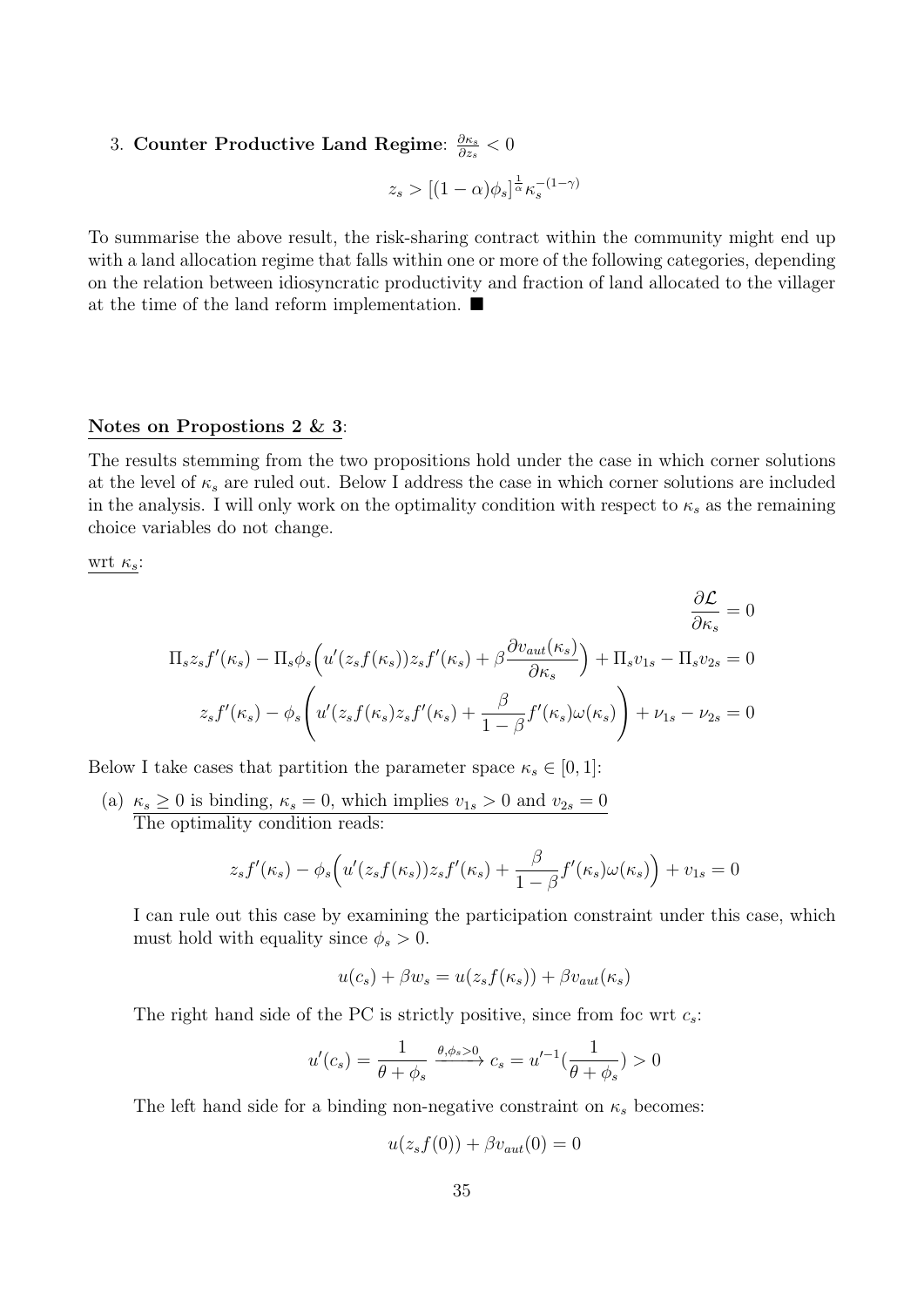where the first term using  $f(0) = 0$  from the properties of the production function is 0 and thus  $u(0) = 0$  and the second term  $v_{aut}(0) = \sum_{t=1}^{\infty} \beta^t \sum_{r=1}^{S} \Pi_r u(z_r f(0)) = 0$ . As a result this case cannot hold with a binding non-negative constraint on  $\kappa_s$  since the PC will not bind.

(b)  $1 - \kappa_s \ge 0$  is binding,  $\kappa_s = 1$  which implies  $v_{1s} = 0$  and  $v_{2s} > 0$ 

$$
z_s f'(\kappa_s)|_{\kappa_s=1} - \phi_s \Big( u'(z_s f(\kappa_s))|_{\kappa_s=1} z_s f'(\kappa_s)|_{\kappa_s=1} + \frac{\beta}{1-\beta} f'(\kappa_s)|_{\kappa_s=1} \omega(\kappa_s)|_{\kappa_s=1} \Big) - v_{2s} = 0
$$

(c)  $\kappa_s \in (0, 1)$  which implies  $v_{1s} = v_{2s} = 0$ .

$$
z_s f'(\kappa_s) - \phi_s u'(z_s f(\kappa_s)) z_s f'(\kappa_s) - \phi_s \frac{\beta}{1 - \beta} f'(\kappa_s) \omega(\kappa_s) = 0
$$

$$
z_s f'(\kappa_s) - \phi_s \left[ u'(z_s f(\kappa_s)) z_s f'(\kappa_s) - \frac{\beta}{1 - \beta} f'(\kappa_s) \omega(\kappa_s) \right] = 0 \quad \forall \kappa_s \in (0, 1)
$$

**<u>Note</u>**: From cases (a), (b) and (c) we can rule out only  $\kappa_s = 0$ . The optimality condition is consistent with  $\kappa_s \in (0, 1]$ .

In fact the following additional analysis that the optimality condition can accommodate both cases (ie  $\kappa_s = 1$  and  $\kappa_s \in (0, 1)$ ) reads:

• From the optimality condition in case (b), I get:

$$
z_s f'(1) - \phi_s \left( u'(z_s f(1)) z_s f'(\kappa_s) + \frac{\beta}{1 - \beta} f'(1) \omega(1) \right) = \nu_{2s} > 0
$$

and from the optimality condition in case (c), I get that:

$$
z_s f'(\kappa_s) - \phi_s \Big[ u'(z_s f(\kappa_s)) z_s f'(\kappa_s) - \frac{\beta}{1 - \beta} f'(\kappa_s) \omega(\kappa_s) \Big] = 0 \quad \forall \kappa_s \in (0, 1)
$$

- Combining the two I infer that the RHS for  $\kappa_s = 1$  should be larger than the RHS for  $\kappa_s \in (0, 1)$  and I will show that.
- $z_s f'(1) < z_s f'(\kappa_s)$   $\forall \kappa_s \in (0,1)$  since f is stricly convave.
- Based on the above, a necessary condition for the inequality to hold is that

$$
\phi_s\Big(u'(z_s f(\kappa_s))|_{\kappa_s=1}z_s f'(\kappa_s)|_{\kappa_s=1} + \frac{\beta}{1-\beta} f'(\kappa_s)|_{\kappa_s=1} \omega(\kappa_s)|_{\kappa_s=1}\Big) \phi_s\Big[u'(z_s f(\kappa_s))z_s f'(\kappa_s) + \frac{\beta}{1-\beta} f'(\kappa_s) \omega(\kappa_s)\Big]
$$

which holds since

$$
- u'(z_s f(1))z_s f'(1) < u'(z_s \kappa_s)z_s f'(\kappa_s) \quad \forall \kappa_s \in (0,1) \text{ since } u \text{ and } f \text{ are strictly concave.}
$$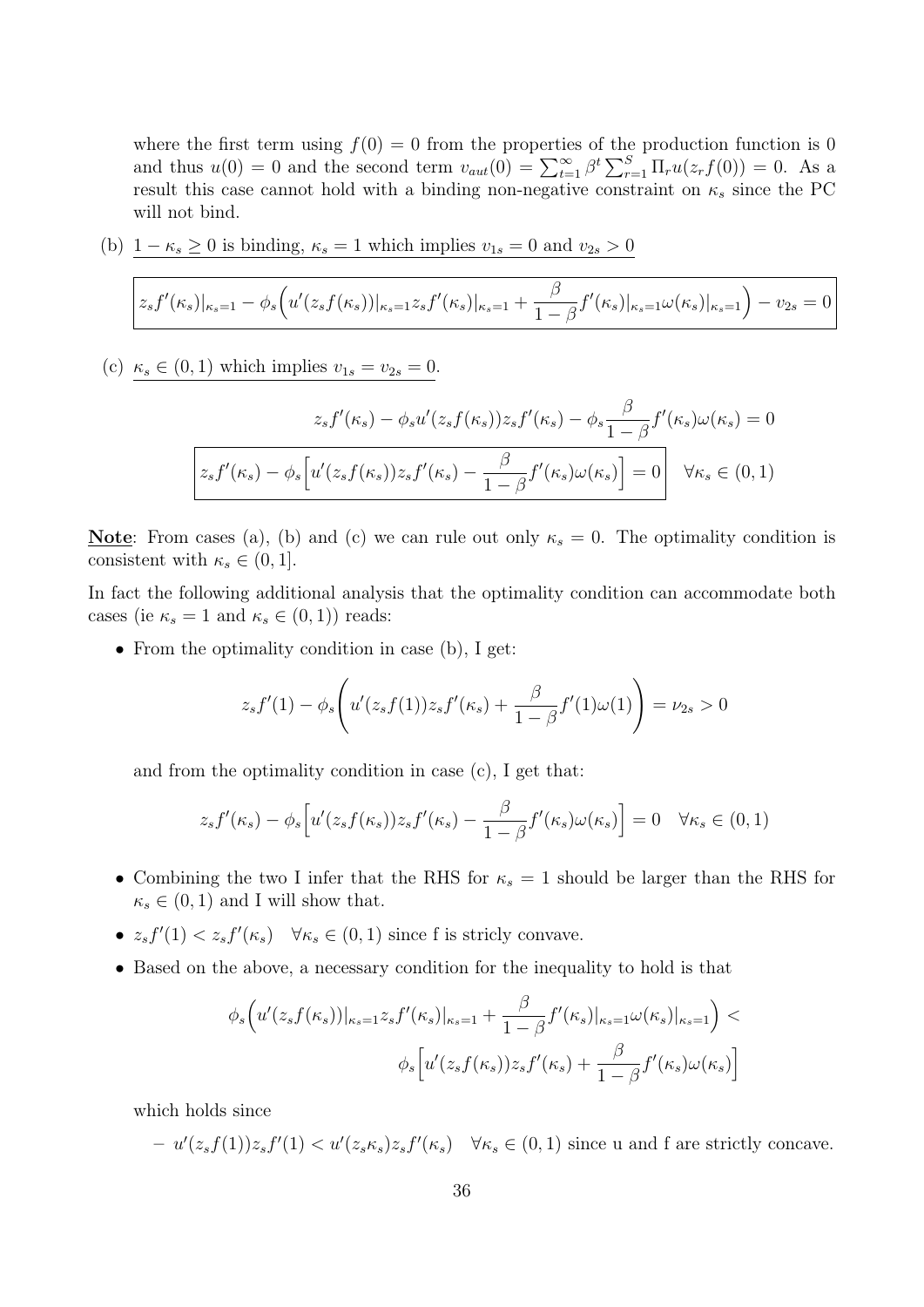- $-$  and  $f'(1)\omega(1) < f'(\kappa_s)\omega(\kappa_s)$   $\forall \kappa_s \in (0,1)$  again due to concavity of u and f.
- Since there is no contradiction so far I proceed to the sufficient condition for the inequality to hold, ie for  $v_{2s} > 0$ :

$$
z_s[f'(\kappa_s) - f'(1)]
$$
  
\n
$$
\left[ u'(z_s f(\kappa_s)) z_s f'(\kappa_s) + \frac{\beta}{1 - \beta} f'(\kappa_s) \omega(\kappa_s) \right] - \left[ u'(z_s f(1)) z_s f'(1) + \frac{\beta}{1 - \beta} f'(1) \omega(1) \right] \to
$$
  
\n
$$
f'(\kappa_s) \left[ z_s u'(z_s f(\kappa_s)) + \frac{\beta}{1 - \beta} \omega(\kappa_s) - z_s \right] - f'(1) \left[ z_s u'(z_s f'(1)) + \frac{\beta}{1 - \beta} \omega(1) - z_s \right] > 0
$$

which holds since the right term is larger than the left term. Note that inside the brackets, we are subtracting the same  $z_s$ .

The diference derived above can give an expression for  $\nu_{2s}$ .

Since both cases ((b) and (c)) can occur under a binding PC, then I should examine all possible contingencies - by combining the sole case under a slack PC and the two possible cases under a binding PC.

- 1. Case Slack PC:  $\phi_s = 0$ 
	- (a)  $\kappa_s = 1$
- 2. Case Binding PC:  $\phi_s > 0$ 
	- (a)  $\kappa_s = 1$

(b) 
$$
\kappa_s \in (0,1)
$$

First take only two states:  $s_L$  and  $s_H$ .

Then for  $s<sub>L</sub>$  and based on the above there can only be 3 cases possible:

- <u>Case 1a</u>:  $\phi_{s_L} = 0$  and  $\kappa_{s_L} = 1$
- <u>Case 1b</u>:  $\phi_{s_L} > 0$  and  $\kappa_{s_L} = 1$
- <u>Case 1c</u>:  $\phi_{s_L} > 0$  and  $\kappa_{s_L} \in (0, 1)$

Then for  $s_H$  and based on the above there can only be 3 cases possible:

- <u>Case 2a</u>:  $\phi_{s_H} = 0$  and  $\kappa_{s_H} = 1$
- <u>Case 2b</u>:  $\phi_{s_H} > 0$  and  $\kappa_{s_H} = 1$
- <u>Case 2c</u>:  $\phi_{s_H} > 0$  and  $\kappa_{s_H} \in (0, 1)$

As a result, you need to compute the allocation for all  $3 \times 3$  cases - rule out any if they cannot hold and apply maximization to the remaining. This means that you derive all allocations which are  $\{c_L, c_H, w_L, w_H, \kappa_L, \kappa_H\}$  for each of the 9 cases.

9 cases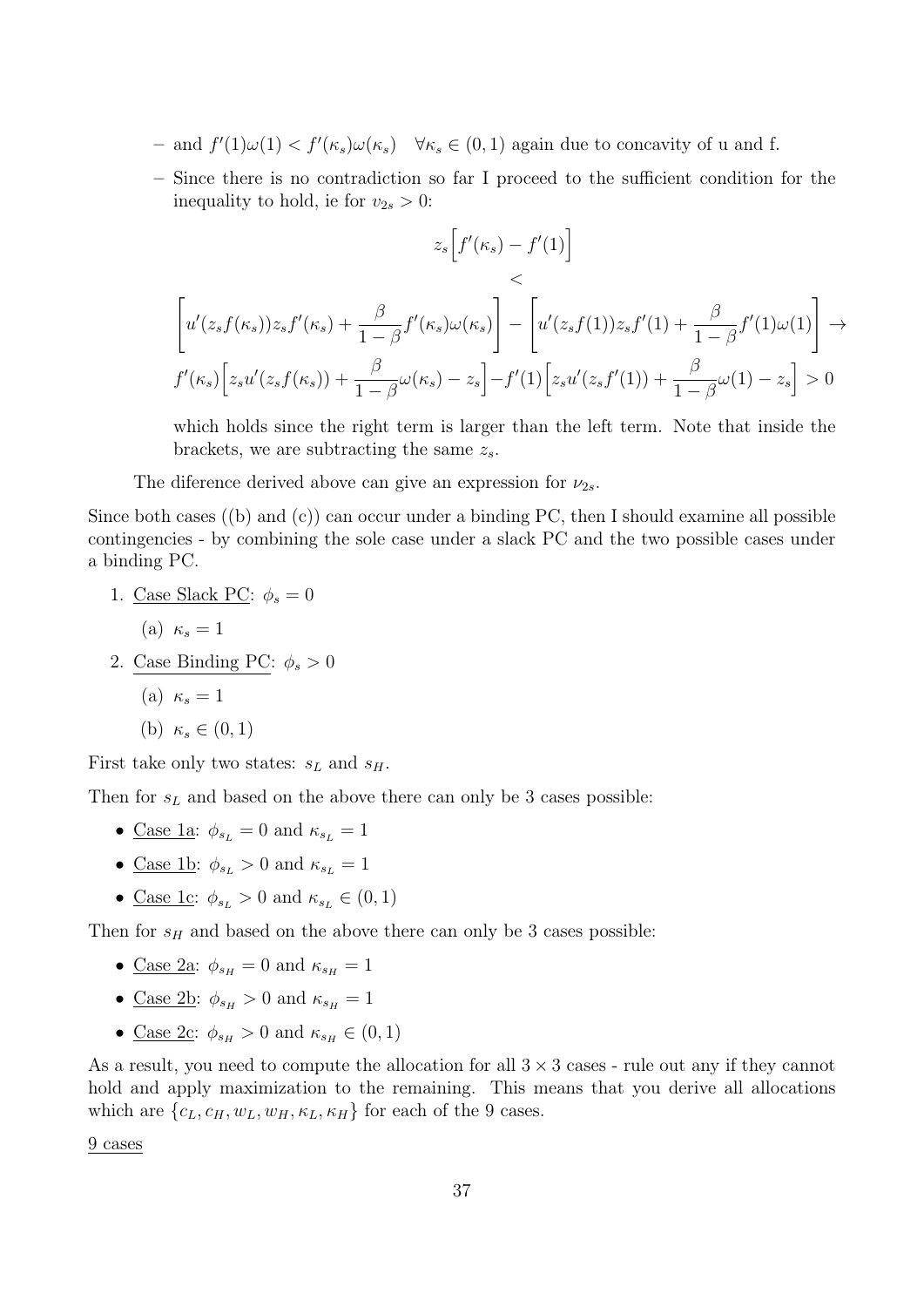### 1. Case 1a, Case 2a

Slack PC-low:  $u'(c_l) = 1/\theta$ ,  $P'(w_l) = -\theta$ Slack PC-high:  $u'(c_h) = 1/\theta$ ,  $P'(w_h) = -\theta$ Hence,  $c_l = c_h$  and  $w_l = w_h$ Slack PC-low:  $u(c_l) + \beta w_l > u(z_l f(1)) + \beta v_a(1)$ Slack PC - high:  $u(c_h) + \beta w_h > u(z_h f(1)) + \beta v_a(1)$ Condition:  $u(c_h) + \beta w_h = u(c_l) + \beta w_l > u(z_h f(1)) + \beta v_a(1)$ 

### 2. Case 1a, Case 2b

Slack PC-low:  $u'(c_l) = 1/\theta$ ,  $P'(w_l) = -\theta$ Binding PC-high:  $u'(c_h) = 1/(\theta + \phi_h)$ ,  $P'(w_h) = -(\theta + \phi_h)$ Hence,  $c_h > c_l$  and  $w_h > w_l$ From above:  $u(c_h) + \beta w_h > u(c_l) + \beta w_l$ Slack PC-low:  $u(c_l) + \beta w_l > u(z_l f(1)) + \beta v_a(1)$ Binding PC - high:  $u(c_h) + \beta w_h = u(z_h f(1)) + \beta v_a(1)$ From above rhs:  $u(z_h f(1)) + \beta v_a(1) > u(z_l f(1)) + \beta v_a(1)$  $\rightarrow u(z_h f(1)) > u(z_l f(1))$  which holds.

### 3. Case 1a, Case 2c

Slack PC-low:  $u'(c_l) = 1/\theta$ ,  $P'(w_l) = -\theta$ Binding PC-high:  $u'(c_h) = 1/(\theta + \phi_h)$ ,  $P'(w_h) = -(\theta + \phi_h)$ Hence,  $c_h > c_l$  and  $w_h > w_l$ From above:  $u(c_h) + \beta w_h > u(c_l) + \beta w_l$ Slack PC-low:  $u(c_l) + \beta w_l > u(z_l f(1)) + \beta v_a(1)$ Binding PC - high:  $u(c_h) + \beta w_h = u(z_h f(\kappa_s)) + \beta v_a(\kappa_s)$  $\rightarrow u(z_h f(\kappa_s)) + \beta v_a(\kappa_s) > u(z_l f(1)) + \beta v_a(1)$ Conditions:  $z_h f(\kappa_s) > z_l f(1)$  [necessary] and  $\frac{u(z_h f(\kappa_s)) - u(z_l f(1))}{v_a(\kappa_s) - v_a(1)} > \beta$  [sufficient]

### 4. Case 1b, Case 2a

Binding PC-low:  $u'(c_l) = 1/(\theta + \phi_l)$ ,  $P'(w_l) = -(\theta + \phi_l)$ Slack PC-high:  $u'(c_h) = 1/\theta$ ,  $P'(w_h) = -\theta$ From above:  $c_l > c_h$  and  $w_l > w_h$ From above:  $u(c_l) + \beta w_l > u(c_h) + \beta w_h$ sub lhs & rhs:  $u(z_t f(1)) + \beta v_a(1) > u(z_b f(1)) + \beta v_a(1)$  $\rightarrow u(z_l f(1)) > u(z_h f(1))$  which cannot hold -**RULED OUT** 

### 5. Case 1b, Case 2b

Binding PC-low:  $u'(c_l) = 1/(\theta + \phi_l)$ ,  $P'(w_l) = -(\theta + \phi_l)$ Binding PC-high:  $u'(c_h) = 1/(\theta + \phi_h)$ ,  $P'(w_h) = -(\theta + \phi_h)$ Binding PC-low:  $u(c_l) + \beta w_l = u(z_l f(1)) + \beta v_a(1)$ Binding PC - high:  $u(c_h) + \beta w_h = u(z_h f(1)) + \beta v_a(1)$ Compare rhs:  $u(z_h f(1)) + \beta v_a(1) > u(z_l f(1)) + \beta v_a(1)$ From above:  $u(c_h) + \beta w_h > u(c_l) + \beta w_l$ which can hold if:

(I)  $u(c_h) - u(c_l) > \beta(w_l - w_h)$  but this would give different predictions for  $phi_h$  and  $\phi_l$ when taking w and c...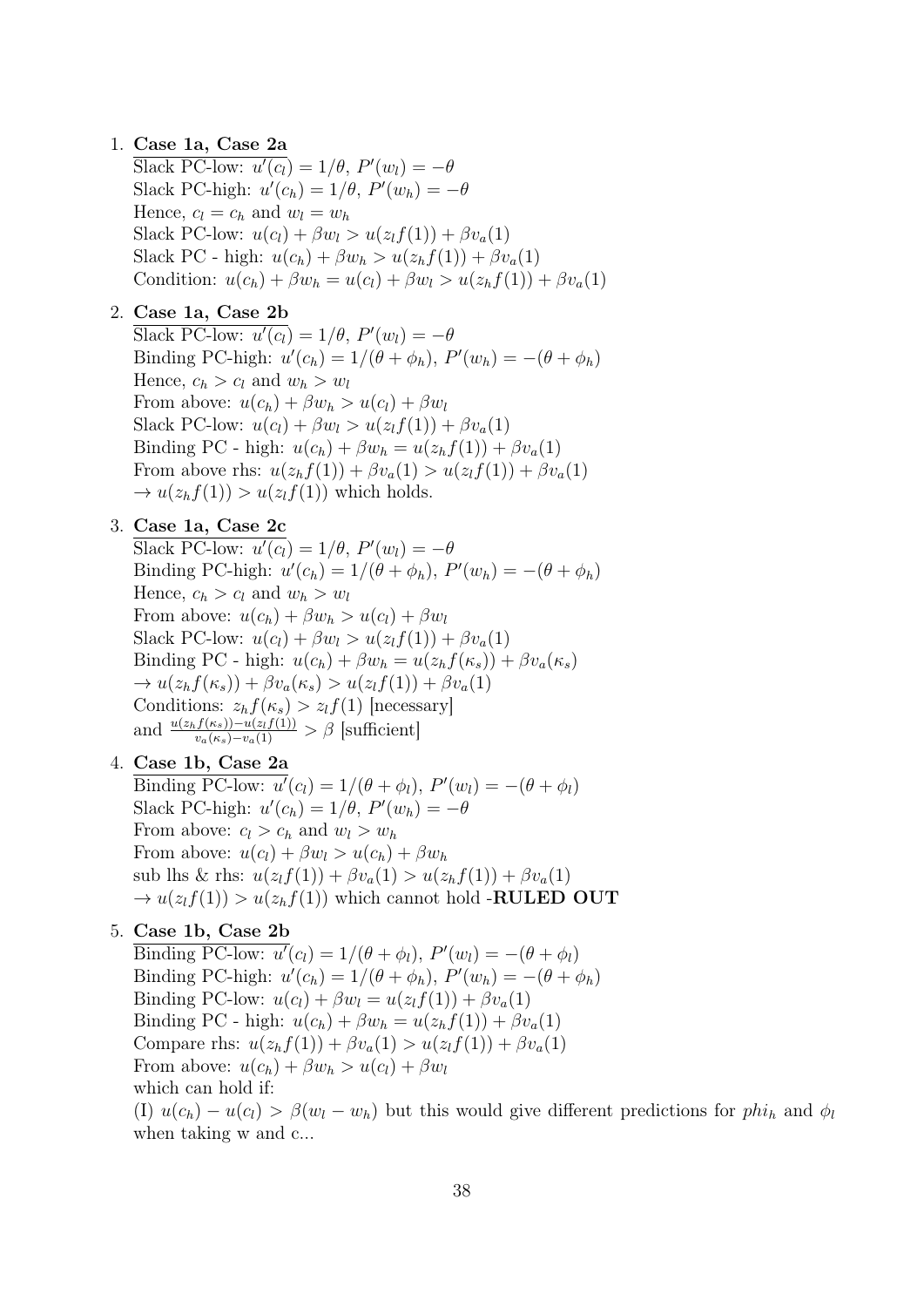(II)  $\beta(w_h - w_l) > u(c_l) - u(c_h)$  but this would give different predictions for phi<sub>h</sub> and  $\phi_l$ when taking w and c... (III)  $u(c_h) > u(c_l)$  and  $w_h > w_l$ So only (III) can hold which imples  $\phi_h > \phi_l$ 

- 6. Case 1b, Case 2c Binding PC-low:  $u'(c_l) = 1/(\theta + \phi_l)$ ,  $P'(w_l) = -(\theta + \phi_l)$ Binding PC-high:  $u'(c_h) = 1/(\theta + \phi_h)$ ,  $P'(w_h) = -(\theta + \phi_h)$ Let  $\phi_h > \phi_l$  then  $c_h > c_l$  and  $w_h > w_l$ From above:  $u(c_h) + \beta w_h > u(c_l) + \beta w_l$ From binding PCs:  $u(z_h f(\kappa_s)) + \beta v_a(\kappa_s) > u(z_l f(1)) + \beta v_a(1)$ Condition:  $z_h f(\kappa_s) > z_l f(1)$  [necessary] and  $\frac{u(z_h f(\kappa_s)) - u(z_l f(1))}{v_a(\kappa_s) - v_a(1)} > \beta$  [sufficient]
- 7. Case 1c, Case 2a Binding PC-low:  $u'(c_l) = 1/(\theta + \phi_l)$ ,  $P'(w_l) = -(\theta + \phi_l)$ Slack PC-high:  $u'(c_h) = 1/\theta$ ,  $P'(w_h) = -\theta$ From above:  $c_l > c_h$  and  $w_l > w_h$ From above:  $u(c_l) + \beta w_l > u(c_h) + \beta w_h$ From above with Binding PClow & Slack PChigh:  $u(z_t f(\kappa_s)) + \beta v_a(\kappa_s) > u(z_b f(1)) +$  $\beta v_a(1)$  which cannot hold as all terms on the left lower than all terms on the right. RULED OUT
- 8. Case 1c, Case 2b Binding PC-low:  $u'(c_l) = 1/(\theta + \phi_l)$ ,  $P'(w_l) = -(\theta + \phi_l)$ Binding PC-high:  $u'(c_h) = 1/(\theta + \phi_h)$ ,  $P'(w_h) = -(\theta + \phi_h)$ Compare RHS of pc:  $u(z_h f(1)) + \beta v_a(1) > u(z_l f(\kappa_s)) + \beta v_a(\kappa_s)$ Both pcs are binding:  $u(c_h) + \beta w_h > u(c_l) + \beta w_l$ Which holds under the three cases of (1b, 2b) but we only keep the third which implies  $\phi_h > \phi_l$

9. Case 1c, Case 2c Binding PC-low:  $u'(c_l) = 1/(\theta + \phi_l)$ ,  $P'(w_l) = -(\theta + \phi_l)$ Binding PC-high:  $u'(c_h) = 1/(\theta + \phi_h)$ ,  $P'(w_h) = -(\theta + \phi_h)$ Let  $\phi_h > \phi_l$  then  $c_h > c_l$  and  $w_h > w_l$ From above:  $u(c_h) + \beta w_h > u(c_l) + \beta w_l$ from binding PCs:  $u(z_h f(\kappa_s^h)) + \beta v_a(\kappa_s^h) > u(z_l f(\kappa_s^l)) + \beta v_a(\kappa_s^l)$ The above holds for  $\kappa_s^h > \kappa_s^l$  but also for  $\kappa_s^h > \kappa_s^l$  iff:  $u(z_h f(\kappa_s^h)) - u(z_l f(\kappa_s^l))$  $\frac{v_s f(\kappa_s^s)) - u(z_l f(\kappa_s^s))}{v_a(\kappa_s^l) - v_a(\kappa_s^h)} > \beta_s$ 

### [Proposition 4:](#page-0-0)

Proof: Representing the two consumption allocations as two lotteries, ie probability distributions with different returns for each realisation, for proposition 4 to hold I just need to show that the lottery corresponding to the debt economy consumption allocation second order stochastically dominates the lottery corresponding to the OSLC economy. Then it follows that a risk-averse household would prefer the s.o.s dominant lottery.

Assume that  $\mathcal{C} = R^+$  is the set of feasible consumption allocations under the two regimes I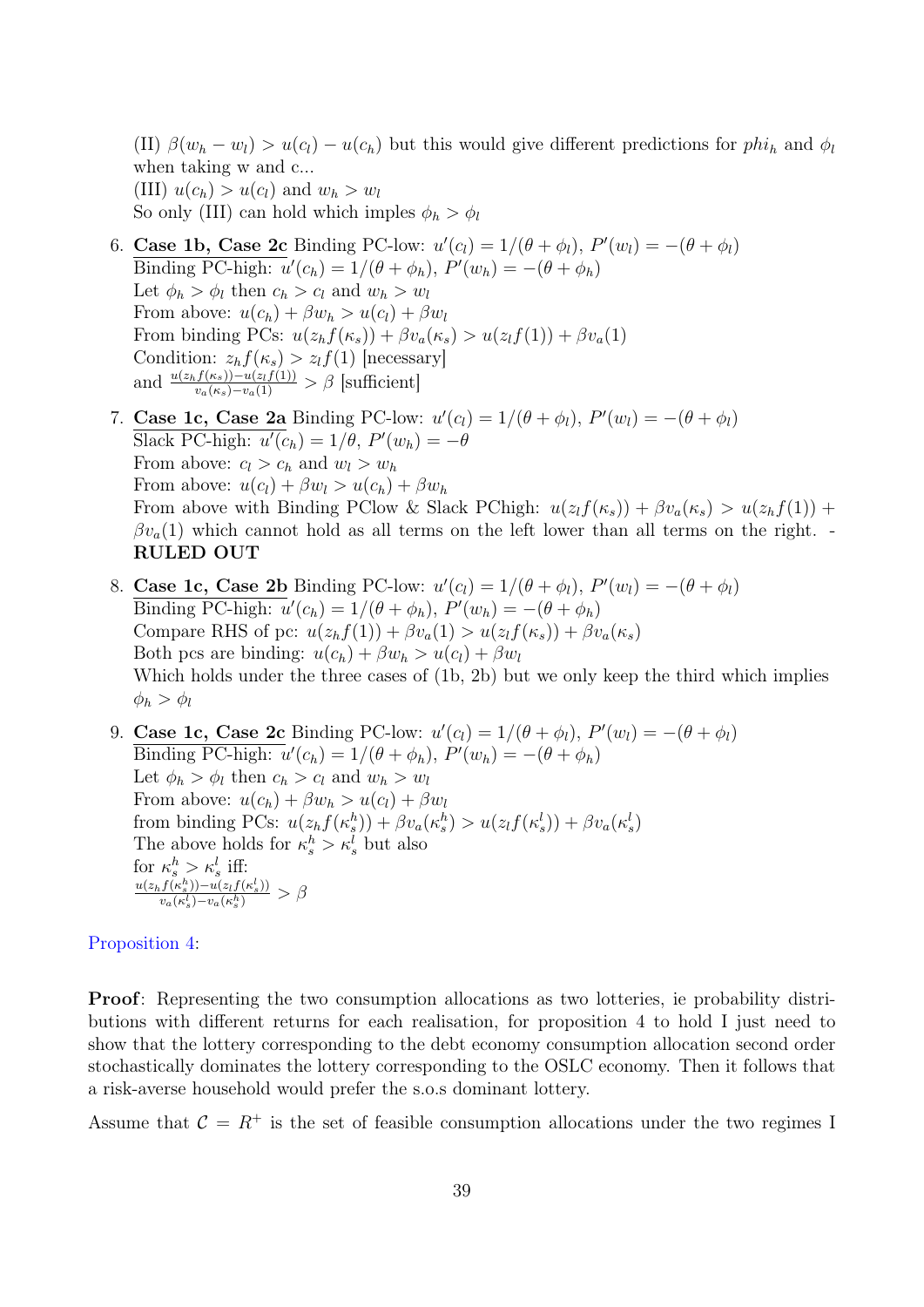examine. I represent the two regimes as lotteries with corresponding cumulative distributions  $\mathcal O$  for the oslc economy and  $\mathcal D$  for the debt economy. The corresponding density functions are o and d. The maximal support of the two distributions is  $[y_{\min}, y_{\max}]$  and  $\mathcal{C} \in [y_{\min}, y_{\max}]$ .

For  $D$  to second order stochastically dominate  $D$  I need to prove the two necessary and sufficient conditions:

1. 
$$
E(c^{debt}) \ge E(c^{oslc})
$$

2.  $min\{c^{debt}\}\geq min\{c^{oslc}\}\$ 

I start from proving condition 2, then condition 1 and then proceed to proving that a risk-averse agent strictly prefers the second order stochastically dominant allocation.

The one-sided limited commitment economy corresponds to the textbook model from [Ljungqvist](#page-26-16) [and Sargent](#page-26-16) [\(2000\)](#page-26-16) chapter 20. Therefore I am using the equation 20.3.25 which provides a closed form solution for consumption:

$$
u(c_j) = u(y_j) - \beta \sum_{\kappa=1}^{j} [u(y_j) - u(y_\kappa)] \quad \forall j \in S \quad (20.3.25)
$$

This relation informs about the optimal setting of the choice variable  $c_j$  under the contract. Note that for  $j = 1$  ie the lowest possible realisation of endowment, the following holds:

$$
u(c_1) = u(y_1) - \beta \sum_{\kappa=1}^{1} \Pi_k[u(y_1) - u(y_\kappa)]
$$
  

$$
u(c_1) = u(y_1) - \beta \Pi_1[u(y_1) - u(y_1)]
$$
  

$$
u(c_1) = u(y_1) \xrightarrow{u'(1) > 0} c_1 = y_1
$$

which denotes that the lowest value of consumption allocation under the oslc is equal to the lowest endowment realisation:

$$
min{c^{oslc}} = y_{min} = y_1
$$
\n(9)

Note that in the debt economy the household can borrow in bad times and pay back in good times. As a result the  $min^{debt}$  cannot be lower than the minimum level of endowment realisation. Therefore, condition 2 holds.

From (20.3.25) I can find an upper bound for consumption. Due to the household being risk averse:

$$
u(c_j) = u(y_j) - \beta \sum_{\kappa=1}^{j} [u(y_j) - u(y_k)]
$$
  

$$
u(c_j) \ge u\left(y_j - y_j \beta \sum_{\kappa=1}^{j} \Pi_{\kappa} + \beta \sum_{\kappa=1}^{j} y_k\right)
$$
  

$$
c_j \le y_j - y_j \beta \sum_{\kappa=1}^{j} \Pi_{\kappa} + \beta \sum_{\kappa=1}^{j} \Pi_k y_k
$$

where the RHS of the above inequality constitutes the upper bound for values of the consumption allocation under the oslc.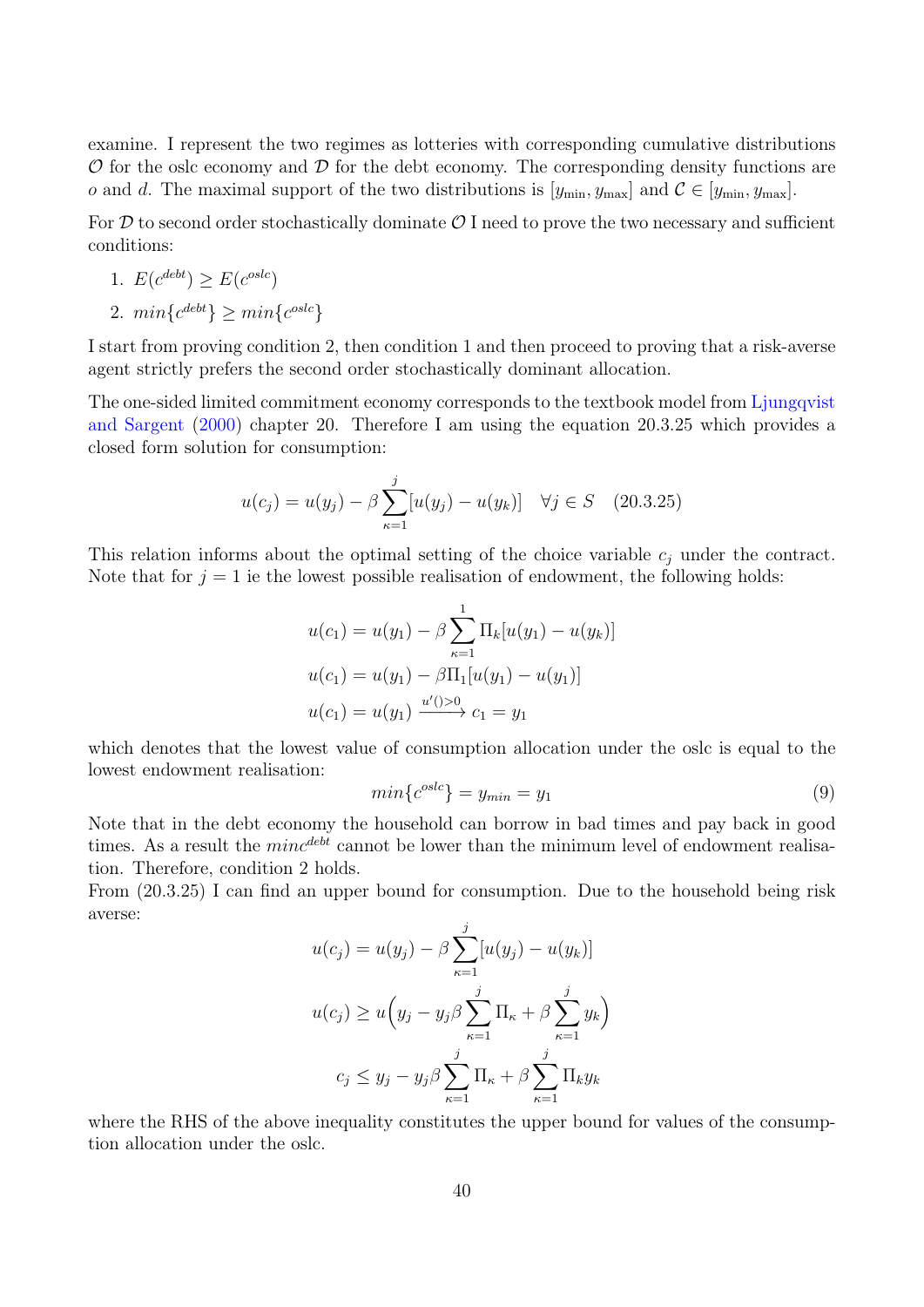Assume that the weak inequality holds with equality and consumption acquires its upper bound.

$$
c_j = y_j - y_j \beta \sum_{\kappa=1}^j \Pi_{\kappa} + \beta \sum_{\kappa=1}^j \Pi_k y_k
$$
  

$$
E(c_j) = E(y_j) - E(y_j) \sum_{\kappa=1}^j \Pi_{\kappa} + \beta \sum_{\kappa=1}^j \Pi_k y_k
$$
 (10)

and

$$
Var(c_j) = Var(y_j(1 - \beta \sum_{\kappa=1}^j \Pi_k + \beta \sum_{\kappa=1}^j \Pi_{\kappa} y_{\kappa}))
$$
  

$$
Var(c_j) = (1 - \beta \sum_{\kappa=1}^j \Pi_{\kappa})^2 Var(y_j)
$$
 (11)

(9) and (10) gives the first and second moment of the consumption allocation under the oslc.

#### Debt Economy

The Lagrangian for the problem above takes the following form:

$$
\mathcal{L} = \sum_{t=0}^{\infty} \beta^t \{ u(c_t) + \lambda_t \Big[ y_t + d_t - c_t - (1+r) d_{t-1} \Big] \}
$$

Deriving the first order conditions with respect to consumption and debt obligation maturing at the next period I have:

$$
u'(c_t) = \lambda_t \quad \text{wrt} \quad [c_t]
$$

$$
\lambda_t = \beta(1+r)E_t\lambda_{t+1} \quad \text{wrt} \quad [d_t]
$$

I make the assumption that  $\beta(1+r) = 1$ . Hence the first order condition with respect to debt becomes:

$$
\lambda_t = E_t \lambda_{t+1} \to u'(c_t) = E_t u'(c_{t+1}) \to \boxed{c_t = E_t c_{t+1}}^{11}
$$

I turn from the sequential budget constraint of the agent under the PR regime to the intertemporal budget constraint, in order to derive an expression for the lifetime consumption path prescribed by the problem.

$$
c_t + (1+r)d_{t-1} = y_t + d_t \xrightarrow{\text{solving for } (1+r)d_{t-1}} (1+r)d_{t-1} = y_t + d_t - c_t \quad \text{[at } t\text{]}
$$
\n
$$
(1+r)d_t = y_{t+1} + d_{t+1} - c_{t+1} \to d_t = \frac{y_{t+1} - c_{t+1}}{1+r} + \frac{d_{t+1}}{1+r} \quad \text{[at } t+1\text{]}
$$
\n
$$
\dots
$$
\n
$$
(1+r)d_{t+j-1} = \frac{y_{t+j} - c_{t+j}}{1+r} + \frac{d_{t+j}}{1+r} \quad \text{[at } t+j\text{]}
$$

<span id="page-40-0"></span> $11$ at the last step I am assuming that the marginal utility of consumption is linear, so that the expectation can pass through. Moreover, note that  $c_t = E_t c_{t-1}$  stems from assuming quadratic preferences, which is appealing because you can have a closed form solution for consumption.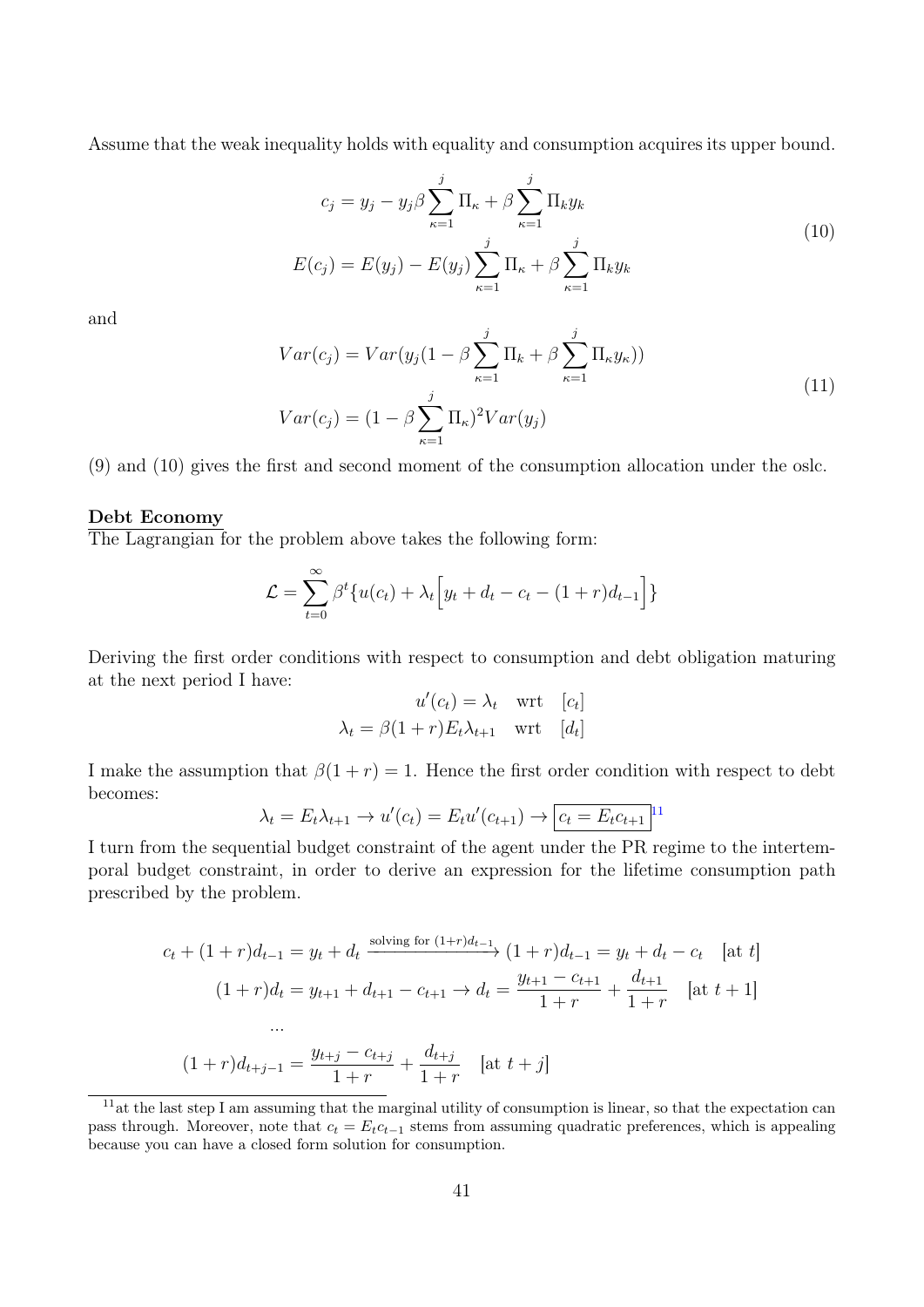By substituting backwards, I obtain:

$$
(1+r)d_{t+j-2} = \frac{y_{t+j-1} - c_{t+j-1}}{1+r} + \frac{d_{t+j-1}}{1+r}
$$

$$
\cdots
$$

$$
(1+r)d_{t-1} \sum_{j=0}^{\infty} \frac{y_{t+j} - c_{t+j}}{(1+r)^j} + \frac{d_{t+j}}{(1+r)^j}
$$

Here, I use the no-Ponzi scheme condition:

$$
\lim_{j \to \infty} \frac{d_{t+j}}{(1+r)^j} = 0
$$

Hence the expression for  $d_{t-1}$  becomes:

$$
(1+r)d_{t-1} = \sum_{j=0}^{\infty} \frac{y_{t+j} - c_{t+j}}{(1+r)^j}
$$

Solving the above for consumption I have:

$$
\sum_{j=0}^{\infty} \frac{c_{t+j}}{(1+r)^j} = \sum_{j=0}^{\infty} \frac{y_{t+j}}{(1+r)^j} - (1+r)d_{t-1}
$$

where the LHS of the above expression can be written as follows:

$$
\sum_{j=0}^{\infty} \frac{c_{t+j}}{(1+r)^j} = c_t + \frac{c_{t+1}}{(1+r)} + \frac{c_{t+2}}{(1+r)^2} + \dots
$$

The agent optimally sets:

$$
c_t = E_t(c_{t+1}) \quad \forall t
$$

Hence,

$$
\sum_{j=0}^{\infty} \frac{c_{t+j}}{(1+r)^j} = c_t \sum_{j=0}^{\infty} \frac{1}{(1+r)^j} = c_t \frac{1+r}{r}
$$

Hence, the intertemporal budget constraint is given by:

$$
\frac{1+r}{r}c_t = E_t \sum_{j=0}^{\infty} \frac{y_{t+j}}{(1+r)^j} - (1+r)d_{t-1}
$$

$$
c_t = \frac{r}{1+r}E_t \sum_{j=0}^{\infty} \frac{y_{t+j}}{(1+r)^j} - \frac{r}{1+r}(1+r)d_{t-1}
$$

$$
c_t = \frac{r}{1+r}E_t \sum_{j=0}^{\infty} \frac{y_{t+j}}{(1+r)^j} - rd_{t-1} \qquad [I]
$$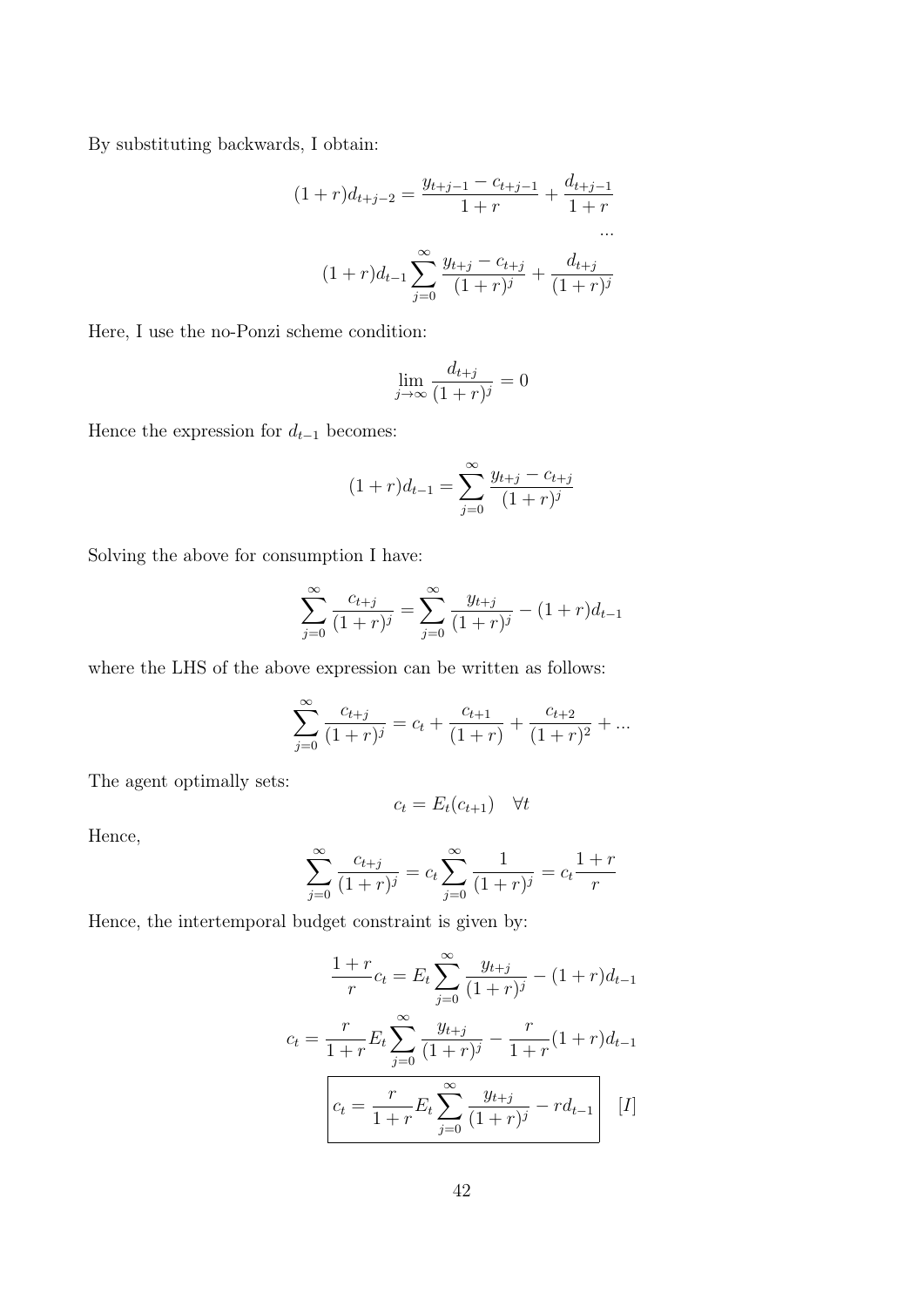I use [I] to derive the first and second moment for consumption under the PR regime. (For expositional reasons I substitute  $c_t$  with  $c_t^{pr}$  $t_t^{pr}$  to denote that consumption corresponds to the PR regime).

Taking expectation in  $[I]$ :

$$
E(c_t^{debt}) = E\left[\frac{r}{1+r} \sum_{j=0}^{\infty} \frac{y_{t+j}}{(1+r)^j} - rd_{t-1}\right]
$$
  
\n
$$
E(c_t^{debt}) = \frac{r}{1+r} E\left[\sum_{j=0}^{\infty} \frac{y_{t+j}}{(1+r)^j}\right] - rd_{t-1}
$$
  
\n
$$
E(c_t^{debt}) = \frac{r}{1+r} E\left[\frac{y_t}{(1+r)^0} + \frac{y_{t+1}}{(1+r)^1} + \frac{y_{t+2}}{(1+r)^2} + \dots\right] - rd_{t-1}
$$
  
\n
$$
E(c_t^{debt}) = \frac{r}{1+r} \left[\frac{E(y_t)}{(1+r)^0} + \frac{E(y_{t+1})}{(1+r)^1} + \frac{E(y_{t+2})}{(1+r)^2} + \dots\right] - rd_{t-1}
$$
  
\n
$$
E(c_t^{debt}) = \frac{r}{1+r} E(y_t) \left[\frac{1}{(1+r)^0} + \frac{1}{(1+r)^1} + \frac{1}{(1+r)^2} + \dots\right] - rd_{t-1}
$$
  
\n
$$
E(c_t^{debt}) = \frac{r}{1+r} E(y_t) \sum_{j=0}^{\infty} \frac{1}{(1+r)^j} - rd_{t-1}
$$
  
\n
$$
E(c_t^{debt}) = \frac{r}{1+r} E(y_t) \frac{1}{1-\frac{1}{1+r}} - rd_{t-1}
$$
  
\n
$$
E(c_t^{debt}) = \frac{r}{1+r} E(y_t) \frac{1+r}{r} - rd_{t-1}
$$
  
\n
$$
E(c_t^{debt}) = E(y_t) - rd_{t-1}
$$

correspondingly the variance of the consumption allocation under the debt economy is the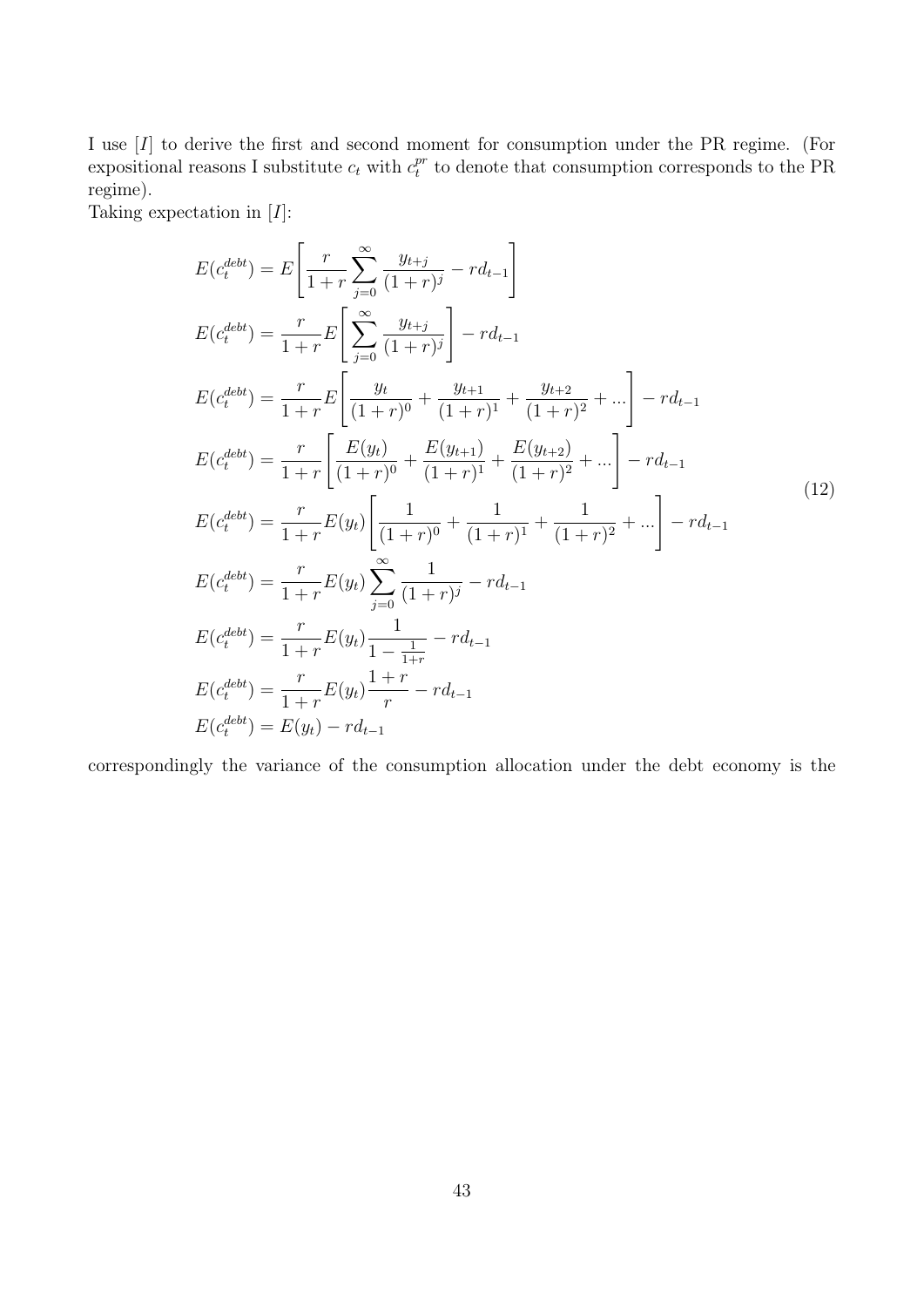following: Now take the Variance of  $[I]$ :

$$
Var(c_i^{bbl}) = Var \left[ \frac{r}{1+r} \sum_{j=0}^{\infty} \frac{y_{t+j}}{(1+r)^j} - rd_{t-1} \right]
$$
\n
$$
Var(c_i^{bbl}) = \left( \frac{r}{1+r} \right)^2 Var \left[ \sum_{j=0}^{\infty} \frac{y_{t+j}}{(1+r)^0} \right]
$$
\n
$$
Var(c_i^{bbl}) = \left( \frac{r}{1+r} \right)^2 Var \left[ \frac{y_t}{(1+r)^0} + \frac{y_{t+1}}{(1+r)^1} + \frac{y_{t+2}}{(1+r)^2} + \frac{y_{t+3}}{(1+r)^3} + \cdots \right] y_t \text{ is iid}
$$
\n
$$
Var(c_i^{bbl}) = \left( \frac{r}{1+r} \right)^2 \left[ Var \left( \frac{y_t}{(1+r)^0} \right) + Var \left( \frac{y_{t+1}}{(1+r)^1} \right) + Var \left( \frac{y_{t+2}}{(1+r)^2} \right) + Var \left( \frac{y_{t+3}}{(1+r)^3} \right) + \cdots \right]
$$
\n
$$
Var(c_i^{bbl}) = \left( \frac{r}{1+r} \right)^2 \left[ \left[ \left( \frac{1}{1+r} \right)^2 \right]^2 Var(y_t) + \left[ \left( \frac{1}{1+r} \right)^2 \right]^2 Var(y_t) + \left[ \left( \frac{1}{1+r} \right)^2 \right]^2 Var(y_t) + \cdots \right]
$$
\n
$$
Var(c_i^{bbl}) = Var(y_{t+1}) = Var(y_{t+2}) = \cdots = Var(y_{t+1})
$$
\n
$$
Var(c_i^{bbl}) = \left( \frac{r}{1+r} \right)^2 Var(y_t) \left[ \left( \frac{1}{1+r} \right)^2 \right]^3 + \left[ \left( \frac{1}{1+r} \right)^2 \right]^2 + \cdots \right]
$$
\n
$$
Var(c_i^{bbl}) = \left( \frac{r}{1+r} \right)^2 Var(y_t) \sum_{j=0}^{\infty} \left( \frac{1}{1+r} \right)^2 \right]^3
$$
\n
$$
Var(c_i^{bbl}) = \left( \frac{r}{1+r} \right)^2 Var(y_t) \frac{1}{1-(\frac{1}{1+r)^2}}
$$
\n
$$
Var(c_i^{bbl}) = \left( \
$$

(13)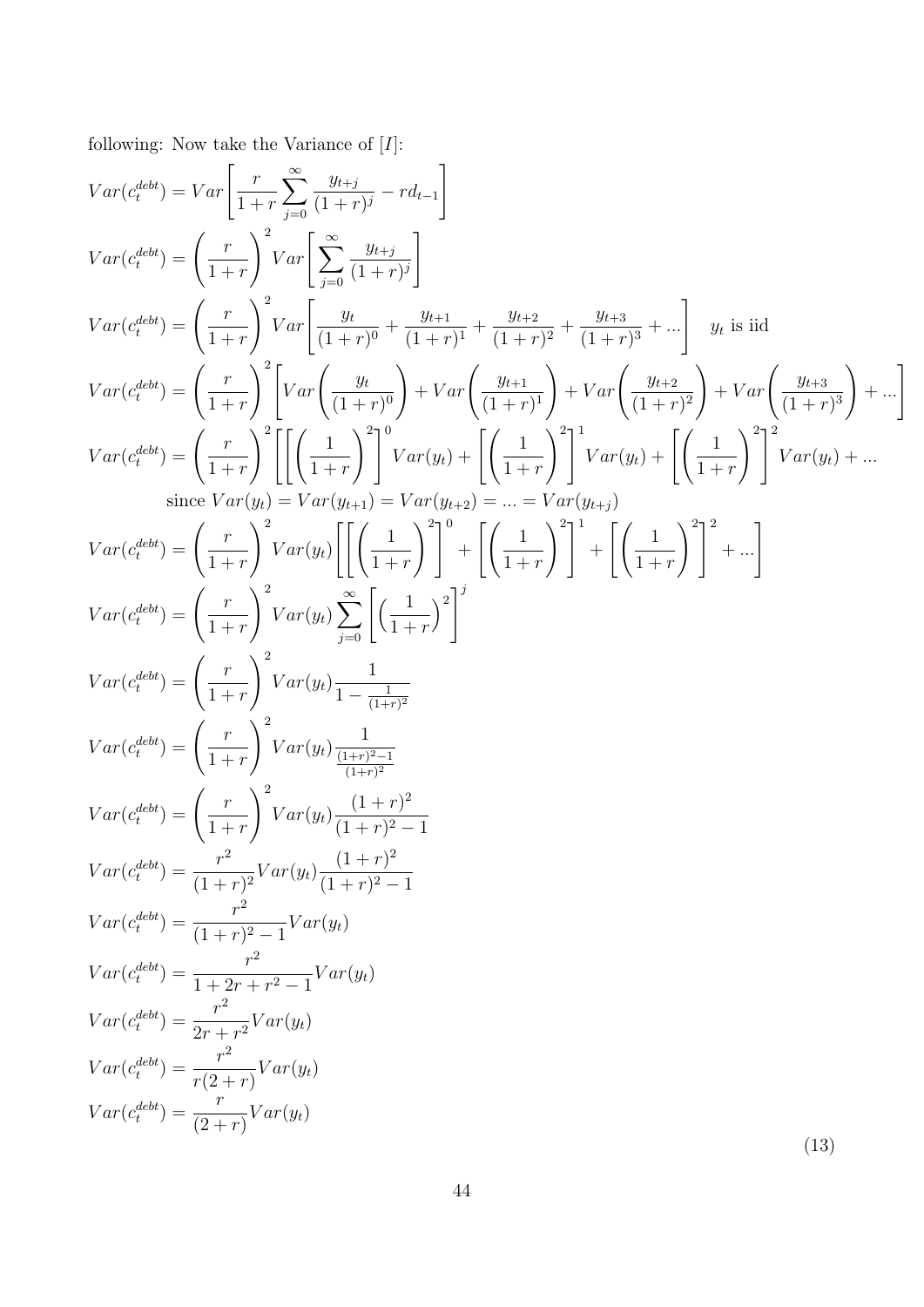(11) and (12) give the first and second moments for the consumption allocation under the debt economy.

First notice that the variance of the debt economy's consumption allocation is lower than the variance of the oslc consumption allocation. It just suffices to show that  $\frac{r}{2+r} < (1-\frac{1}{2})$ 1  $\frac{1}{1+r}\sum_{\kappa=1}^j \Pi_{\kappa}$ ). Note that the lower bound of the rhs of the inequality is when  $j = S$ , hence the  $\sum_{\kappa=1}^{j} \Pi_{\kappa}$ ) = 1 takes its maximum value, as a result the lower bound of the rhs is  $(1 - \frac{1}{1 + \epsilon})$  $\frac{1}{1+r}$ ) =  $\frac{r}{1+r}$ which is larger than  $\frac{r}{2+r}$ . As result, it holds that  $\frac{r}{2+r} < (1-\frac{1}{1+r})$  $\frac{1}{1+r} \sum_{\kappa=1}^j \Pi_{\kappa}$   $\forall j$  and therefore  $\frac{r}{2+r} < (1-\frac{1}{1+r})$  $\frac{1}{1+r} \sum_{\kappa=1}^j \Pi_{\kappa}$ <sup>2</sup>

Note that for  $d^* < \frac{r}{1+r}$  $\frac{r}{1+r}\sum_{\kappa=1}^j\Pi_{\kappa}[E(y_j)-y_k]$  and combining (9) and (10) I obtain condition 1 for second order stochastic dominance.

Since conditions 1 and 2 with these assumptions hold, then I infer that the consumption allocation under the debt economy second order stochastically dominates the consumption allocation from the oslc economy. Therefore it will provide the household with higher expected utility as shown below:

**Definition:** Distribution  $\mathcal{D}$  second order stochastically dominates distribution  $\mathcal{O}$  if for every  $x \in \mathcal{C}$ :

$$
\int_{y_{\min}}^{x} \mathcal{D}(c)dc \le \int_{y_{\min}}^{x} \mathcal{O}(c)dc
$$

What I want to show is that when the cumulative distribution  $D$  second order stochastically dominates distribution then the risk averse agent prefers  $\mathcal D$  since it delivers higher expected utility ie

$$
\int_{y_{\min}}^{y_{\max}} u(c)d(c)dc \ge \int_{y_{\min}}^{y_{\max}} u(c)o(c)dc \to \int_{y_{\min}}^{y_{\max}} u(c)d(c)dc - \int_{y_{\min}}^{y_{\max}} u(c)o(c)dc \ge 0
$$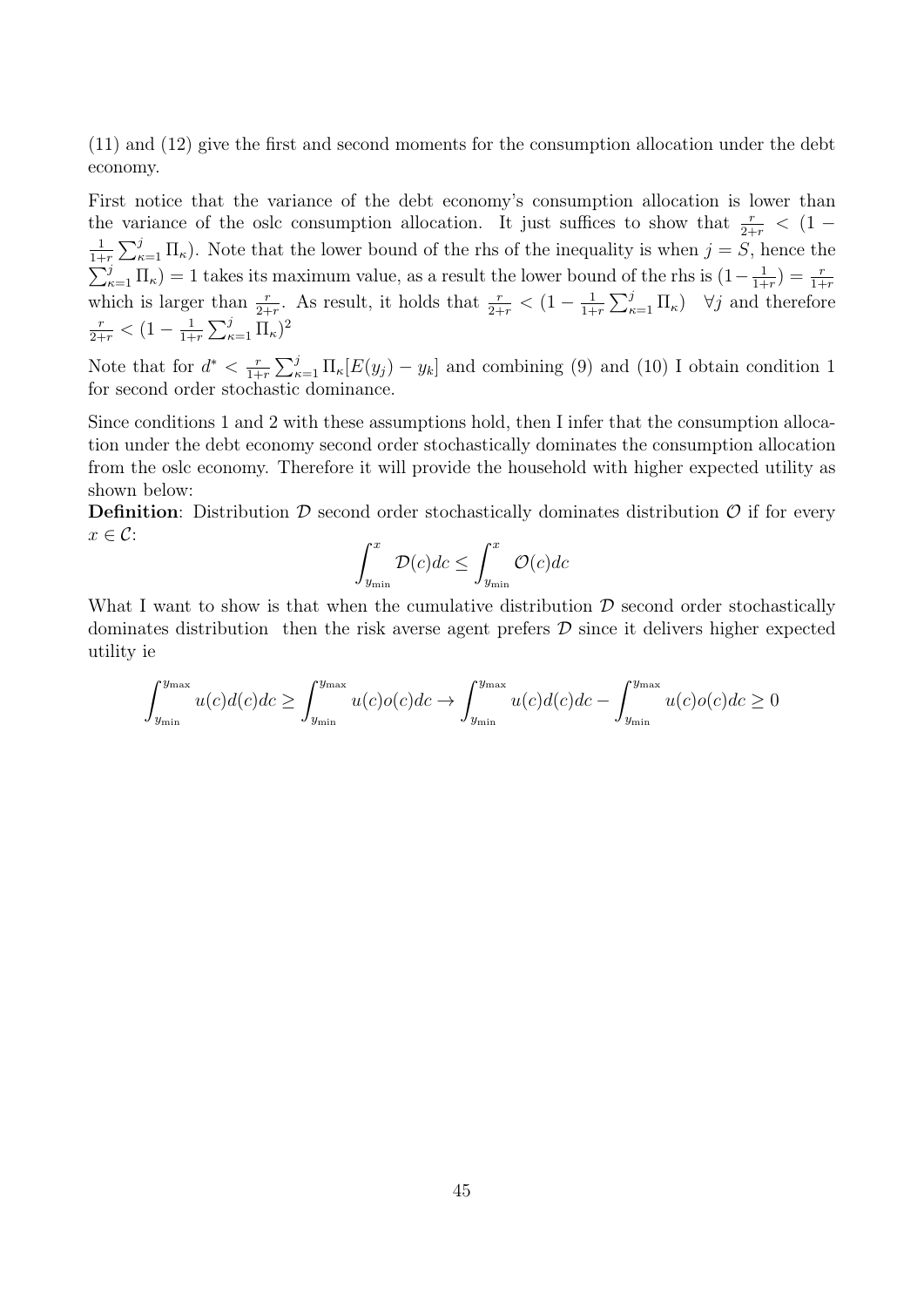I take the RHS of the above expression:

$$
\int_{y_{\min}}^{y_{\max}} u(c)d(c)dc - \int_{y_{\min}}^{y_{\max}} u(c)o(c)dc \quad \text{[integrating by parts]}
$$
  
\n
$$
[u(c)\mathcal{D}(c)]_{y_{\min}}^{y_{\max}} - \int_{y_{\min}}^{y_{\max}} u'(c)\mathcal{D}(c)dc - [u(c)\mathcal{O}(c)]_{y_{\min}}^{y_{\max}} + \int_{y_{\min}}^{y_{\max}} u'(c)\mathcal{O}(c)dc
$$
  
\n
$$
u(y_{\max}) - 0 - \int_{y_{\min}}^{y_{\max}} u'(c)\mathcal{D}(c)dc - u(y_{\max}) + 0 + \int_{y_{\min}}^{y_{\max}} u'(c)\mathcal{O}(c)dc
$$
  
\n
$$
\int_{y_{\min}}^{y_{\max}} u'(c) [\mathcal{O}(c) - \mathcal{D}(c)] \quad \text{[integrating by parts]}
$$
  
\nalso define  $S_o(c) = \int_{y_{\min}}^{c} \mathcal{O}(c)dc$  and  $S_d(c) = \int_{y_{\min}}^{c} \mathcal{D}(c)dc$   
\n
$$
[u'(c) (S_o(c) - S_d(c))]_{y_{\min}}^{y_{\max}} - \int_{y_{\min}}^{y_{\max}} u''(c) [S_o(c) - S_d(c)]dc
$$
  
\n
$$
u'(y_{\max}) [S_o(y_{\max}) - S_a(y_{\max})] - \int_{y_{\min}}^{y_{\max}} u''(c) [S_o(c) - S_d(c)]dc
$$
  
\nnote  $S_o(y_{\max}) - S_d(y_{\max}) = 0$   
\n
$$
- \int_{y_{\min}}^{y_{\max}} u''(c) [S_o(c) - S_d(c)]dc
$$

I know that D second order stochastically dominates  $\mathcal{O}$ , so that  $S_o(c) > S_d(c)$   $\forall c \in \mathcal{C}$  and  $u''(c) < 0$  so the above last expression is positive indicating that the risk averse agent derives higher expected utility under the debt economy regime compared to the oslc.

Note that above I have made the assumption that the cumulative distribution of the PR regime second order stochastically dominates the cumulative distribution under autarky and as a direct result, the expected utilities are related as shown.

### A Figures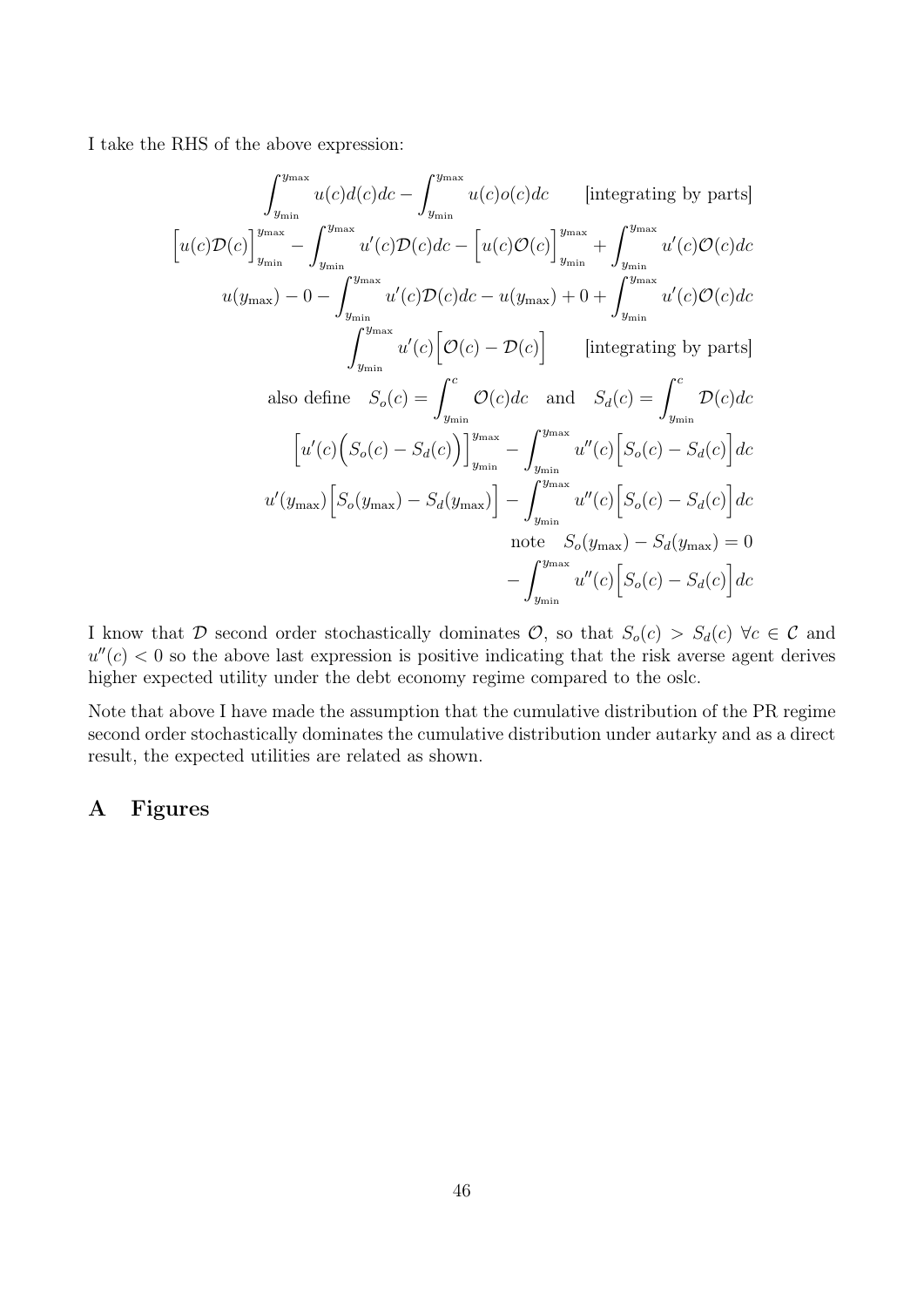

**Absence of Ownership Documents** 

47

Figure A.1: Absence of Ownership Documents in AfricanCountries [\(pri](#page-25-16) ([2019\)](#page-25-16))



<span id="page-46-0"></span>Figure A.2: Source: West [Africa:](https://eros.usgs.gov/westafrica/land-cover/land-use-land-cover-and-trends-burkina-faso) Land Use and LandCover [Dynamics](https://eros.usgs.gov/westafrica/land-cover/land-use-land-cover-and-trends-burkina-faso) & United Nations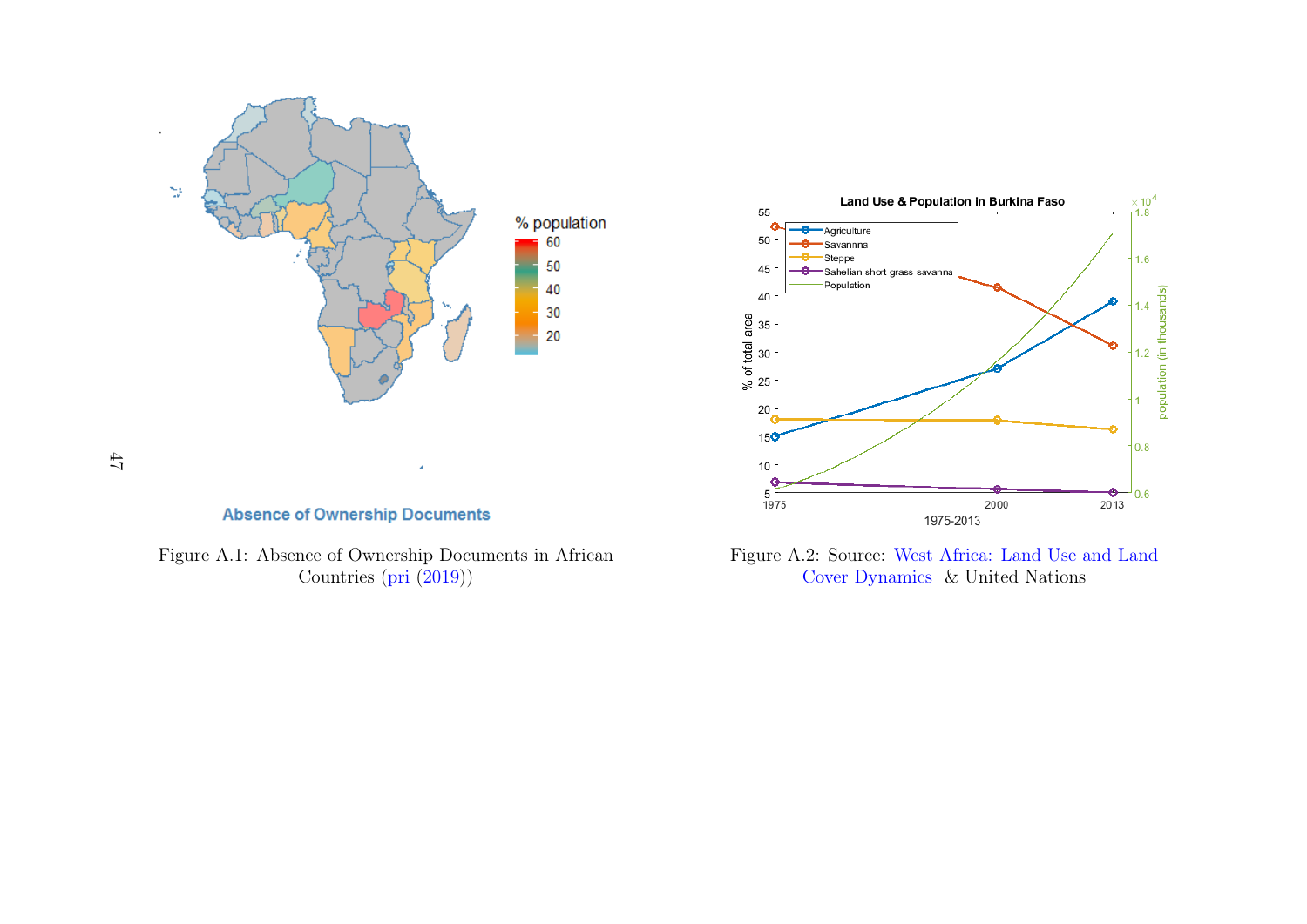| <b>Rural Land Governance Project</b> |                                                                     |                                                                                                                                                                                                                                                                                                        |                                                                                                                |  |  |
|--------------------------------------|---------------------------------------------------------------------|--------------------------------------------------------------------------------------------------------------------------------------------------------------------------------------------------------------------------------------------------------------------------------------------------------|----------------------------------------------------------------------------------------------------------------|--|--|
| <b>Activities</b>                    | Title                                                               | Description                                                                                                                                                                                                                                                                                            | <b>Phases</b>                                                                                                  |  |  |
| Activity No 1                        | Legal and Procedural Change<br>and<br>Communication                 | 1. Support government's efforts<br>to develop and implement improved<br>rural land legislation and to develop,<br>revise and implement other legal and procedural<br>frameworks.<br>2. Significant public outreach program to inform<br>people about the new legislations and its expected<br>benefits | Phase I<br>$(2009 - 2012)$<br>(national level)                                                                 |  |  |
| Activity No 2                        | <b>Institutional Development</b><br>and<br><b>Capacity Building</b> | 1. Improve institutional capacity to deliver<br>land services in rural areas.<br>2. Funding of series of land registration, mapping and<br>decentralization services.                                                                                                                                  | Phase I<br>$(2009-2012)$<br>$(17 \text{ communes})$<br>Phase II<br>$(2012 - 2014)$<br>(additional 30 communes) |  |  |
| Activity No 3                        | Site-Specific<br><b>Land Tenure</b><br>Interventions                | 1. Site specific land rights formalization sub-activities<br>2. Provision of APFR certificates<br>3. Preparation of land titles and leases in selected project<br>areas.                                                                                                                               | Phase I<br>$(2009-2012)$<br>$(17 \text{ communes})$<br>Phase II<br>$(2012 - 2014)$<br>(additional 30 communes) |  |  |

Table 5: Burkina Faso Rural Land Governance Project Impact Evaluation (IMPAQ, 2015)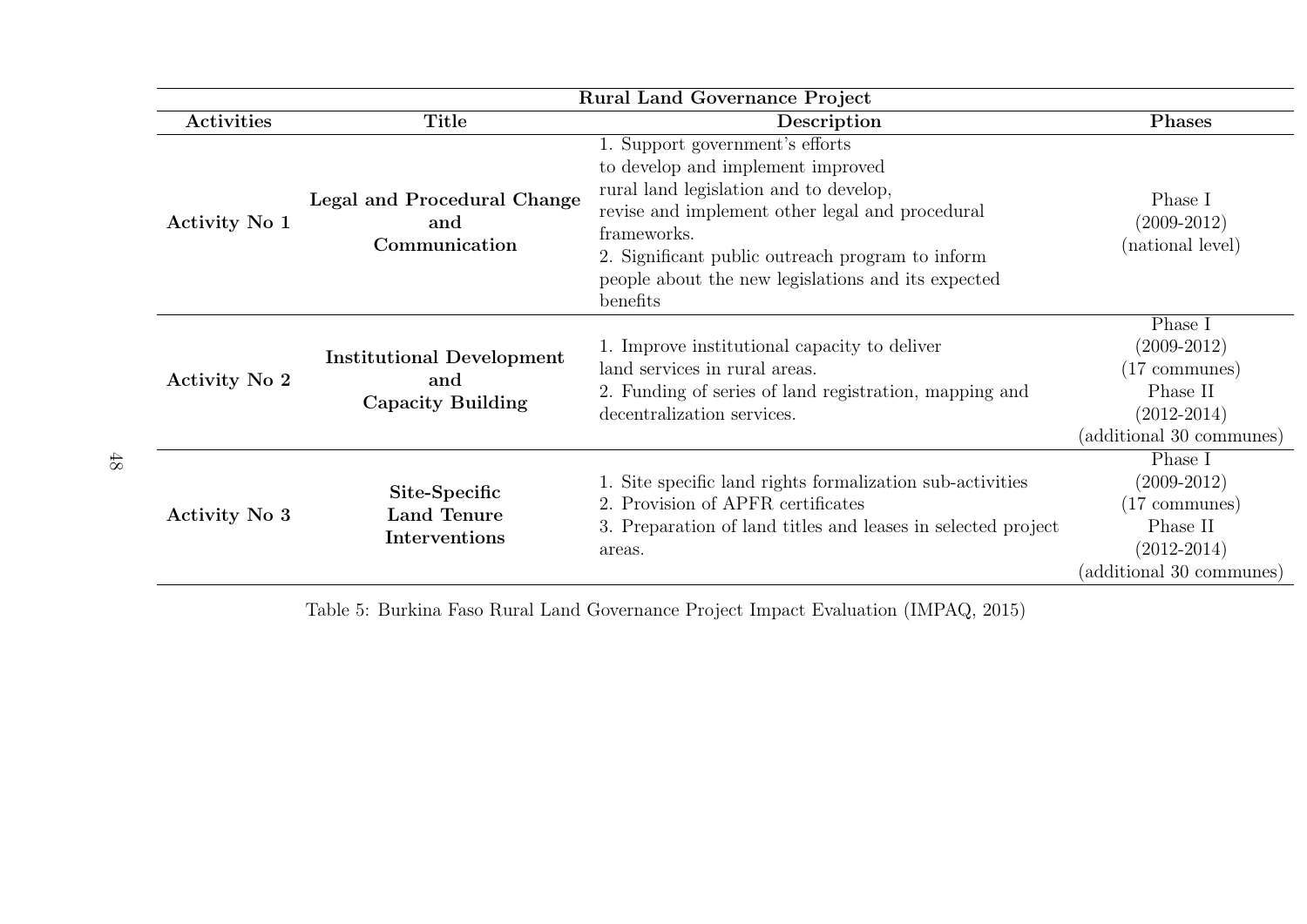

Figure A.3: MCC - Baseline Survey - Conflict Resolution

<span id="page-48-0"></span>

### **Tenure Insecurity**

Figure A.4: Note: Tenure insecurity: : % of people who believe it is somewhat or very likely that they could lose their right to use their property or part of it against theirwill in the next 5 years.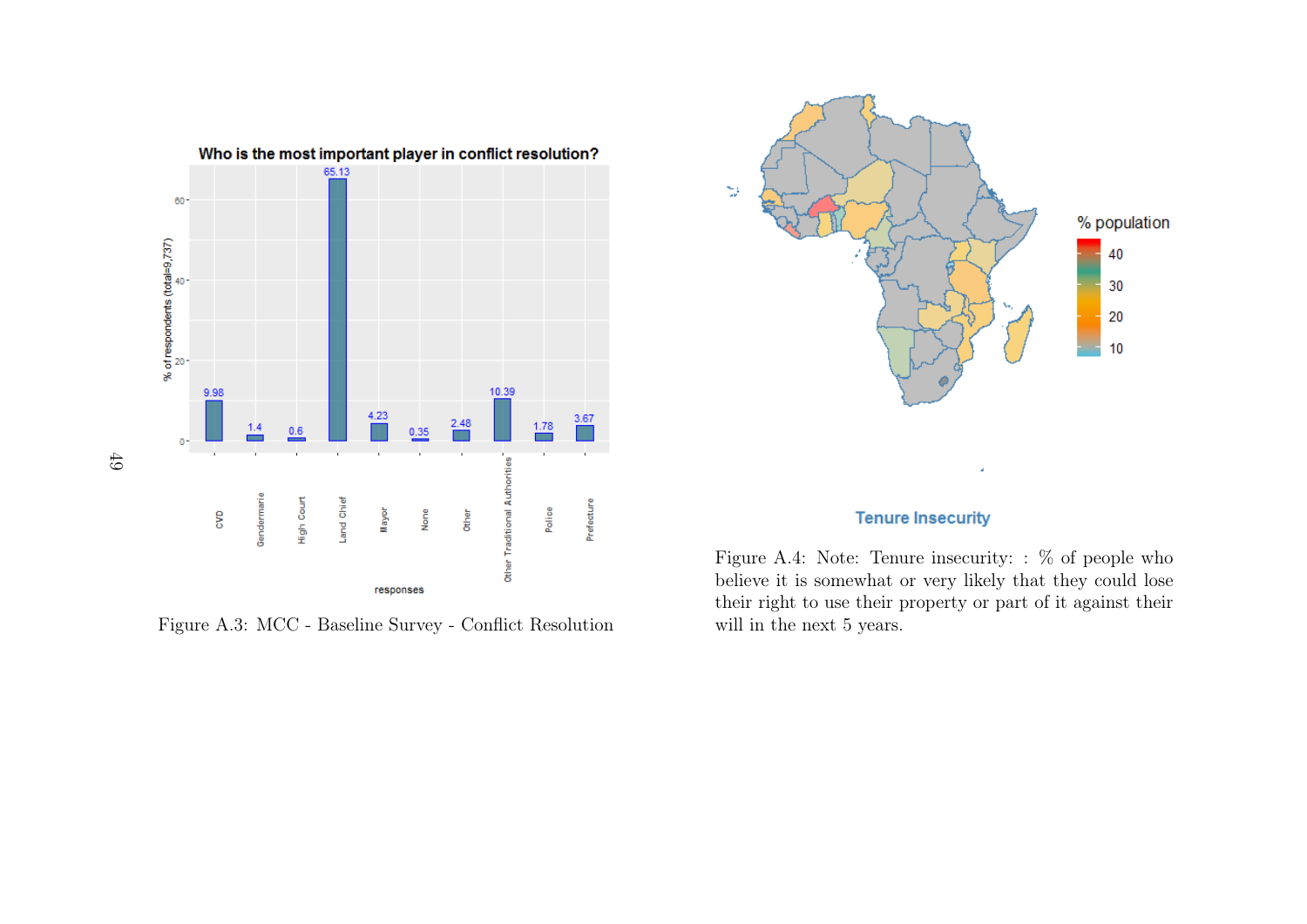<span id="page-49-0"></span>

Figure A.5: Communes that participated to Phase I and Phase II of the RLG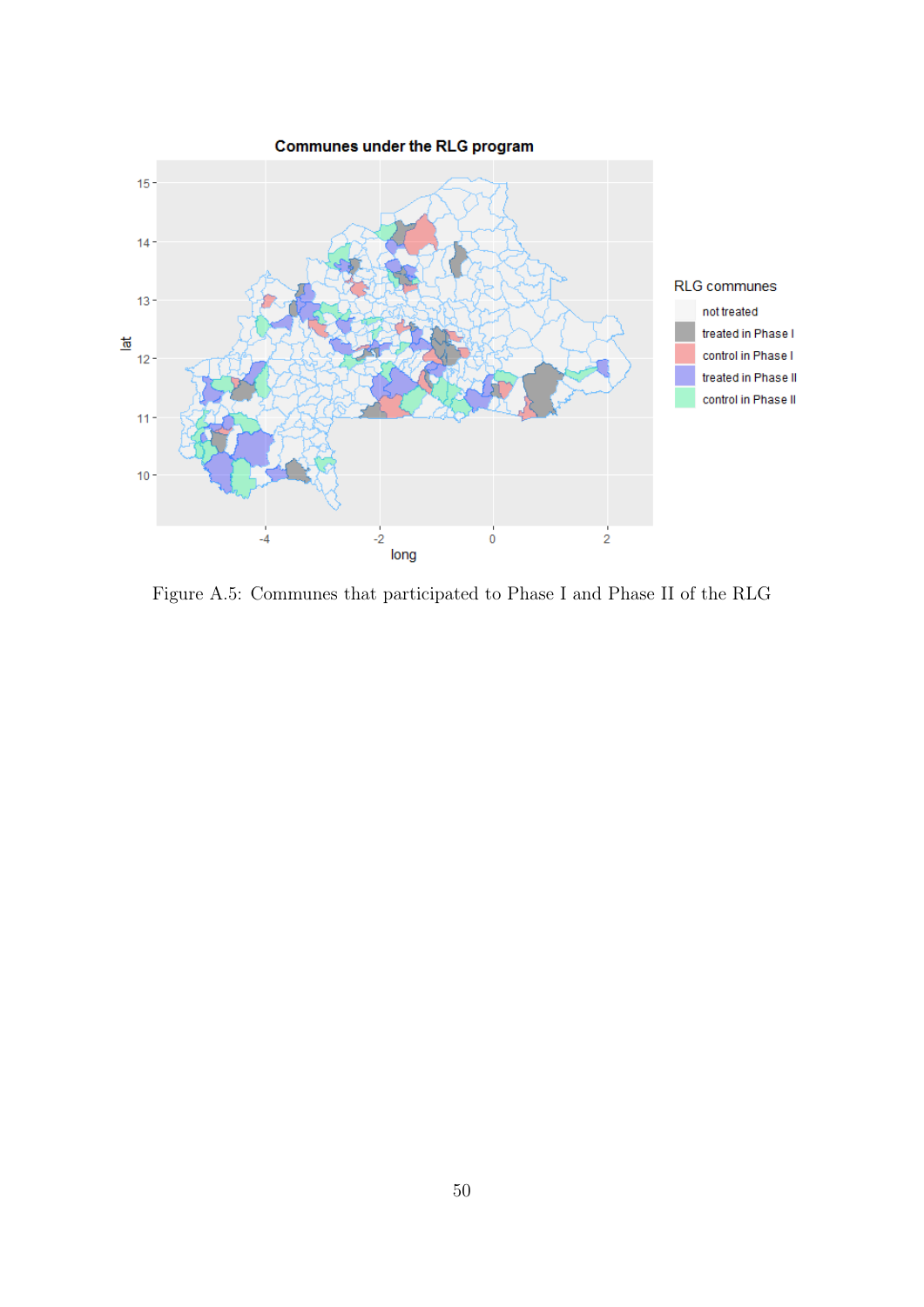<span id="page-50-0"></span>

Source: Afrobarometer Round 4 - 2008

Figure A.6: Traditional leaders' influence in local community

<span id="page-50-1"></span>

| Source: Afrobarometer Round 4 - 2008 |  |  |
|--------------------------------------|--|--|
|                                      |  |  |

Figure A.7: Who is primarily responsible for allocating land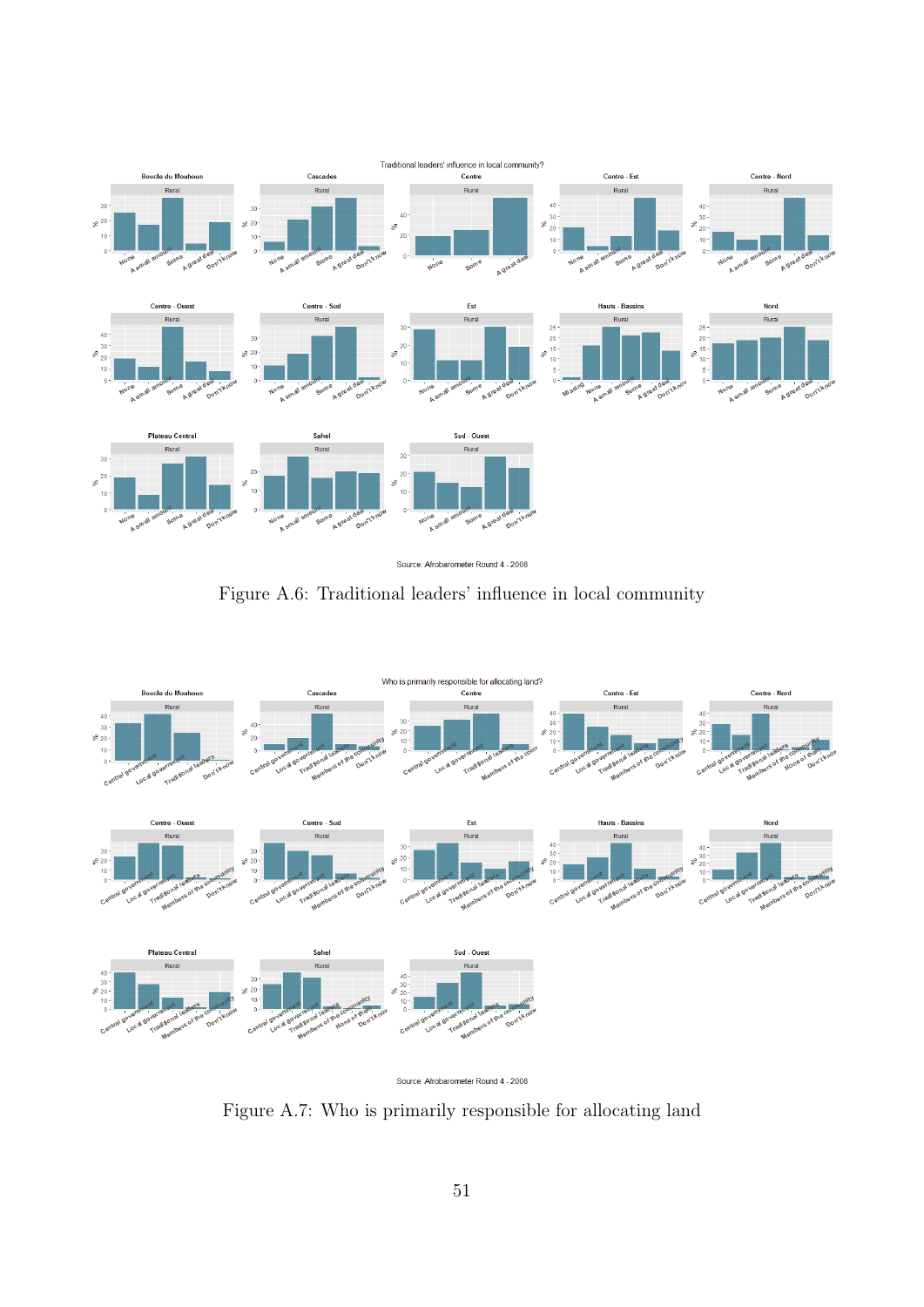

Figure A.8: Role of leaders in allocating land by administrative province

<span id="page-51-0"></span>

Figure A.9: Distribution of plot size

## B Tables

Production value based productivity measure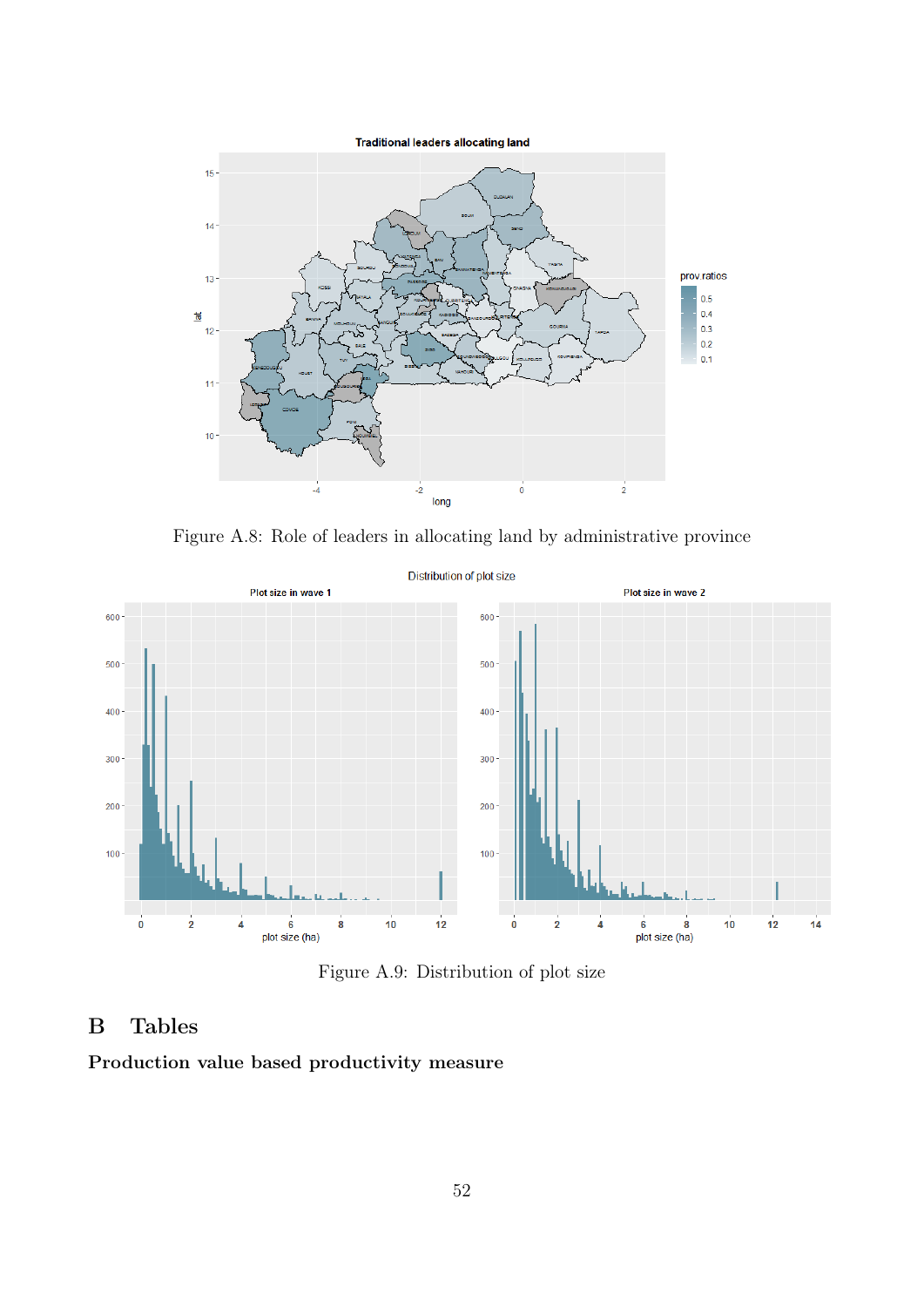<span id="page-52-1"></span>

Figure A.10: Distribution of household land holdings

<span id="page-52-0"></span>

Figure A.11: Difference in plot size by region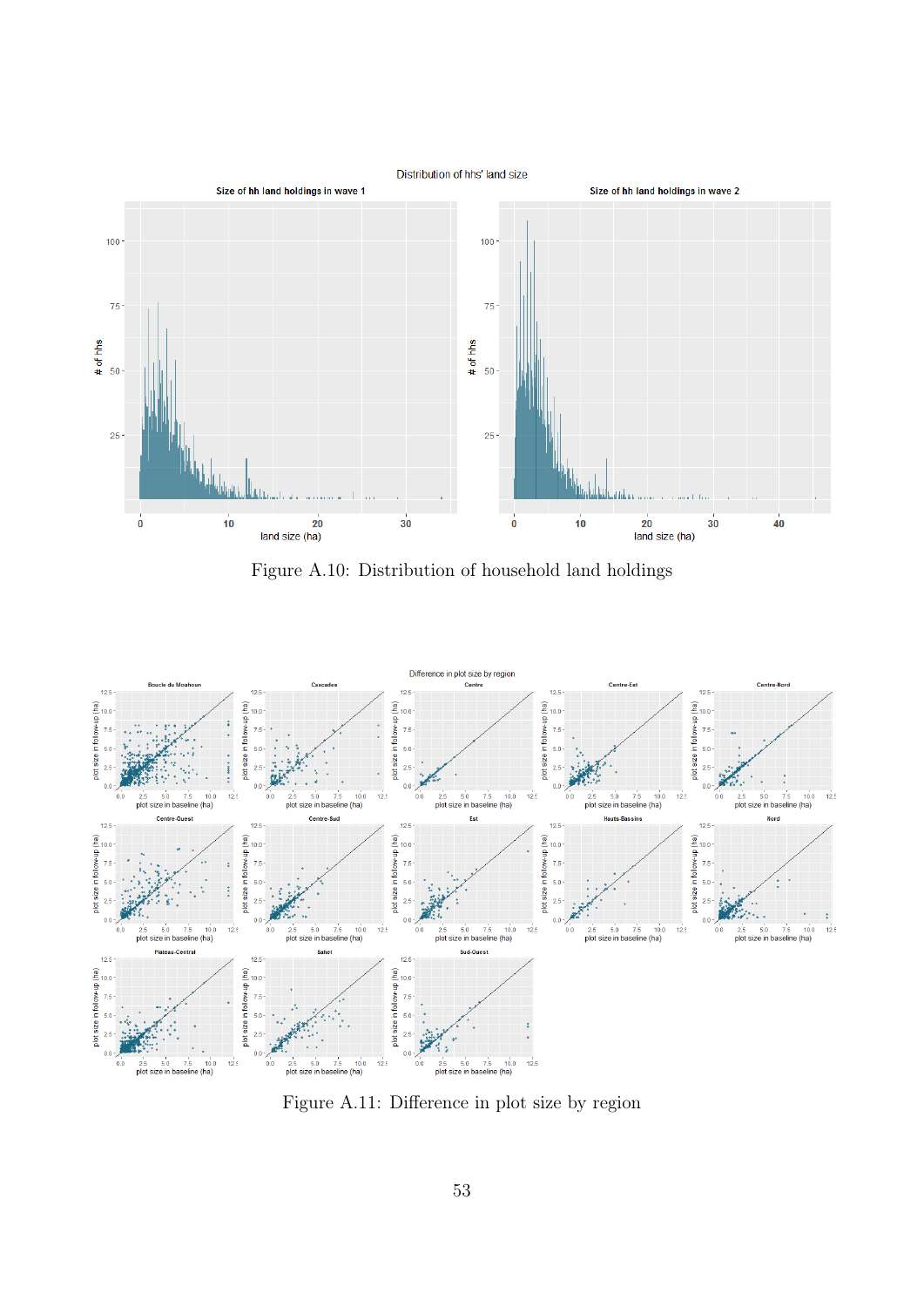

Figure A.12: Difference in household land holdings per region



Figure A.13: Difference in plot size at the individual level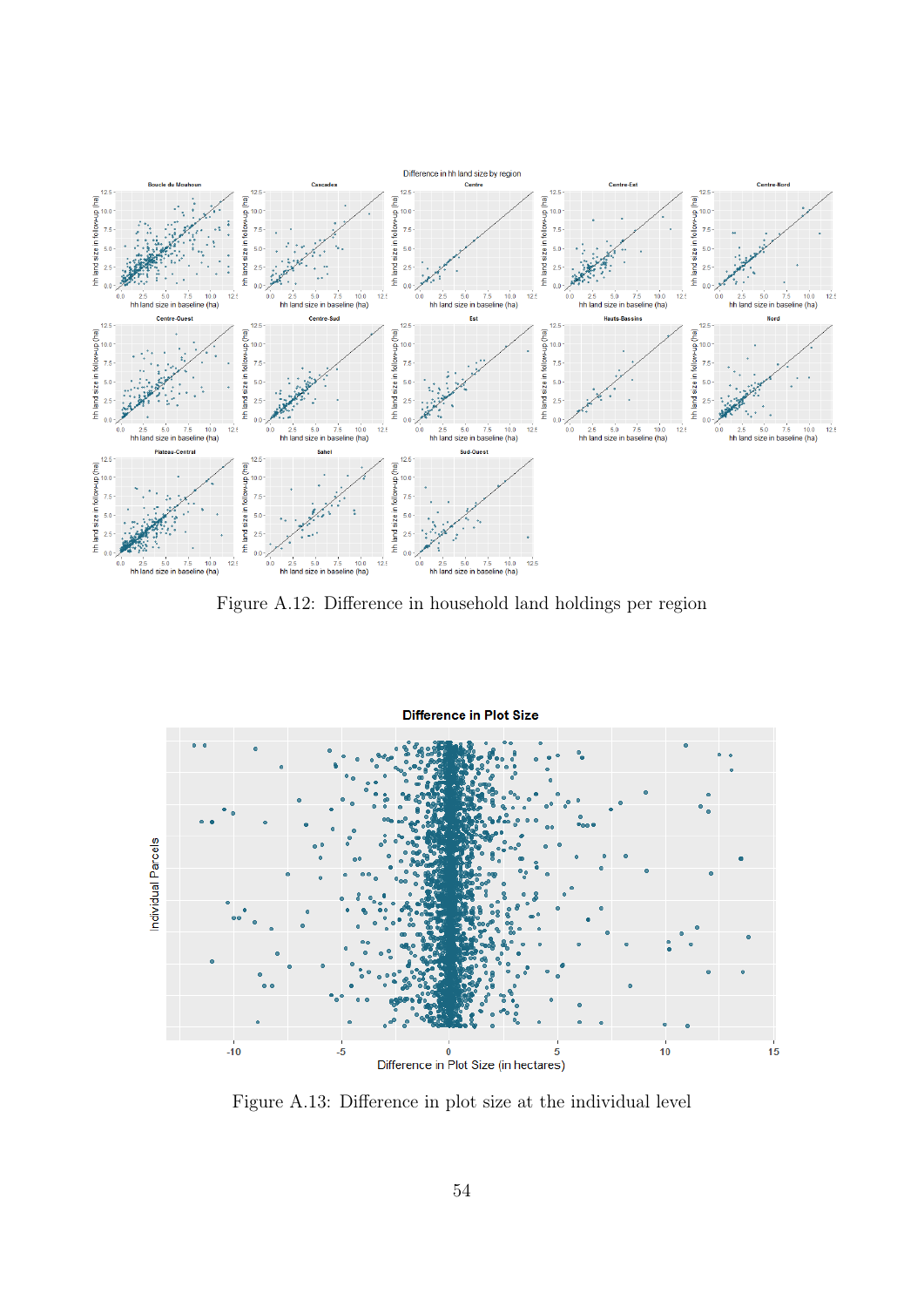Difference in HHs' Land Size



Figure A.14: Difference in plot size at the household level

|                 | Production          | Imputed prices     |       |
|-----------------|---------------------|--------------------|-------|
| Season          | ( $\#$ parcels with | $(\#$ parcels with |       |
|                 | available data)     | imputed data)      |       |
| Dry 2008/09     | 396                 | 160                | 40\%  |
| Rainy 2008/09   | 9,035               | 1,814              | 20%   |
| Dry 2009/10     | 161                 | 100                | 62\%  |
| Rainy $2009/10$ | 10,154              | 2,141              | 21%   |
| Dry 2010/11     | 629                 | 372                | 59%   |
| Rainy 2010/11   | 14,748              | 2,878              | 19.5% |
| Dry 2011/12     | 406                 | 294                | 72.4% |
| Rainy $2011/12$ | 15,521              | 3,128              | 20\%  |

<span id="page-54-0"></span>Table 6: On the first column is the number of parcels for which production data are available, in the second is the number of parcels for which prices per local unit of measure are imputed. The low percentages are due to the different local units of measurement used.

|                                         |  | Min. Q1 Median Mean Q3 Max Obs |                 |  |  |
|-----------------------------------------|--|--------------------------------|-----------------|--|--|
| Baseline 0.01 0.41 1 1.59 2.01 12 5,680 |  |                                |                 |  |  |
| Interim $0.01$ $0.37$ $0.91$            |  |                                | 1.51 2 14 9.108 |  |  |

Table 7: Size of parcels (in ha)

<span id="page-54-1"></span>

|                       |  | Min Q1 Median Mean Q3 Max               |                 |  |
|-----------------------|--|-----------------------------------------|-----------------|--|
|                       |  | Baseline 1.00 1.00 2.00 2.48 3.00 18.00 |                 |  |
| Interim $1.00$ $1.00$ |  | 2.00                                    | 2.73 3.00 17.00 |  |

Table 8: Number of parcels per household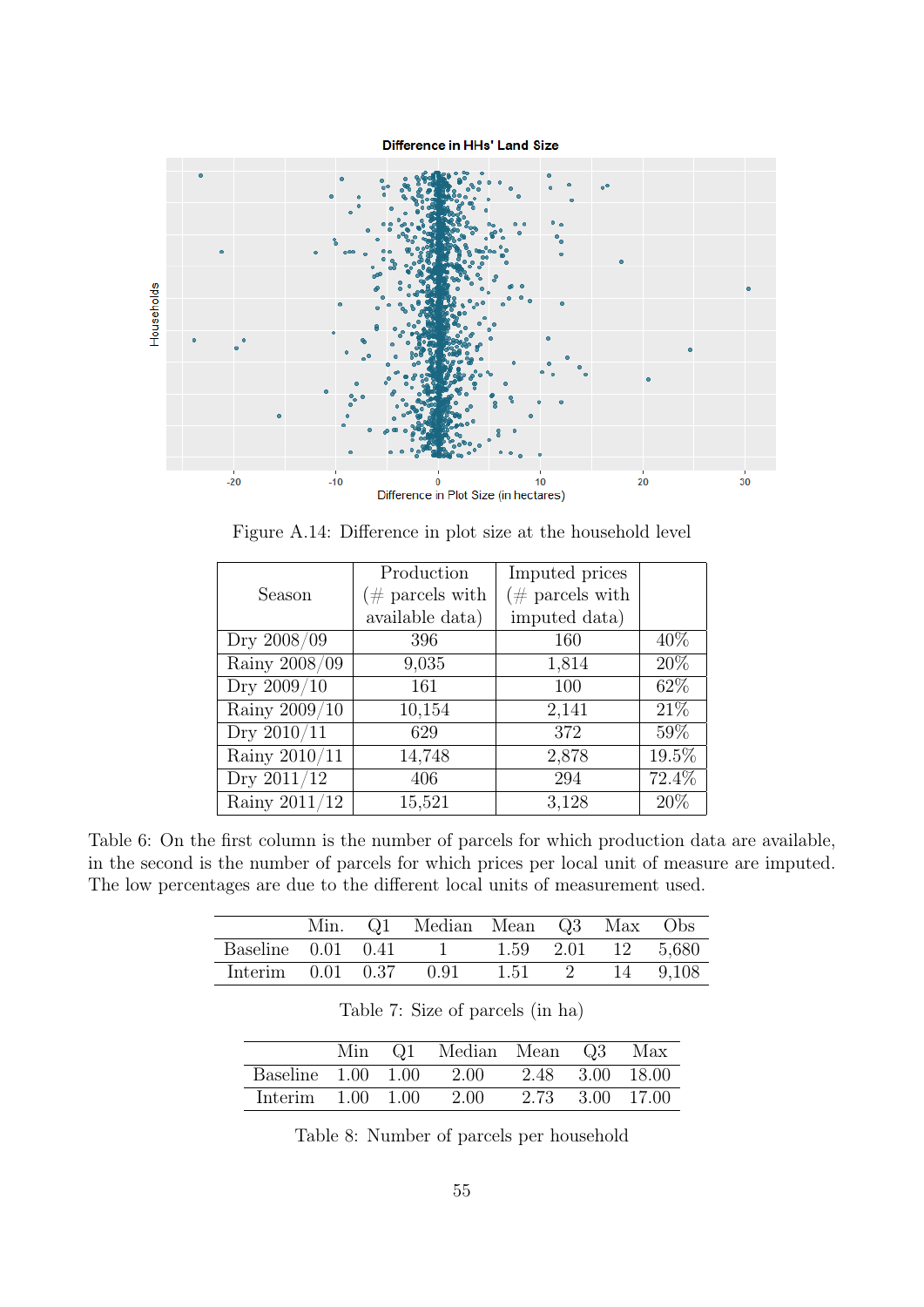<span id="page-55-0"></span>

|  | Min Q1 Median Mean Q3 Max                          |  |  |
|--|----------------------------------------------------|--|--|
|  | Baseline 0.01 1.58 3.00 3.94 5.02 34.00            |  |  |
|  | Interim $0.01$ $1.75$ $3.24$ $4.11$ $5.25$ $45.50$ |  |  |

Table 9: Size of HH's land holdings (in ha)

<span id="page-55-1"></span>

|                                   | Min | Q <sub>1</sub>   | Median Mean |                | Q3   | Max  |
|-----------------------------------|-----|------------------|-------------|----------------|------|------|
| plot level                        |     | $-99.5 -17.3$    | 0.00        | $-3.36$ $9.44$ |      | -100 |
| individual level $-99.5$ $-18.20$ |     |                  | 0.00        | $-4.10$        | 8.89 | 100  |
| hh level                          |     | $-99.5$ $-18.86$ | -0.00       | $-5.15$ 7.95   |      | 100  |

Table 10: Distribution of land size difference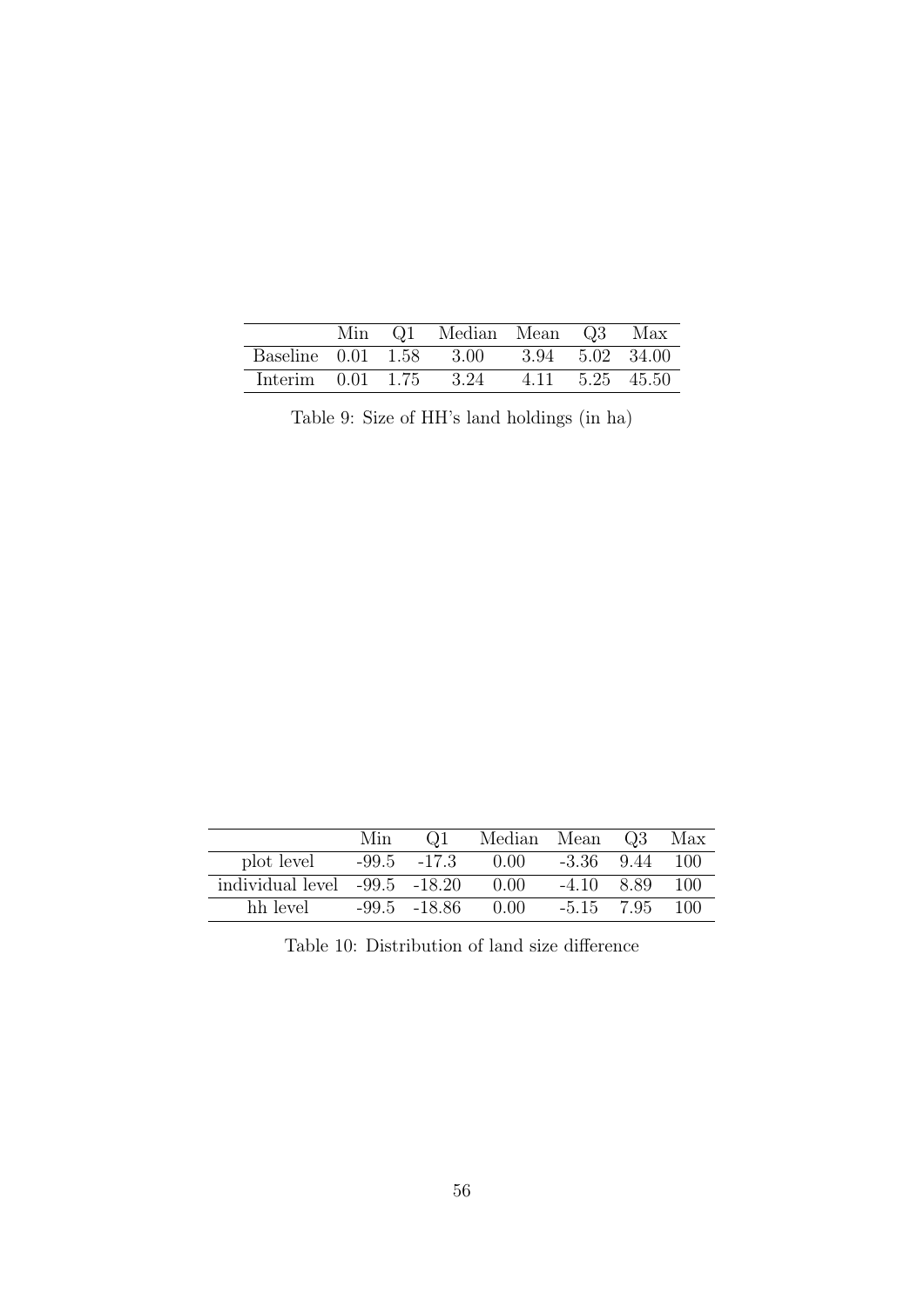<span id="page-56-0"></span>

| <b>Rural Land Governance Project</b> |                                                                     |                                                                                                                                                                                                                                                                                                        |                                                                                                                |
|--------------------------------------|---------------------------------------------------------------------|--------------------------------------------------------------------------------------------------------------------------------------------------------------------------------------------------------------------------------------------------------------------------------------------------------|----------------------------------------------------------------------------------------------------------------|
| Activities                           | Title                                                               | Description                                                                                                                                                                                                                                                                                            | <b>Phases</b>                                                                                                  |
| Activity No 1                        | Legal and Procedural Change<br>and<br>Communication                 | 1. Support government's efforts<br>to develop and implement improved<br>rural land legislation and to develop,<br>revise and implement other legal and procedural<br>frameworks.<br>2. Significant public outreach program to inform<br>people about the new legislations and its expected<br>benefits | Phase I<br>$(2009-2012)$<br>(national level)                                                                   |
| Activity No 2                        | <b>Institutional Development</b><br>and<br><b>Capacity Building</b> | 1. Improve institutional capacity to deliver<br>land services in rural areas.<br>2. Funding of series of land registration, mapping and<br>decentralization services.                                                                                                                                  | Phase I<br>$(2009-2012)$<br>$(17 \text{ communes})$<br>Phase II<br>$(2012 - 2014)$<br>(additional 30 communes) |
| Activity No 3                        | Site-Specific<br><b>Land Tenure</b><br>Interventions                | 1. Site specific land rights formalization sub-activities<br>2. Provision of APFR certificates<br>3. Preparation of land titles and leases in selected project<br>areas.                                                                                                                               | Phase I<br>$(2009-2012)$<br>$(17 \text{ communes})$<br>Phase II<br>$(2012 - 2014)$<br>(additional 30 communes) |

Table 11: Burkina Faso Rural Land Governance Project Impact Evaluation (IMPAQ, 2015)

57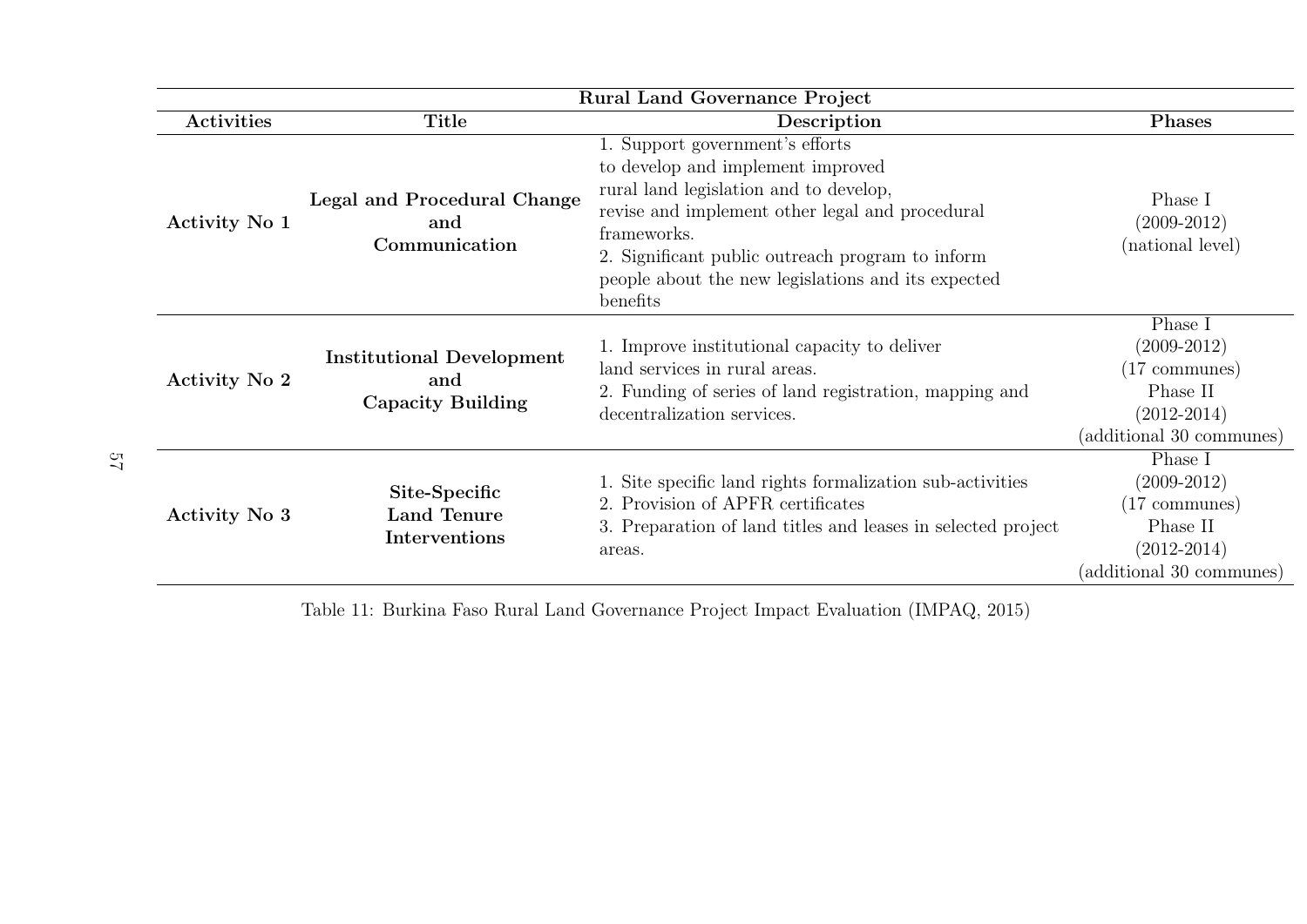### C Naive productivity measure

Even though the production value based productivity measure is highly accurate and allows for cross-crop comparison, it restricts the sample significantly, due to low market participation from the side of the individual farmers and sizeable heterogeneity across local measurement units. To address this issue I proceed in performing the same analysis by employing a naive productivity measure, agnostic to the type of crops.

For plot  $p \in P$  where P is the set of all plots in the survey, I calculate the following

$$
agricultural\ productivity_p = \frac{q_p}{\kappa_p}
$$

where  $q_p$  is the quantity produced and  $\kappa_p$  is the size of the plot p.

<span id="page-57-0"></span>Table [12](#page-57-0) shows the estimation results from regression [\(5\)](#page-20-1) with the naive productivity measure used to build individual productivity. The results are robust to this specification as well.

|                                           | Dependent variable:<br>$\Delta\kappa_{i,2012/09}$ |                   |  |
|-------------------------------------------|---------------------------------------------------|-------------------|--|
|                                           |                                                   |                   |  |
|                                           | treated EAs                                       | control EAs       |  |
|                                           | (1)                                               | $\left( 2\right)$ |  |
| $below$ -median $\times$ ind.productivity | $0.197**$<br>(0.079)                              | 0.066<br>(0.170)  |  |
|                                           |                                                   |                   |  |
| Individual controls                       | Yes                                               | Yes               |  |
| Household control                         | Yes                                               | Yes               |  |
| Observations                              | 1,620                                             | 1,343             |  |
| $R^2$                                     | 0.220                                             | 0.185             |  |
| Adjusted $\mathbb{R}^2$                   | 0.213                                             | 0.176             |  |
| Note:                                     | *p<0.1; **p<0.05; ***p<0.01                       |                   |  |

|  |  | Table 12: Results from $(4)$ |  |  |  |
|--|--|------------------------------|--|--|--|
|--|--|------------------------------|--|--|--|